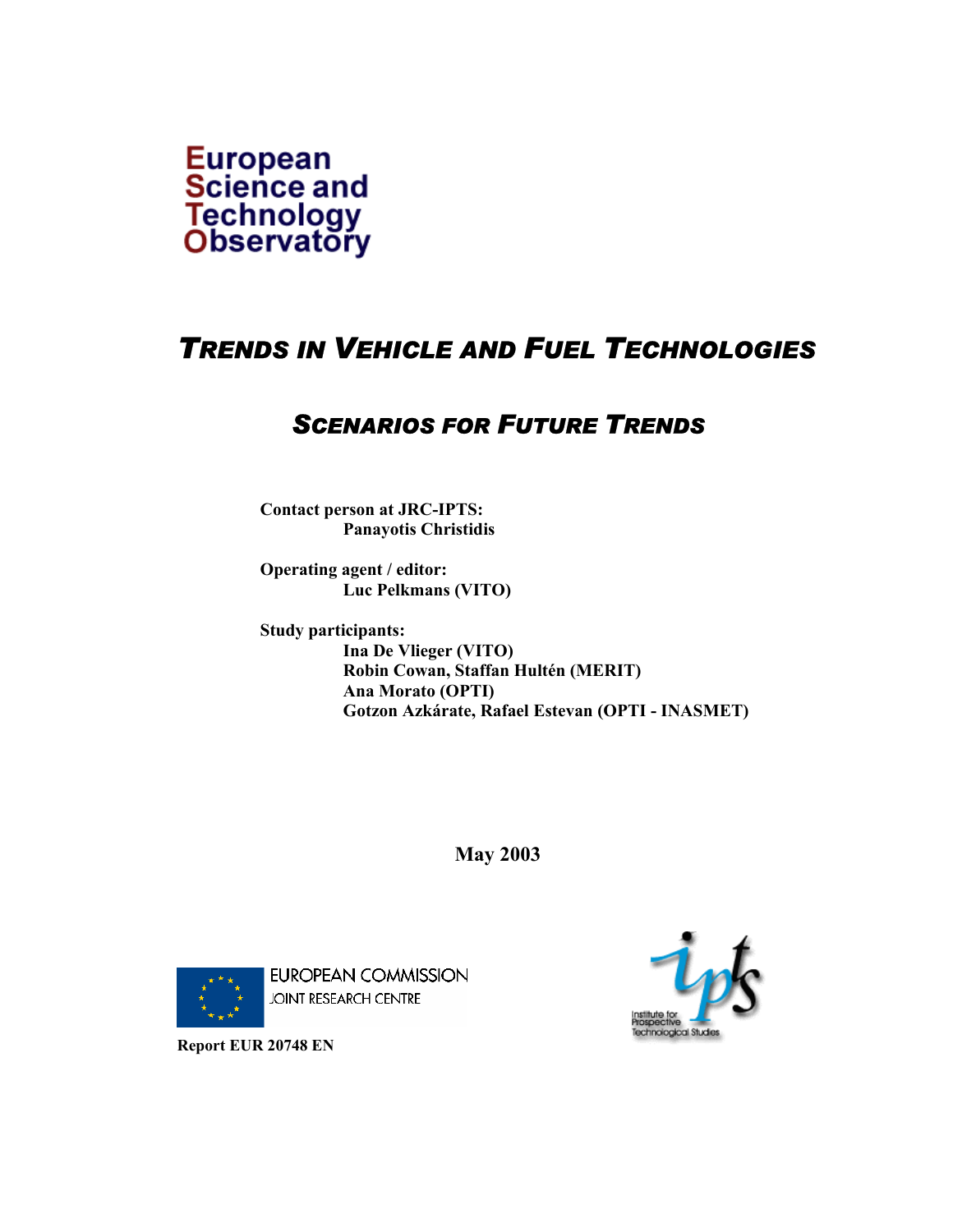#### **About the JRC-IPTS**

The **Joint Research Centre** (JRC) is a Directorate General of the European Commission, staffed with approximately 2,100 people, coming in the vast majority from the 15 Member States of the European Union. The Brussels Support Services (including the office of the Director General and the Science Strategy Directorate) and seven Institutes located in five different countries compose the main organisational structure of the JRC (http//:www.jrc.org). The Institute for Prospective Technological Studies (IPTS) is one of the seven Institutes making up the JRC. The mission of the JRC is to provide customer-driven scientific and technical support for the conception, implementation and monitoring of EU policies.

The Institute for Prospective Technological Studies (IPTS) is one of the seven Institutes making up the JRC. It was established in Seville, Spain, in September 1994.

The **mission of the IPTS** is to provide prospective techno-economic analyses in support of the European policy-making process. IPTS' prime objectives are to monitor and analyse science and technology developments, their cross-sectoral impact, and their inter-relationship with the socioeconomic context and their implications for future policy development. IPTS operates international networks, pools the expertise of high level advisors, and presents information in a timely and synthetic fashion to policy makers (http//:www.jrc.es).

The **IPTS is a unique public advisory body**, independent from special national or commercial interests, closely associated with the EU policymaking process. In fact, most of the work undertaken by the IPTS is in response to direct requests from (or takes the form of long-term policy support on behalf of) the European Commission Directorate Generals, or European Parliament Committees. The IPTS also does work for Member States' governmental, academic or industrial organisations, though this represents a minor share of its total activities.

Although particular emphasis is placed on **key Science and Technology fields**, especially those that have a driving role and even the potential to reshape our society, important efforts are devoted to improving the understanding of the complex interactions between technology, economy and society. Indeed, the impact of technology on society and, conversely, the way technological development is driven by societal changes, are **highly relevant themes within the European decision-making context**.

The **inter-disciplinary prospective approach** adopted by the Institute is intended to provide European decision-makers with a deeper understanding of the emerging science and technology issues, and it complements the activities undertaken by other institutes of the Joint Research Centre.

The IPTS **approach** is to collect information about technological developments and their application in Europe and the world, analyse this information and transmit it in an accessible form to European decision-makers. This is implemented in the following **sectors of activity**:

- Technologies for Sustainable Development
- Life Sciences / Information and Communication Technologies
- Technology, Employment, Competitiveness and Society
- Futures project

In order to implement its mission, the Institute develops appropriate contacts, awareness and skills to anticipate and follow the agenda of the policy decision-makers. **IPTS Staff** is a mix of highly experienced engineers, scientists (life-, social- material- etc.) and economists. Cross-disciplinary experience is a necessary asset. The IPTS success is also based on its **networking capabilities and the quality of its networks** as enabling sources of relevant information. In fact, in addition to its own resources, the IPTS makes use of external Advisory Groups and operates a number of formal or informal networks. The most important is a Network of European Institutes (*the European Science and Technology Observatory*) working in similar areas. These networking activities enable the IPTS to draw on a large pool of available expertise, while allowing a continuous process of external peer-review of the in-house activities.

#### **About ESTO**

**The European Science and Technology Observatory (ESTO) is a network** of organisations operating as a virtual institute under the European Commission's – Joint Research Centre's (JRC's) Institute for Prospective Technological Studies (IPTS) - leadership and funding. The European Commission JRC-IPTS formally constituted, following a brief pilot period, the European Science and Technology Observatory (ESTO) in 1997. After a call for tender, the second formal contract for ESTO started on May 1<sup>st</sup> 2001 for a period of 5 years.

Today, **ESTO is presently composed of a core of twenty European institutions**, all with experience in the field of scientific and technological foresight, forecasting or assessment at the national level. These nineteen organisations have a formal obligation towards the IPTS and are the nucleus of a far larger network. Membership is being continuously reviewed and expanded with a view to match the evolving needs of the IPTS and to incorporate new competent organisations from both inside and outside of the EU. This includes the objective to broaden the operation of the ESTO network to include relevant partners from EU Candidate Countries. In line with the objective of supporting the JRC-IPTS work, ESTO **aims** at detecting, at an early stage, scientific or technological breakthroughs, trends and events of potential socio-economic importance, which may require action at a European decision-making level.

The ESTO **core-competence** therefore resides in prospective analysis and advice on S&T changes relevant to EU society, economy and policy.

The **main customers** for these activities is the JRC-IPTS, and through it, the European policy-makers, in particular within the European Commission and Parliament. ESTO also recognises and addresses the role of a much wider community, such as policy-making circles in the Member States and decision-makers in both non-governmental organisations and industry.

ESTO members, therefore, **share the responsibility** of supplying the IPTS with up-to-date and high quality scientific and technological information drawn from all over the world, facilitated by the network's broad presence and linkages, including access to relevant knowledge within the JRC' **Institutes** 

Currently, ESTO is engaged in the following **main activities:**

- A series of **Specific Studies**, These studies, usually consist in comparing the situation, practices and/or experiences in various member states, and can be of a different nature a) *Anticipation/Prospective analysis*, intended to act as a trigger for in-depth studies of European foresight nature, aiming at the identification and description of trends rather than static situations; b) *Direct support of policies in preparation*  (ex-ante analysis); and c) *Direct support of policies in action* (ex-post analysis, anticipating future developments).
- Implementation of **Fast-Track** actions to provide quick responses to specific S&T assessment queries. On the other hand, they can precede or complement the above mentioned Specific Studies.
	- To produce input to **Monitoring Prospective S&T Activities** that serves as a basis of experience and information for all other tasks.
- ESTO develops a "**Alert/Early Warning**" function by means of Technology Watch/Thematic Platforms activities. These actions are putting ESTO and JRC-IPTS in the position to be able to provide rapid responses to specific requests from European decision-makers.
- Support the production of **"The IPTS Report"**, a monthly journal targeted at European policy-makers and containing articles on science and technology developments, either not yet on the policy-makers' agenda, but likely to emerge there sooner or later.

For more information: http//:www.jrc.esContacts: esto-secretary@jrc.es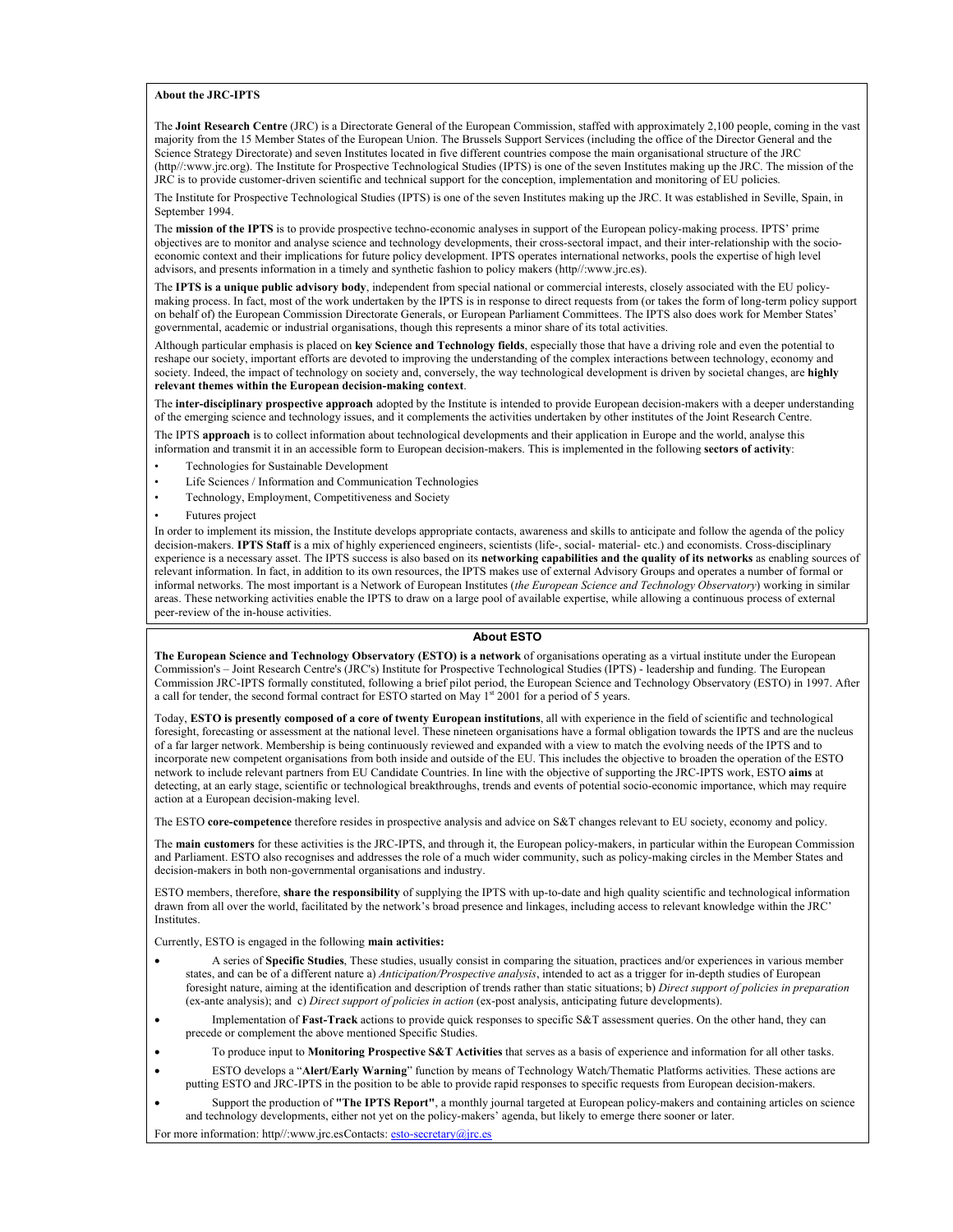

# *TRENDS IN VEHICLE AND FUEL TECHNOLOGIES*

# *SCENARIOS FOR FUTURE TRENDS*

prepared by:

**PANAYOTIS CHRISTIDIS (JRC-IPTS) IGNACIO HIDALGO (JRC-IPTS) ANTONIO SORIA (JRC-IPTS)** 

March 2003

EUR 20748 EN



**EUROPEAN COMMISSION JOINT RESEARCH CENTRE** 

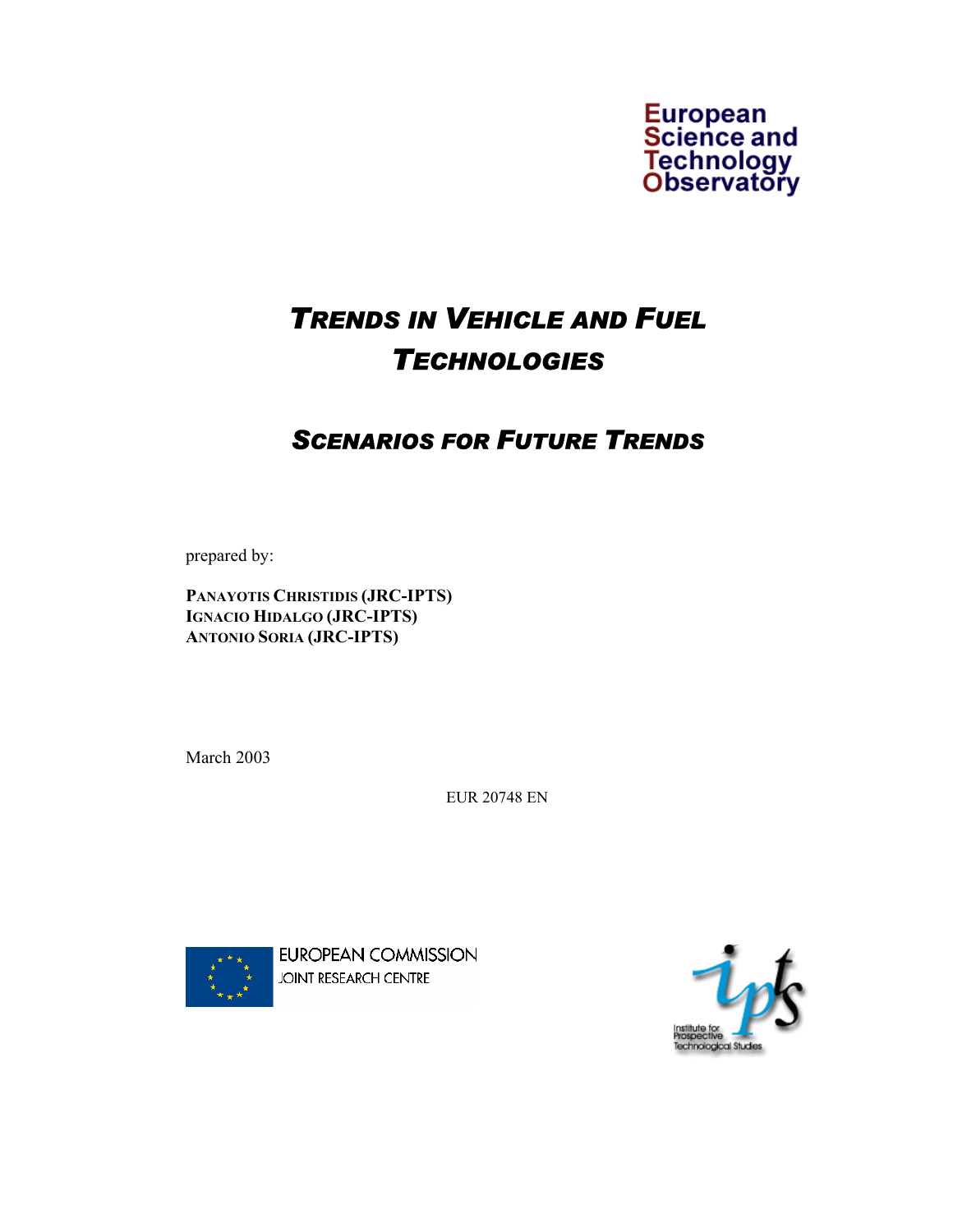IPTS Technical Report Series, EUR 20748 EN

#### "**TRENDS IN VEHICLE AND FUEL TECHNOLOGIES: Scenarios for Future Trends**"

Editor: Luc Pelkmans (VITO), Panayotis Christidis (JRC-IPTS)

Authors: Panayotis Christidis (JRC-IPTS) Ignacio Hidalgo (JRC-IPTS) Antonio Soria (JRC-IPTS)

Collaborators:

Luc Pelkmans, Ina De Vlieger (VITO) Staffan Hultén, Robin Cowan (MERIT) Gotzon Azkárate, Rafael Estevan (OPTI-INASMET) Ana Morato (OPTI)

Seville, Spain, 2003

Published by: EUROPEAN COMMISSION Joint Research Centre IPTS- Institute for Prospective Technological Studies W.T.C. Isla de la Cartuja s/n E-41092 Seville, Spain http:\\www.jrc.es

ECSC-EEC-EAEC, Brussels • Luxembourg, 2003

The orientation and contents of this report cannot be taken as indicating the position of the European Commission or its services. The European Commission retains the copyright of this publication. Reproduction is authorised, except for commercial purposes, if the source is mentioned. Neither the European Commission nor any person acting on behalf of the Commission is responsible for the use that might be made of the information in this report.

*Printed in Spain*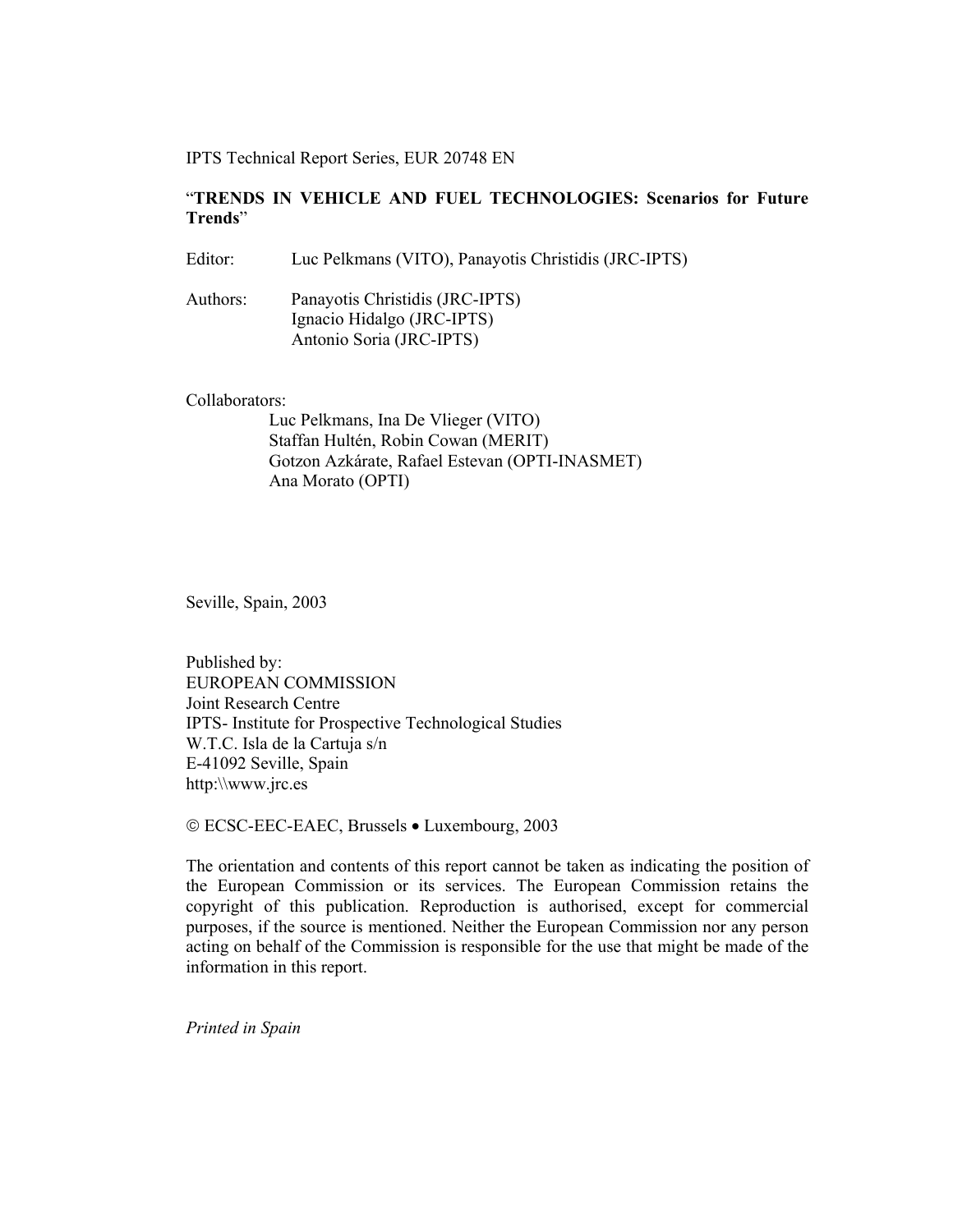## **CONTACTS**

JRC-IPTS Edf. Expo WTC – C/. Inca Garcilaso, s/n E-41092 Sevilla, Spain Tel. +34 95 4488 493 ; Fax. +34 95 4488 279 Panayotis Christidis (panayotis.christidis@jrc.es) Hector Hernandez (hector.hernandez@jrc.es)

VITO (Operating agent) Boeretang 200, B-2400 Mol, Belgium Tel. +32 14 33.58.30 ; Fax. +32 14 32.11.85 Luc Pelkmans (luc.pelkmans@vito.be) Ina De Vlieger (ina.devlieger@vito.be)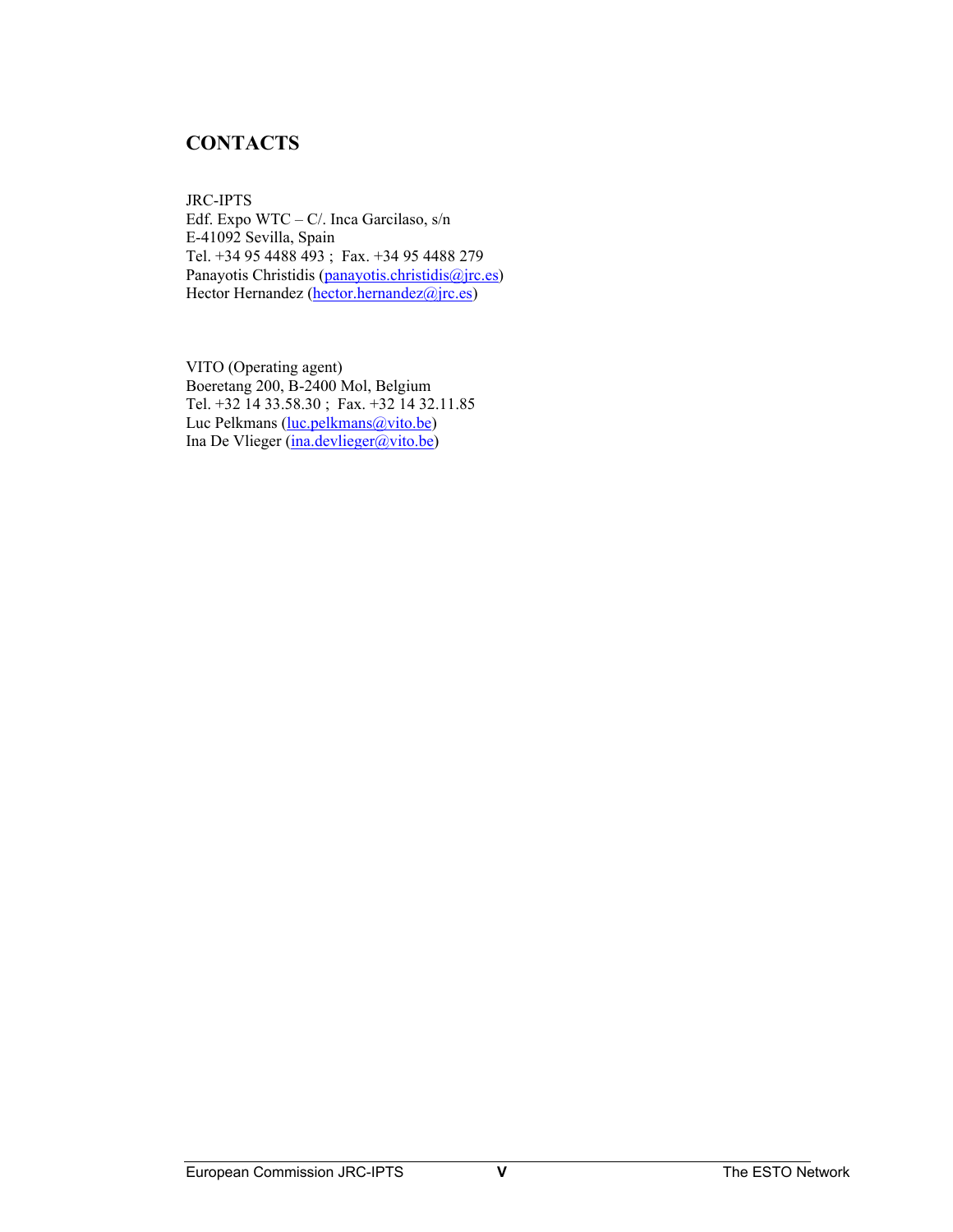#### **Executive summary**

This report is the final deliverable of the IPTS/ESTO study on trends in vehicle and fuel technologies. The objective of the study was to review the past trends and anticipate future developments in vehicle and fuel technologies, in relation mainly to passenger transport. The study provides an overview of the trends in the main families of conventional and alternative technologies and fuels, covering the evolution of their main technical characteristics, fuel economy, user costs (variable and fixed) and environmental impacts. As regards the anticipation of future developments, the main research issues were identified and projections of the possible development of the above variables were made, based on the results of ongoing research activities world-wide.

The technologies covered include internal combustion engines (using either gasoline or diesel as fuel), electric vehicles, hybrid vehicles and fuel cells. The time horizon of the study covers the last 20 years for the past trends and extends until year 2020 for the anticipation of possible developments. The study covers developments at a world-wide level, with particular emphasis on the potential of introduction of new technologies in the EU-15 and candidate countries, North America, Japan, China and India.

This report investigates a number of scenarios for the potential of alternative technologies for passenger cars until year 2020. The scenarios investigate the impact of fuel prices and taxes, carbon content-based taxes, subsidies, and emission limits. The case of the car manufacturers concentrating on fewer alternative technologies, i.e. abandoning the development of the least promising ones, was also investigated. The work combines input from theoretical and empirical evidence, past trends, potential breakthroughs resulting from current research, input from industry experts and the results of the IPTS transport technologies model.

The analysis that was carried out identified a number of uncertainty factors that influence the potential of the various technologies in the sector and quantified their impacts. Such factors include the technical and economic characteristics of each available technology, fuel prices, environmental limits, legislation, and manufacturers' strategies. Apart from the outlook of each technology in terms of market share, the scenarios also provided estimates concerning the development of certain policy relevant indicators, such as fuel consumption and  $CO<sub>2</sub>$ emissions in the EU and each member state.

The main conclusion from the scenario analysis is that although alternative technologies are promising from the technical point of view, their market potential is questionable if no measures to support them are taken. Most scenarios describe a situation of the market being dominated by conventional internal combustion engines at least until 2010. The gradual shift from gasoline to diesel is expected to continue in the meanwhile and, under certain conditions, an evolution from conventional ICEs to hybrid vehicles (probably ICE- electric) can be expected afterwards. Electric vehicles can be expected to capture a limited market only, while the share of fuel cells can become significant in the longer term.

The scenarios analysed in this report can provide the background analysis for the definition of a suitable policy mix that would support the introduction of alternative technologies in the passenger car sector. There are numerous financial or regulatory measures that could accelerate the introduction of alternative technologies, but the co-operation of car manufacturers is necessary in all cases. The main question, therefore, is to identify the policy measures that would decrease the uncertainty that car manufacturers face concerning the long term prospects of alternative vehicle technologies.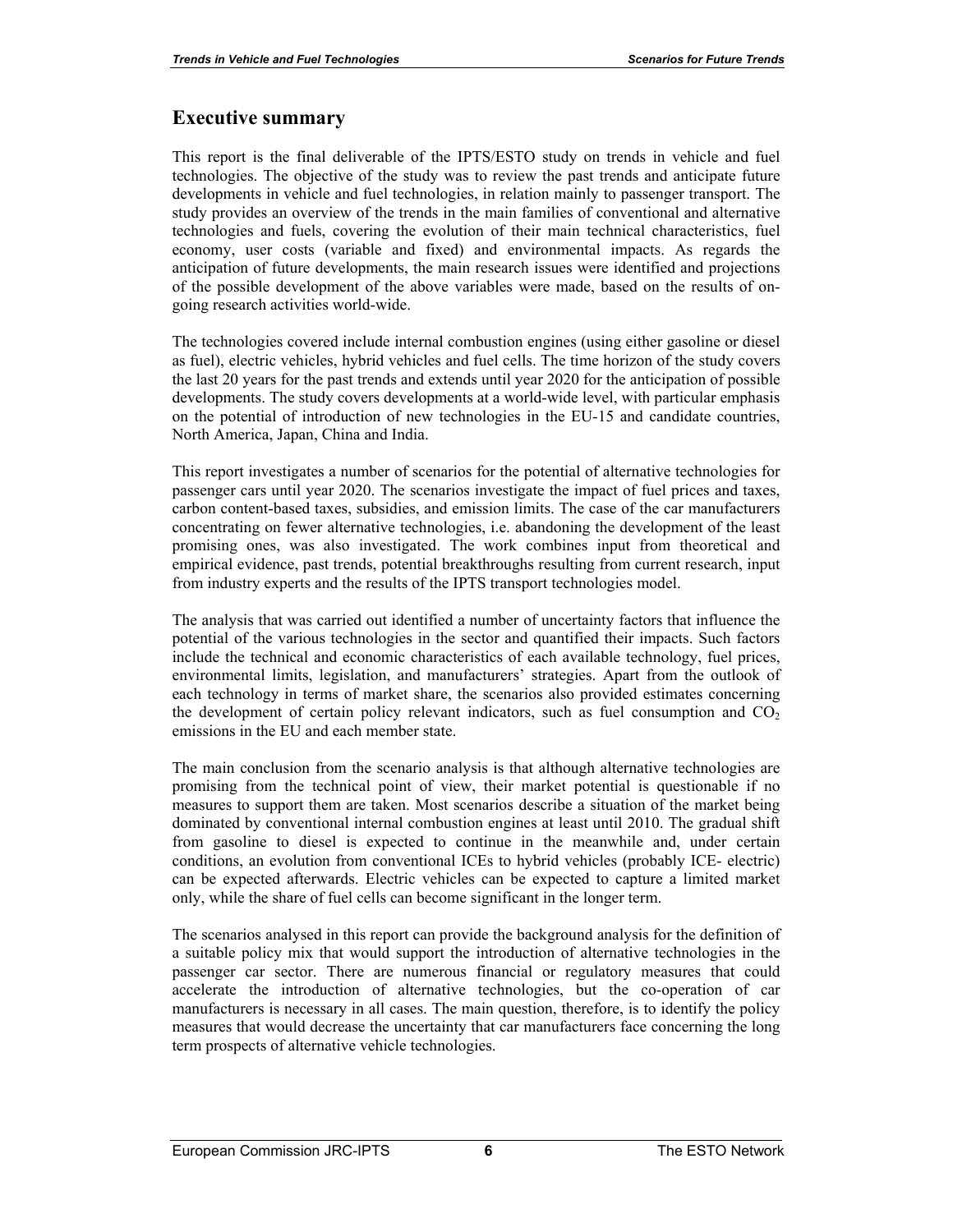## **Table of contents**

| 1  |                                                                              |  |
|----|------------------------------------------------------------------------------|--|
| 2  |                                                                              |  |
| 3  |                                                                              |  |
| 4  |                                                                              |  |
| 5  |                                                                              |  |
| 6  |                                                                              |  |
| 7  |                                                                              |  |
| 8  |                                                                              |  |
| 9  |                                                                              |  |
| 10 |                                                                              |  |
|    |                                                                              |  |
|    |                                                                              |  |
|    |                                                                              |  |
|    | III. Conversion of vehicles to more environmentally friendly alternatives 49 |  |
|    |                                                                              |  |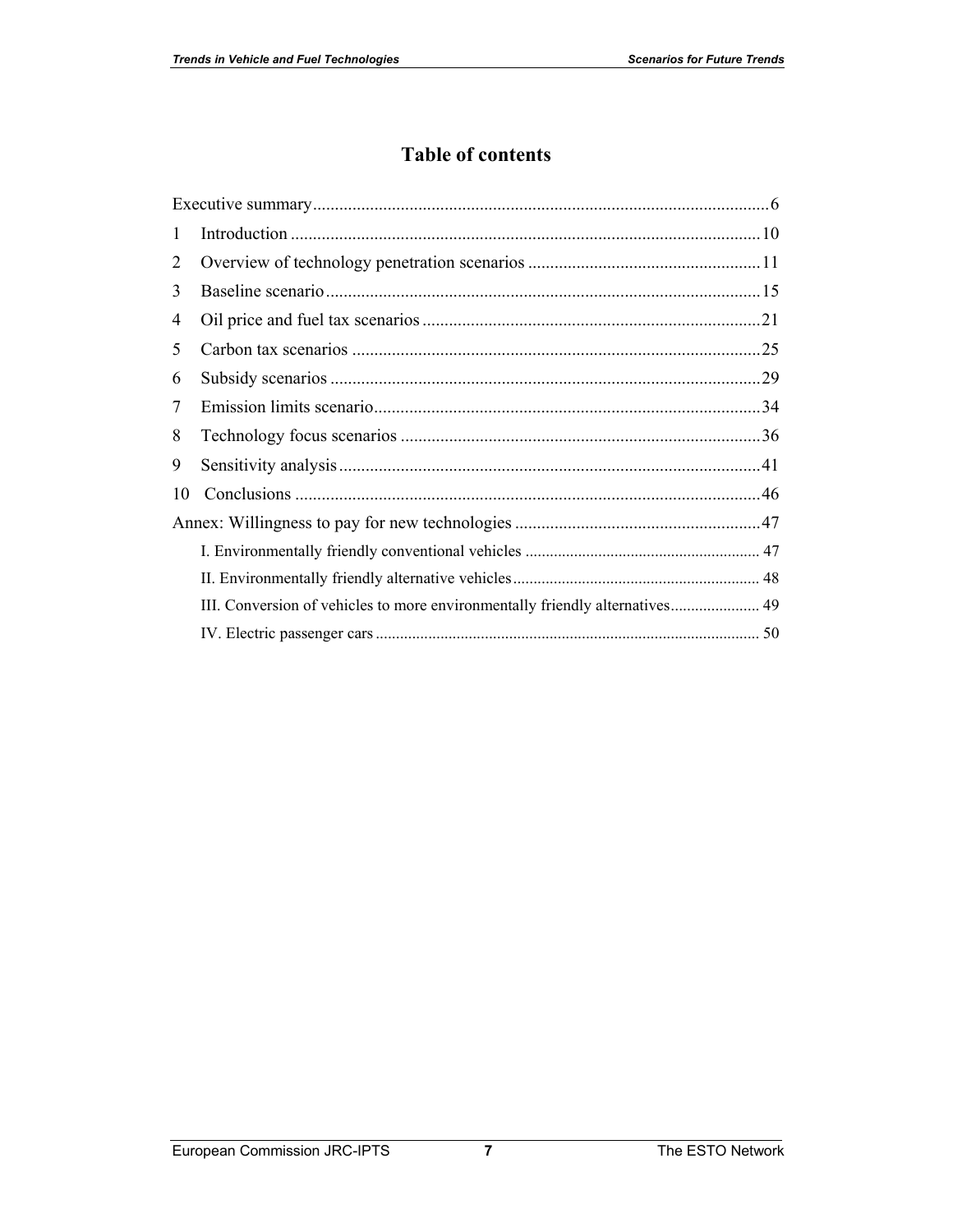## **Table of figures**

| Figure 4-1: Share of gasoline cars in new registrations in EU member states in 2020, oil price          |  |
|---------------------------------------------------------------------------------------------------------|--|
|                                                                                                         |  |
| Figure 4-3: Total emissions from car passenger transport in EU member states in 2020, oil               |  |
|                                                                                                         |  |
| Figure 5-1: Share of diesel cars in new registrations in EU member states in 2020, carbon tax           |  |
| Figure 5-2: Influence of carbon tax on potential market share for each technology in year               |  |
|                                                                                                         |  |
|                                                                                                         |  |
| Figure 5-4: Total emissions from car passenger transport in EU member states in 2020,                   |  |
|                                                                                                         |  |
| Figure 6-1: Share of electric cars in new registrations in EU member states in 2020, subsidy            |  |
|                                                                                                         |  |
| Figure 6-2: Share of fuel cells in new registrations in EU member states in 2020, subsidy               |  |
|                                                                                                         |  |
| Figure 6-3: Share of hybrid cars in new registrations in EU member states in 2020, subsidy              |  |
|                                                                                                         |  |
| Figure 6-4: Total emissions from car passenger transport in EU member states in 2020,                   |  |
| Figure 7-1: Total emissions from car passenger transport in EU member states in 2020,                   |  |
|                                                                                                         |  |
| Figure 8-1: Projected sales of alternative technologies in EU-15, year 2020, technology focus           |  |
|                                                                                                         |  |
| Figure 8-2: Total CO <sub>2</sub> emissions from car passenger transport in EU-15, impact of oil prices |  |
|                                                                                                         |  |
| Figure 9-1: Sensitivity analysis of the impact of costs on the share of light gasoline cars in the      |  |
|                                                                                                         |  |
| Figure 9-2: Sensitivity analysis of the impact of costs on the share of large gasoline cars in the      |  |
|                                                                                                         |  |
| Figure 9-3: Sensitivity analysis of the impact of costs on the share of light diesel cars in the        |  |
|                                                                                                         |  |
| Figure 9-4: Sensitivity analysis of the impact of costs on the share of large diesel cars in the        |  |
|                                                                                                         |  |
| Figure 9-5: Sensitivity analysis of the impact of costs on the share of hybrid cars in the EU-15        |  |
| Figure 9-6: Sensitivity analysis of the impact of costs on the share of electric cars in the EU-        |  |
|                                                                                                         |  |
| Figure 9-7: Sensitivity analysis of the impact of costs on the share of fuel cell cars in the EU-       |  |
|                                                                                                         |  |
|                                                                                                         |  |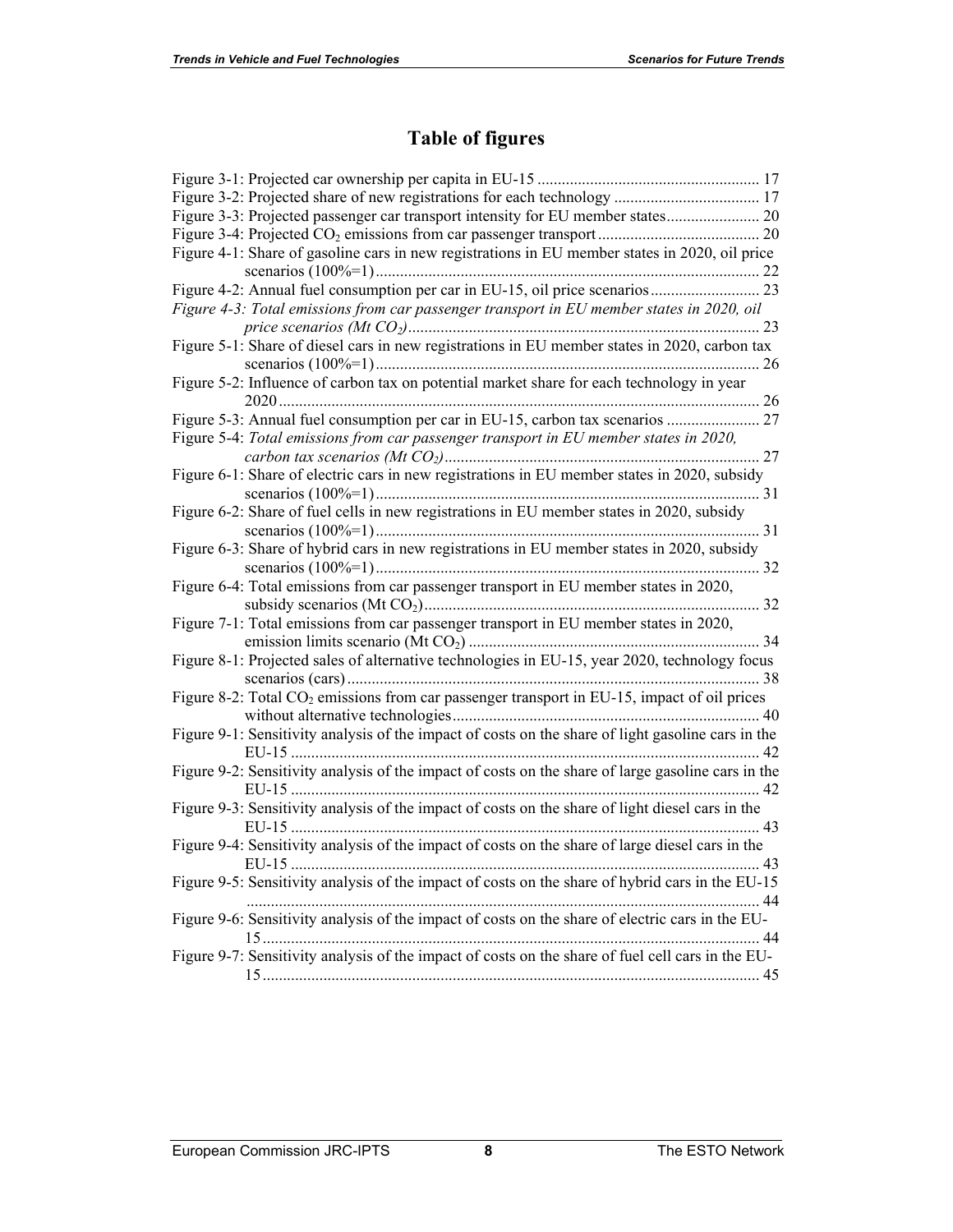## **List of tables**

| Table 3-1: Projections of average purchase cost of typical car in EU, constant prices, $\epsilon$ (2000) |    |
|----------------------------------------------------------------------------------------------------------|----|
|                                                                                                          |    |
| Table 3-2: Projections of average fuel economy for new cars of each technology in EU 16                  |    |
| Table 3-3: Projections of average fuel price in EU-15, constant prices, $\epsilon$ /toe (2000) 16        |    |
| Table 3-4: Potential market for each technology (projected number of new registrations)  18              |    |
| Table 3-5: Potential market and market share for alternative technologies in EU member                   |    |
|                                                                                                          |    |
| Table 4-1: Projected shares of new registrations for each technology in oil price scenarios,             |    |
|                                                                                                          |    |
|                                                                                                          |    |
| Table 5-1: Projected shares of new registrations for each technology in carbon tax scenarios,            |    |
|                                                                                                          |    |
|                                                                                                          |    |
| Table 6-1: Projected shares of new registrations for each technology in subsidy scenarios,               |    |
|                                                                                                          |    |
|                                                                                                          |    |
|                                                                                                          |    |
| Table 7-1: Projected shares of new registrations for each technology in zero emissions                   |    |
|                                                                                                          |    |
| Table 7-2: Summary of main indicators for emission limits scenario (EU-15)                               | 35 |
| Table 8-1: Projected shares of new registrations for each technology in technology focus                 |    |
|                                                                                                          |    |
| Table 8-2: Summary of main indicators for technology focus scenarios (EU-15) 38                          |    |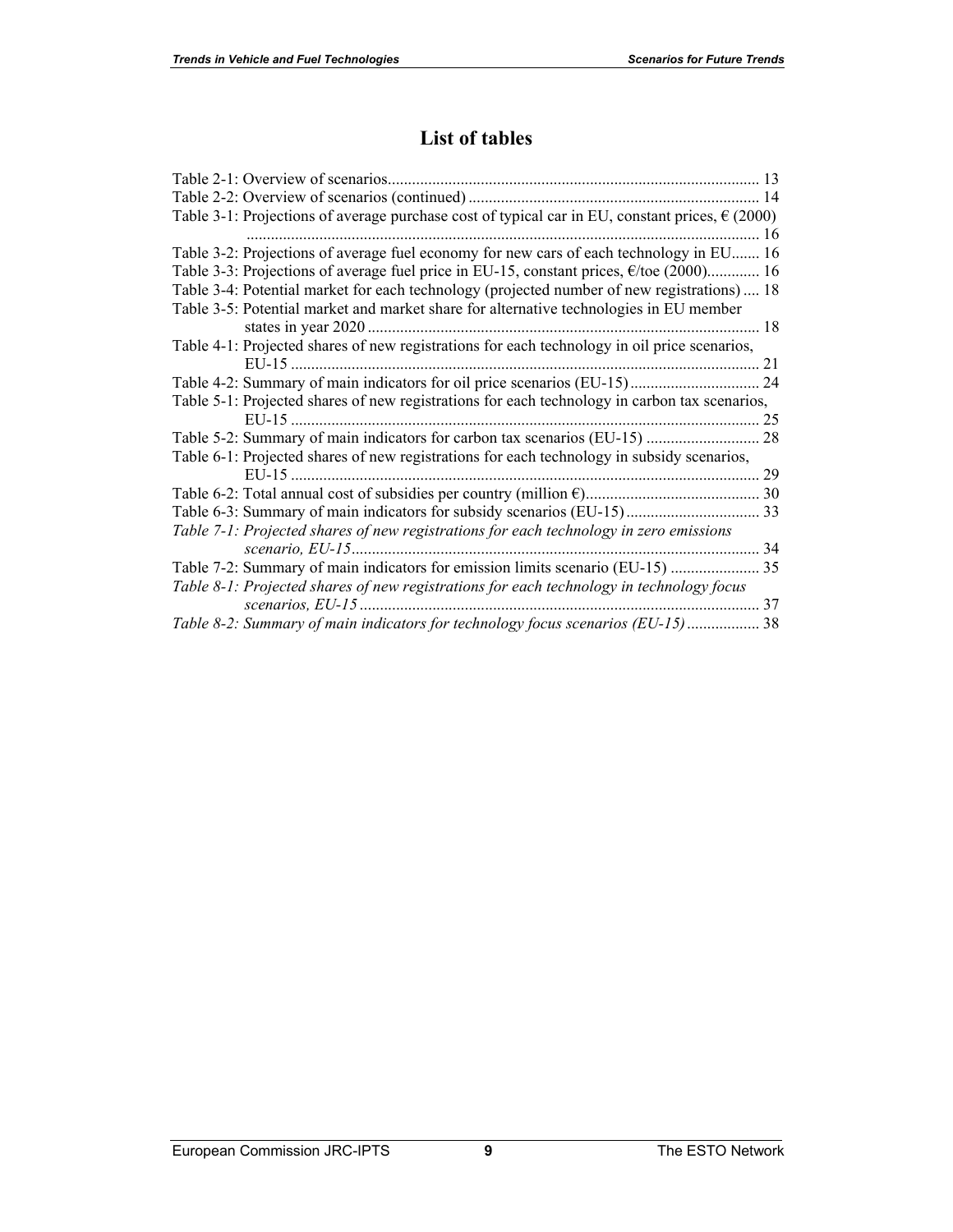## **1 Introduction**

This report is the final deliverable of the IPTS/ESTO study on trends in vehicle and fuel technologies. The objective of the study was to review the past trends and anticipate future developments in vehicle and fuel technologies, in relation mainly to passenger transport. The study provides an overview of the trends in the main families of conventional and alternative technologies and fuels, covering the evolution of their main technical characteristics, fuel economy, user costs (variable and fixed) and environmental impacts. As regards the anticipation of future developments, the main research issues were identified and projections of the possible development of the above variables were made, based on the results of ongoing research activities world-wide.

The technologies covered include internal combustion engines (using either gasoline or diesel as fuel), electric vehicles, hybrid vehicles and fuel cells. The time horizon of the study covers the last 20 years for the past trends and extends until year 2020 for the anticipation of possible developments. The study covers developments at a world-wide level, with particular emphasis on the potential of introduction of new technologies in the EU-15 and candidate countries, North America, Japan, China and India.

The results of the study were used as input for the transport and energy models maintained and developed by JRC-IPTS. Based on the results of the first two parts of the study<sup>1</sup>, a number of scenarios for the potential evolution of the technical and economic characteristics were constructed. The work combined input from theoretical and empirical evidence, past trends, potential breakthroughs resulting from current research, input from industry experts and the IPTS Transport Technologies Model available at JRC-IPTS.

The IPTS Transport Technologies Model describes the dynamics of the passenger car market and of the adoption of new technologies in the sector. It was originally planned as an extension of the POLES energy market model, but it may be used as a standalone model as well. Although the model is considered sufficiently reliable, it should be noted that, since its objective is mainly the comparison of alternative policy measures, these projections should be used as the basis for comparisons or trend analysis, and not as a means for prediction of the future value of the variables.

 $\overline{\phantom{a}}$ 

<sup>&</sup>lt;sup>1</sup> "Review of past trends" and "Overview of current research activities"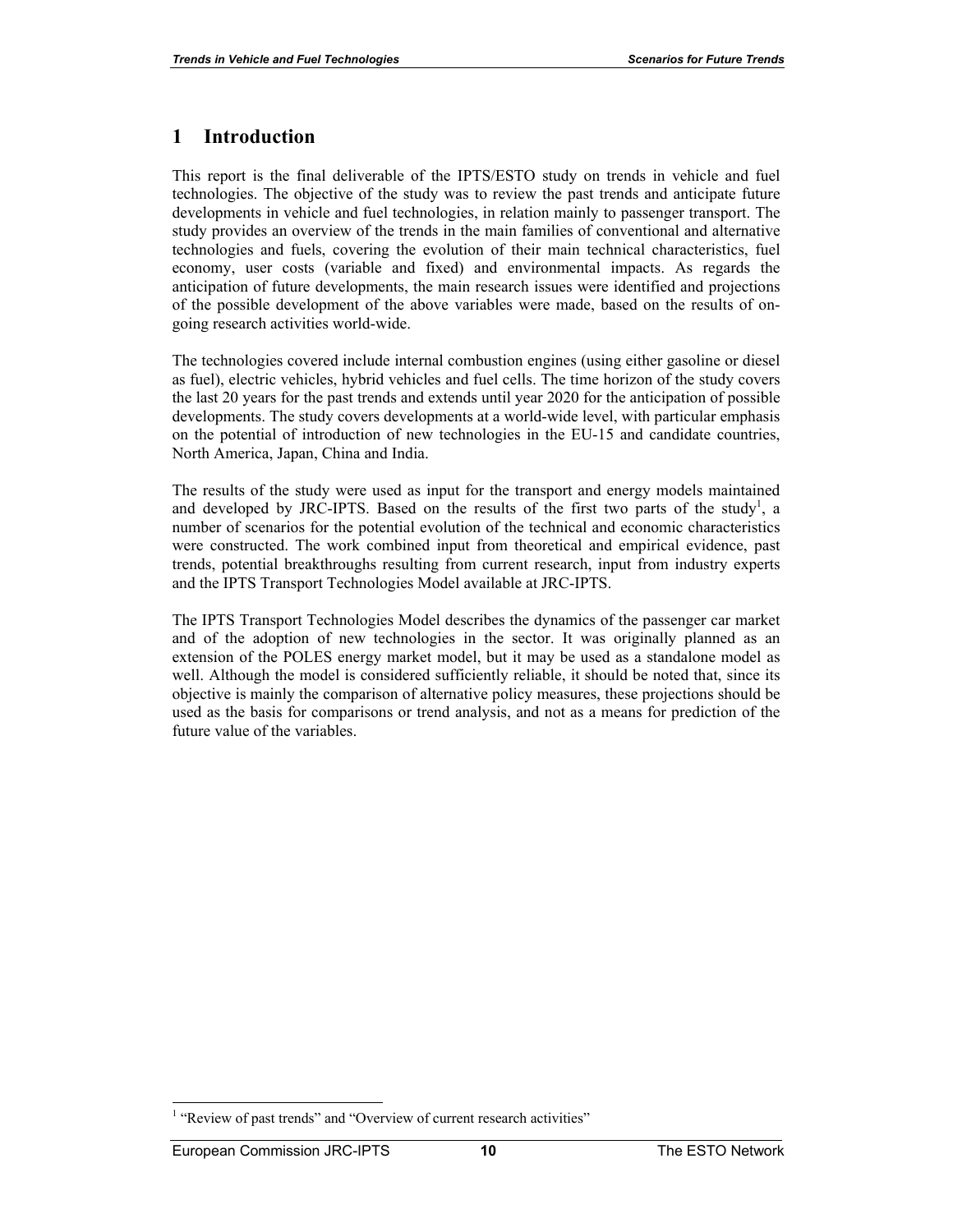## **2 Overview of technology penetration scenarios**

The set of scenarios presented in this report describes a number of external developments, policy measures and manufacturer strategies that might influence the penetration of the various technological options.

The **baseline scenario** is used as the reference case. It corresponds to the outlook for each technology if the current trends in demand are sustained, if fuel and vehicle prices and fuel economy follow the path predicted by current surveys of trends in vehicle technologies, and if no significant policy measure is implemented. According to the baseline scenario, no clear winner among the non-conventional technologies is identified. Fuel cells are expected to become an option only at the end of the 2010's, while electric vehicles seem capable of securing a niche. Hybrids may play an interim role in the transition between ICEs to fuel cells. Total demand in the passenger car sector (expressed in total number of vehicle kms) is expected to rise (though slower than GDP growth).  $CO<sub>2</sub>$  emissions from passenger cars are expected to show a slight increase by 2010 (3%) and a reduction of 13% by 2020. This is the combined result of the improvement of conventional technologies, the gradual removal of older cars from the fleet, and the introduction of alternative technologies.

In the **high oil** scenario an increase of the price of oil is assumed. The increase is applied to the fuel prices predicted by the POLES model during the whole period of the simulation. As a reference, the price increase is considered to be equal to 28% (that would correspond to an increase from 25 to 32 US\$ per barrel). Such an increase would have a minimal impact in the medium term (up to 2010), since the alternative technologies would not be mature enough (i.e. have competing costs) by then to benefit and increase their share. In the longer term, an increase in the price of oil would benefit the alternative technologies, since their difference from the conventional technologies in terms of variable cost would become smaller. As regards the conventional technologies, higher oil prices would reinforce the shift from gasoline to diesel, as fuel economy becomes a decisive factor. A higher oil price would also slow down growth in transport demand. The slower growth in demand, combined with the shift towards alternatives and more efficient vehicles, would also lead to further reductions in  $CO<sub>2</sub>$  emissions.

The high oil scenario is also equivalent to a fuel tax scenario, i.e. the same results would appear if fuel taxes were raised by 28%.

The **low oil** scenario corresponds to the opposite case of the high oil scenario. A decrease of the price of oil by 28% is assumed (e.g. from 25 to 18 US\$ per barrel). The results have in general the opposite direction of those for high oil: the introduction of alternative technologies is delayed and gasoline remains the most attractive option. Transport demand would increase, though still slower than GDP growth (saturation levels are reached).  $CO<sub>2</sub>$ emissions would increase significantly by 2010 and in the long term brought down to the levels of 2000 as a result of improved technology.

In the **carbon tax 50** scenario, a carbon content related tax equivalent to 50 euros per ton of  $CO<sub>2</sub>$  is imposed. The difference from the high oil price scenario (that also corresponds to imposing a fuel tax) is that it affects gasoline and diesel in a different manner. Diesel has a higher carbon content and is cheaper than gasoline. So while this carbon tax would mean an increase of gasoline prices by 12%, it would mean double the increase for diesel prices. As a result, although the results have the same direction as the results in the high oil scenario as regards the penetration of alternative technologies, they strongly favour gasoline as compared to diesel.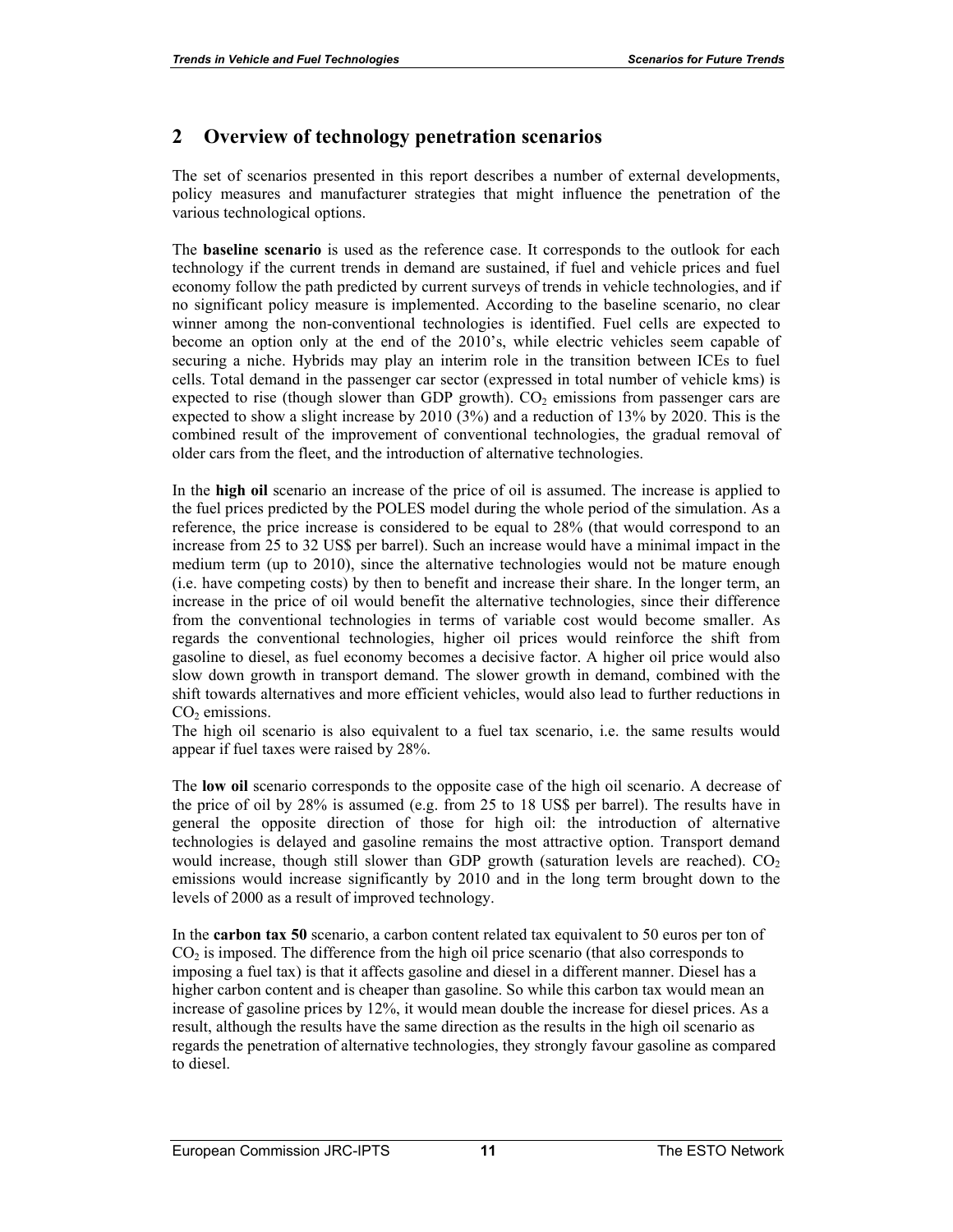The **carbon tax 100** scenario assumes a carbon content tax equivalent to 100 euros per ton of CO2. At that level of carbon tax the results would be comparable to that of the high oil price scenario, with the exception that gasoline has an advantage over both diesel and fuel cells. The other two alternative options, electric and –mainly hybrid- would also benefit.

The three scenarios on **subsidy** for **electric**, **hybrid** and **fuel cells** correspond to a decrease of the purchase cost of each alternative technology by 2000 euros. This would decrease the price differential of these technologies compared to conventional technologies and accelerate their introduction. For electric, although its share is increased, this is not enough for the difference in costs to be covered. For hybrid and fuel cells, penetration is accelerated and each of the two can become an important technology by 2020. Subsidies would not have any significant impact on total transport demand, but would further marginally reduce  $CO<sub>2</sub>$  emissions (except in the case of fuel cells).

The **zero emissions** scenario assumes the prohibition of conventional technologies in urban areas. This would favour hybrid vehicles in the medium term and all alternative technologies, in a proportional way, in the longer term. The main losers would be the light gasoline (and in the longer term, the light diesel) cars, since their predominantly urban role would be played by alternative technologies. This scenario also leads to a reduction in  $CO<sub>2</sub>$  emissions, though lower than in the case of *high oil* or *carbon tax 100*, where restrictions are applied to the whole fleet.

In order to test the case of industry selecting winning technologies and concentrating solely on them, a number of scenarios where one or more of the alternative technologies is abandoned were investigated. The rationale behind those scenarios is that manufacturers will not be willing to concentrate on all five paths (2 conventional and 3 alternatives) but will instead concentrate only on a limited number (2 to 4). In all cases of concentrating in only 4 paths, the projected share of the technology that is abandoned is expected to be divided proportionally between the 4 paths. That is to say, none of the alternatives is in fact blocking the development of the other alternatives or the demand for them, although abandoning one of them could help establish the critical mass for either or both of them. In **no electric**, no significant impacts on the penetration of the other alternatives, since the projected share of electric was too small to make a difference. In **no hybrid**, conventional technologies would still monopolise the market in 2010, since no alternative options would be sufficiently attractive. By 2020, the lost projected share of hybrid would again be divided proportionally among the remaining options. **No fuel cells**, would have no impact until the end of the 2010's.

If fuel cells are the only alternative technology to be developed (**no el or hyb**), the market will again be monopolised by conventional technologies until fuel cells improve significantly. But fuel cells will have then an important share of new registrations, higher than in baseline but still lower than in the *high oil* or *subsidy fuel cells* scenarios. But the situation in terms of  $CO<sub>2</sub>$  emissions would be worse, since the hybrids that they would replace would emit less.

The case of none of the alternative technologies being attractive enough (or manufacturers deciding to abandon all of them and concentrate on conventional technologies) is tested in **no new** scenario. Gasoline and diesel would share the market between them, and the main impact would be the worsening of the  $CO<sub>2</sub>$  emissions outlook. Instead of being significantly reduced, emission levels would remain at year 2000 levels. The 2 variants of *no new*, are a combination with the oil price scenarios. If oil prices are high (**no new, high oil**), demand slows down and emissions demonstrate a small improvement. But in the case of low oil prices (**no new, low oil**), both transport demand and  $CO<sub>2</sub>$  emissions increase dramatically.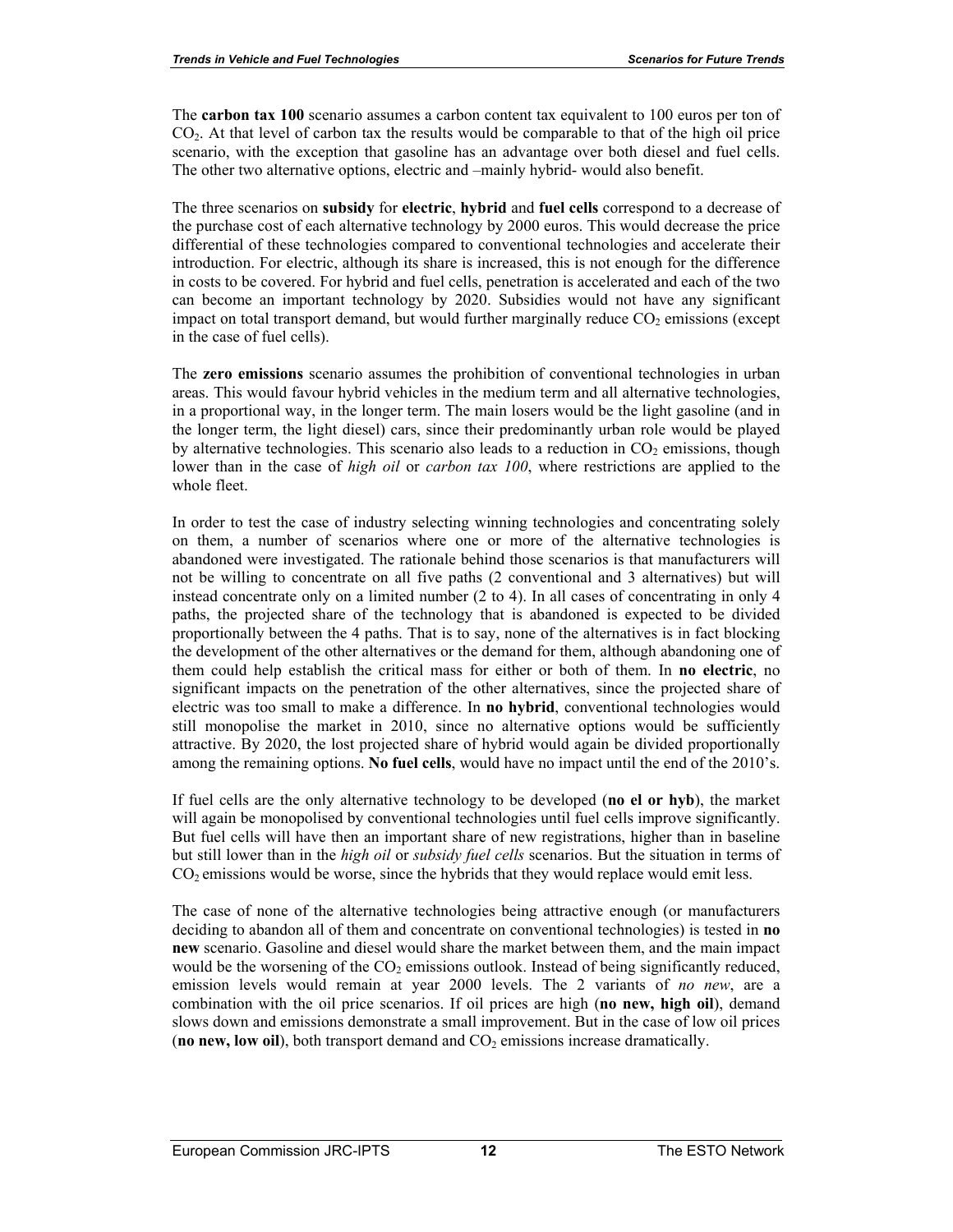| <b>Scenario</b>    | <b>Assumption</b>      | <b>Technology penetration</b>                    | <b>Technology penetration</b>                         |  |
|--------------------|------------------------|--------------------------------------------------|-------------------------------------------------------|--|
|                    |                        | medium term                                      | long term                                             |  |
| <b>Baseline</b>    | Normal trends in       | Diesel: increase                                 | Diesel: stabilize                                     |  |
|                    | demand, prices,        | Electric: $\leq 1\%$                             | Electric: 5%                                          |  |
|                    | technologies and       | Hybrid: 10%                                      | Hybrid: 25%                                           |  |
|                    | policies               | Fuel cells: none                                 | Fuel cells: 10%                                       |  |
| High oil           | Oil price +7 \$/bboe   | Minimal impact                                   | More alternative                                      |  |
|                    |                        |                                                  | technologies                                          |  |
|                    |                        |                                                  | Diesel preferred to gasoline                          |  |
| Low oil            | Oil price -7 \$/bboe   | Delay in alternative                             | More conventional, mainly                             |  |
|                    |                        | technologies                                     | gasoline                                              |  |
|                    |                        | Gasoline is favoured                             |                                                       |  |
| Carbon tax 50      | Fuel price $+50$       | Favours gasoline to diesel                       | Small acceleration of                                 |  |
|                    | euro/tCO <sub>2</sub>  |                                                  | alternative technologies                              |  |
| Carbon tax 100     | Fuel price $+100$      | Favours gasoline to diesel                       | Unfavourable for fuel cells;                          |  |
|                    | euro/t $CO2$           | Small acceleration of                            | Accelerates hybrid and                                |  |
|                    |                        | alternative technologies                         | electric                                              |  |
| Subsidy electric   | Electric vehicle price | Minimal                                          | Doubles penetration of                                |  |
|                    | $-2000 \in$            |                                                  | electric                                              |  |
| Subsidy hybrid     | Hybrid vehicle price   | Accelerates hybrid                               | Hybrid becomes the main                               |  |
|                    | $-2000 \in$            |                                                  | technology                                            |  |
| Subsidy fuel cells | Fuel cell vehicle      | Accelerates fuel cells                           | Fuel cells become                                     |  |
|                    | price $-2000 \in$      |                                                  | established tech                                      |  |
| Zero emissions     | Only electric, fuel    | Hybrid takes share of light More alternative     |                                                       |  |
|                    | cells and hybrid in    | gasoline                                         | technologies                                          |  |
|                    | urban areas            |                                                  |                                                       |  |
| no electric        | No electric car        | Minimal                                          | Minimal (lost share divided                           |  |
|                    | registrations          |                                                  | among all technologies)                               |  |
|                    | (technology is         |                                                  |                                                       |  |
|                    | abandoned)             |                                                  |                                                       |  |
| no hybrid          | No hybrid car          | Market concentrated on                           | Lost share divided among                              |  |
|                    | registrations          | conventional technologies                        | all technologies: increase in                         |  |
|                    | (technology is         |                                                  | electric and fuel cells                               |  |
|                    | abandoned)             |                                                  |                                                       |  |
| no fuel cells      | No fuel cell car       | None                                             | Proportional distribution of                          |  |
|                    | registrations          |                                                  | lost share between gasoline,                          |  |
|                    | (technology is         |                                                  | diesel, hybrid                                        |  |
|                    | abandoned)             |                                                  |                                                       |  |
| no el or hyb       | No electric nor        | Proportional distribution                        | Fuel cells become                                     |  |
|                    | hybrid                 | of lost share between                            | established tech                                      |  |
|                    |                        | gasoline and diesel                              |                                                       |  |
| no new             |                        | No electric, hybrid of Proportional distribution | Proportional distribution of                          |  |
|                    | fuel cell              | of lost share between                            | lost share between gasoline                           |  |
|                    |                        | gasoline and diesel                              | and diesel                                            |  |
| no new, high oil   | Combination of no      | Diesel gets most of lost                         | Diesel gets most of lost                              |  |
|                    | new with high oil      | share                                            | share                                                 |  |
|                    | scenario               |                                                  |                                                       |  |
| no new, low oil    | Combination of no      |                                                  | Gasoline gets most of lost Gasoline gets most of lost |  |
|                    | new with low oil       | share                                            | share                                                 |  |
|                    | scenario               |                                                  |                                                       |  |

|  |  | Table 2-1: Overview of scenarios |  |
|--|--|----------------------------------|--|
|--|--|----------------------------------|--|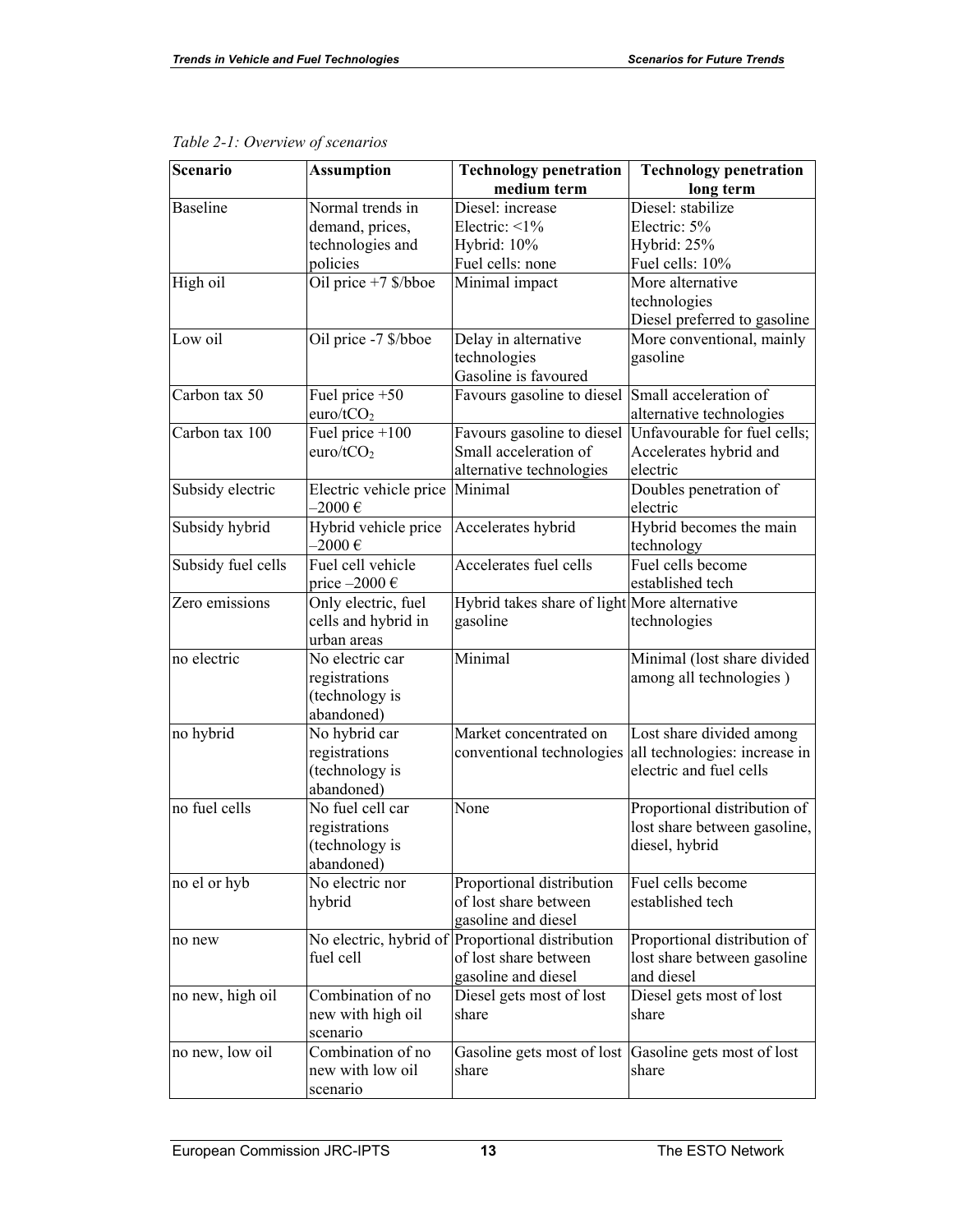| scenario           | <b>Transport demand</b>     | $\overline{CO}_2$ emissions <sup>2</sup> |
|--------------------|-----------------------------|------------------------------------------|
| baseline           | $+26\%$ in 2010             | $+3\%$ in 2010                           |
|                    | +33% in 2020                | -13% in 2020                             |
| high oil           | Slight slow-down of growth  | Small decrease in medium term,           |
|                    | $+18\%$ in 2010             | improvement $(-22%)$ by 2020             |
|                    | $+24\%$ in 2020             |                                          |
| low oil            | Acceleration of growth      | $+18\%$ in 2010, balanced by             |
|                    | $+43\%$ in 2010             | technological progress in the long       |
|                    | +53% in 2020                | term                                     |
| carbon tax 50      | Slight slow-down of growth  | Slight improvement in the long           |
|                    | $+22\%$ in 2010             | term                                     |
|                    | $+28\%$ in 2020             |                                          |
| carbon tax 100     | Slight slow-down of growth, | Improvement in the long term             |
|                    | equivalent to high oil      |                                          |
|                    | $+18\%$ in 2010             |                                          |
|                    | $+24\%$ in 2020             |                                          |
| subsidy electric   | Minimal impact              | Slight improvement in the long           |
|                    |                             | term                                     |
| subsidy hybrid     | Minimal impact              | Slight improvement in the long           |
|                    |                             | term                                     |
| subsidy fuel cells | Minimal impact              | Minimal improvement in the long          |
|                    |                             | term                                     |
| zero emissions     | Minimal impact              | Improvement in the long term             |
| no electric        | Minimal impact              | Slightly worsening in the long           |
|                    |                             | term                                     |
| no hybrid          | Minimal impact              | Worsening in the long term               |
| no fuel cells      | Minimal impact              | Slightly worsening in the long           |
|                    |                             | term                                     |
| no el or hyb       | Minimal impact              | Worsening in the long term               |
| no new             | Minimal impact              | Worsening in the long term               |
|                    |                             | (remaining at 2000 levels)               |
| no new, high oil   | Slight slow-down of growth  | Worsening in the long term               |
|                    | $+19\%$ in 2010             |                                          |
|                    | $+29\%$ in 2020             |                                          |
| no new, low oil    | Acceleration of growth      | Large increase in the short and          |
|                    | +44% in 2010                | long term                                |
|                    | $+56\%$ in 2020             |                                          |

*Table 2-2: Overview of scenarios (continued)* 

<sup>&</sup>lt;sup>2</sup> Including indirect emissions of electricity generation for electric cars, according to the projected energy mix for electricity generation (from POLES model)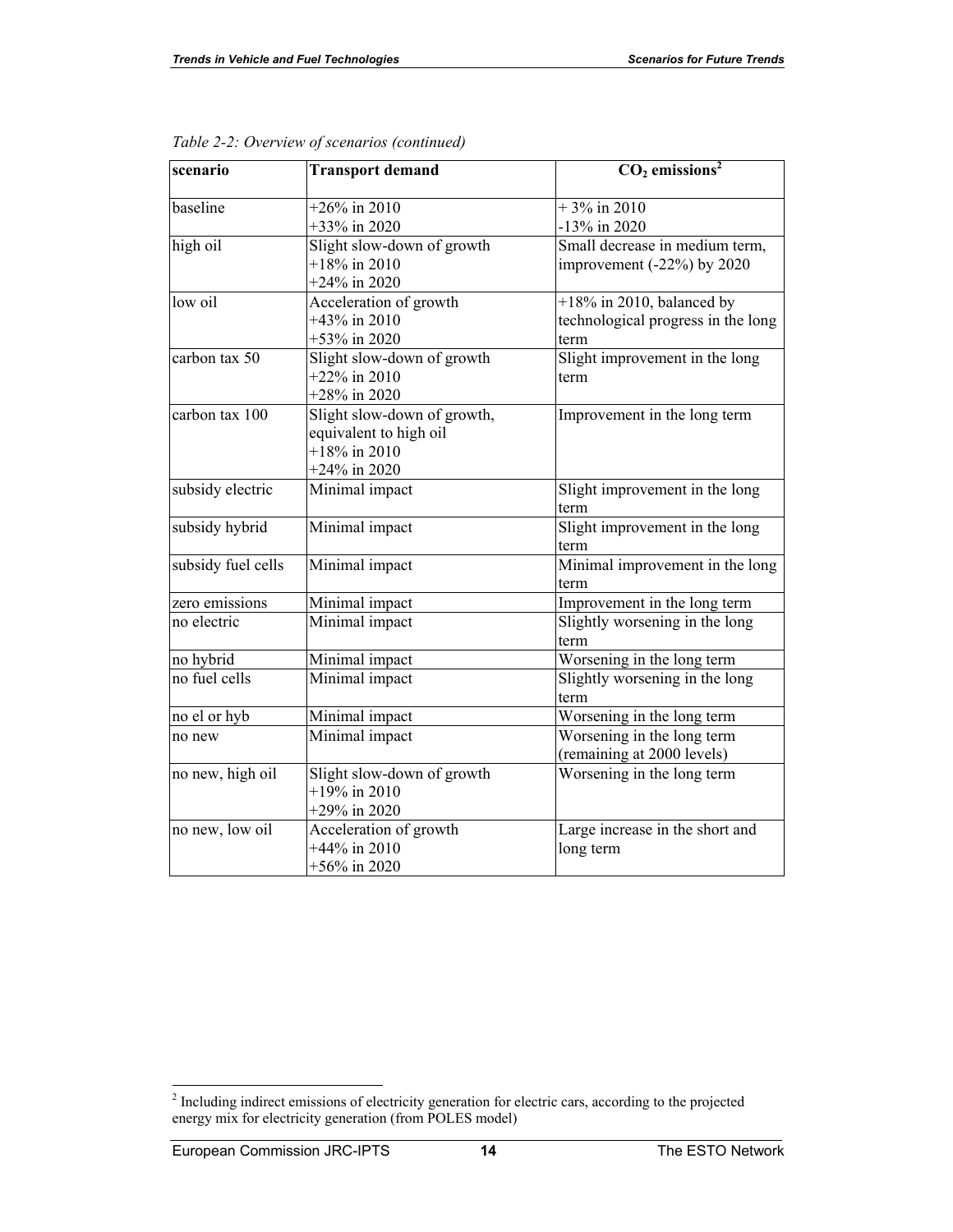#### **3 Baseline scenario**

The baseline scenario corresponds to the projections of the IPTS transport technologies model<sup>3</sup> concerning the potential share of each passenger car technology until year 2020. These projections were based on the outlook of the possible development of each technology, expressed in future trends in fuel economy and purchase cost for a typical passenger car, obtained through specific sectoral studies. Fuel economy and purchase cost correspond to a typical car with a specific engine power, price and fuel efficiency.

The average engine power used as a reference value for each technology for year 2000 is assumed to be:

| Light gasoline | 55 kW            |
|----------------|------------------|
| Large gasoline | $110$ kW         |
| Light diesel   | 70 kW            |
| Large diesel   | $140 \text{ kW}$ |
| Electric       | 80 kW            |
| Fuel cells     | 80 kW            |
| Hybrid         | 80 kW            |
|                |                  |

The projections for the average car price for each technology, expressed in constant values, is given in Table 3-1. The average purchase cost of the reference car for all technologies is expected to fall in constant terms, a trend that has been evident in the last 20 years. As regards the conventional technologies, the decrease in diesel car price is expected to be larger than that of gasoline car prices. If differences in engine power and performance are also taken into account, the competition between the two technologies is expected to become even stronger in the future. The prices of electric and hybrid cars are expected to start becoming competitive between 2005 and 2010, while the outlook for fuel cells in more pessimistic, predicting competitive prices after 2015. As regards fuel economy, all three alternative technologies are expected to demonstrate a significant advantage compared to conventional technologies, although the fuel economy of electric vehicles will actually depend on the energy mix of electricity production (Table 3-2). Fuel prices may also have an impact on the potential of each technology. According to the projections of the POLES model that are used as input in the IPTS transport technologies model, the average price of electricity in the EU is expected to fall, mainly as a result of the increase of natural gas in electricity generation. On the other hand, diesel and gasoline are expected to become marginally more expensive (Table 3-3). However, differences at national level do exist, and therefore the potential of each technology can differ in each country.

Since the outlook for each technology is a result of surveys of research activities and car manufacturer published predictions, it can assumed that these figures represent a rather optimistic case for the development of each technology. It is rather unlikely that such low prices and fuel consumption levels will be achieved for all technologies, especially for the ones entailing a high degree of uncertainty in research activities. However, such projections and the model results that can be derived from them- can still provide an indication of the potential of each technology and allow the investigation of policy measures that can be implemented in order to influence the dynamics of the car market.

 $\overline{a}$ <sup>3</sup> IPTS (2003), "Dynamics of the introduction of new passenger car technologies: The IPTS transport technologies model", Institute for Prospective Technological Studies, EUR , March 2003.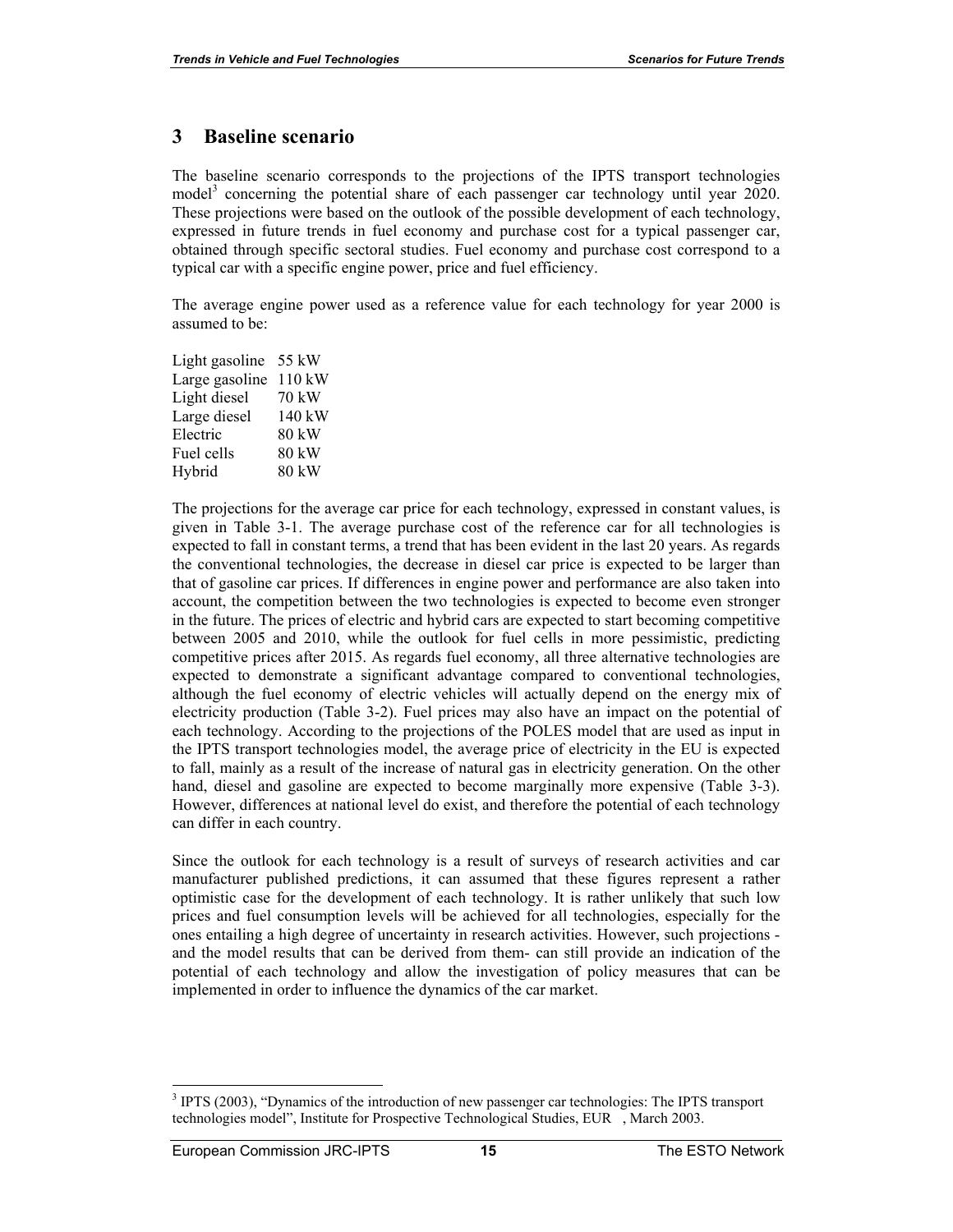| Year           | 2000   | 2005   | 2010   | 2015   | 2020   |
|----------------|--------|--------|--------|--------|--------|
| Light gasoline | 16,047 | 15,548 | 15,070 | 14,553 | 14,055 |
| Large gasoline | 27,240 | 26,418 | 25,630 | 24,869 | 24,140 |
| Light diesel   | 19,590 | 16,279 | 15,580 | 15,055 | 14,550 |
| Large diesel   | 36,692 | 28,995 | 27,600 | 26,347 | 25,160 |
| Electric       | n/a    | 36,437 | 28,840 | 25,790 | 23,064 |
| Fuel cells     | n/a    | n/a    | 43,760 | 32,245 | 24,800 |
| Hybrid         | n/a    | 25,688 | 23,740 | 20,867 | 18,424 |

*Table 3-1: Projections of average purchase cost of typical car in EU, constant prices, € (2000)* 

*Table 3-2: Projections of average fuel economy for new cars of each technology in EU* 

| Year           | 2000 | 2005     | 2010 | 2015 | 2020 |
|----------------|------|----------|------|------|------|
| Light gasoline | 7.3  | 6.9      | 6.6  | 6.3  | 6.1  |
| Large gasoline | 9.8  | 9.1      | 8.4  | 8.2  | 8.1  |
| Light diesel   | 6.8  | 6.1      | 5.4  | 5.0  | 4.6  |
| Large diesel   |      | 6.5      | 6.0  | 5.8  | 5.5  |
| Electric       | n/a  | 21.3     | 20.7 | 17.8 | 15.5 |
| Fuel cells     | n/a  | n/a      | 4.1  | 3.2  | 3.1  |
| Hybrid         | n/a  | 4.1<br>┑ | 4.3  | 4.0  | 3.9  |

Note: fuel economy expressed in kWh/100km for electric vehicles, diesel l/100km for diesel cars, gasoline l/100km for gasoline, hybrid and fuel cells

|             | $v_{\text{ear}}$ | 2000           | 2005 | 2010 | 2015 | 2020        |
|-------------|------------------|----------------|------|------|------|-------------|
| Gasoline    |                  | 1492           | 1368 | 1426 | 1468 | 1507        |
| Diesel      |                  | 866            | 777  | 819  | 849  | 0.77        |
| Electricity |                  | $\overline{ }$ | 736  | 736  | .656 | 702<br>1,00 |

*Table 3-3: Projections of average fuel price in EU-15, constant prices, €/toe (2000)* 

*Source: POLES model* 

According to the model's baseline projections, car ownership levels in the EU-15 are expected to continue increasing but, especially after 2015, will probably reach saturation at values between 600 and 650 cars per 1000 inhabitants (Figure 3-1). As a result, and in combination with the demographic and technological trends, annual new car registrations are expected to stabilise around 15 million for EU-15. The number of cars removed from the stock (scrapped or exported as used cars outside the EU-15) is expected to rise to almost 14 million per year, as a result of the 10-15 year lag compared with the increase of car ownership in the 1990's. The total number of passenger cars in circulation in EU-15 will rise to almost 220 millions by year 2020, an increase of 23% compared to year 2000.

As regards the penetration of new vehicle technologies, the model results suggest that only hybrid vehicles have the potential for a wide scale introduction by 2010 (Figure 3-2). Electric vehicles show a limited potential, concentrated mainly in some niche markets (urban areas in countries with cheap electricity), while fuel cells may capture a significant part of the market only by the end of the 2010's. Another trend that can be identified is that of the shift from gasoline to diesel. The expected improvements in diesel technology could provide significant cost savings and comparable performance with gasoline technology. A gradual replacement of gasoline cars with either diesel or hybrid (mainly gasoline-electric hybrids) is therefore expected in the medium term (2010-2015). In the longer term, conventional ICEs and hybrids may gradually lose their share to fuel cells (probably using hydrogen from reformed gasoline,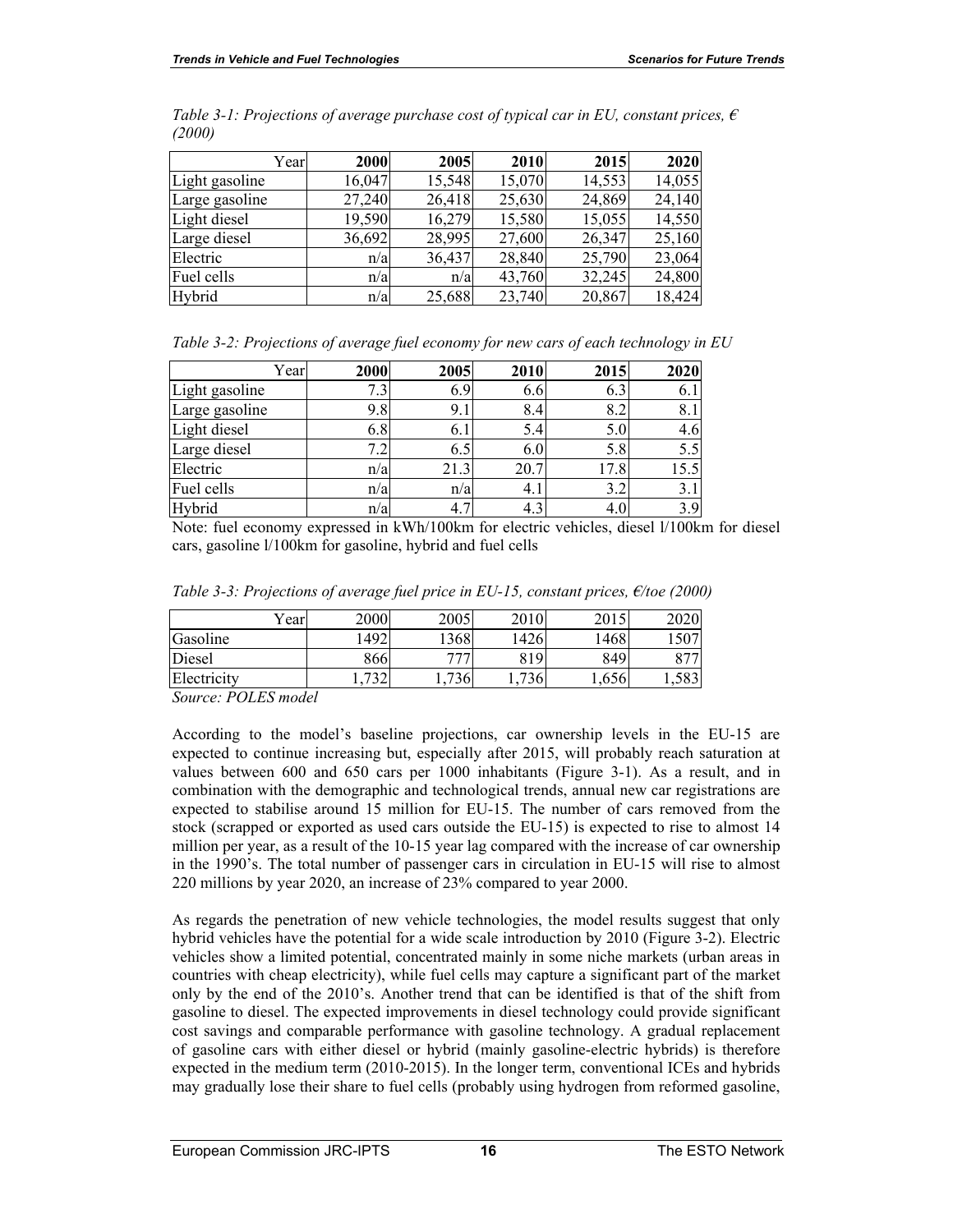natural gas or methanol), depending on the progress made in the development of fuel cell technologies.





**Car ownership per capita**

*Figure 3-2: Projected share of new registrations for each technology* 



#### **Shares of new registrations**

2000 2001 2002 2003 2004 2005 2006 2007 2008 2009 2010 2011 2012 2013 2014 2015 2016 2017 2018 2019 2020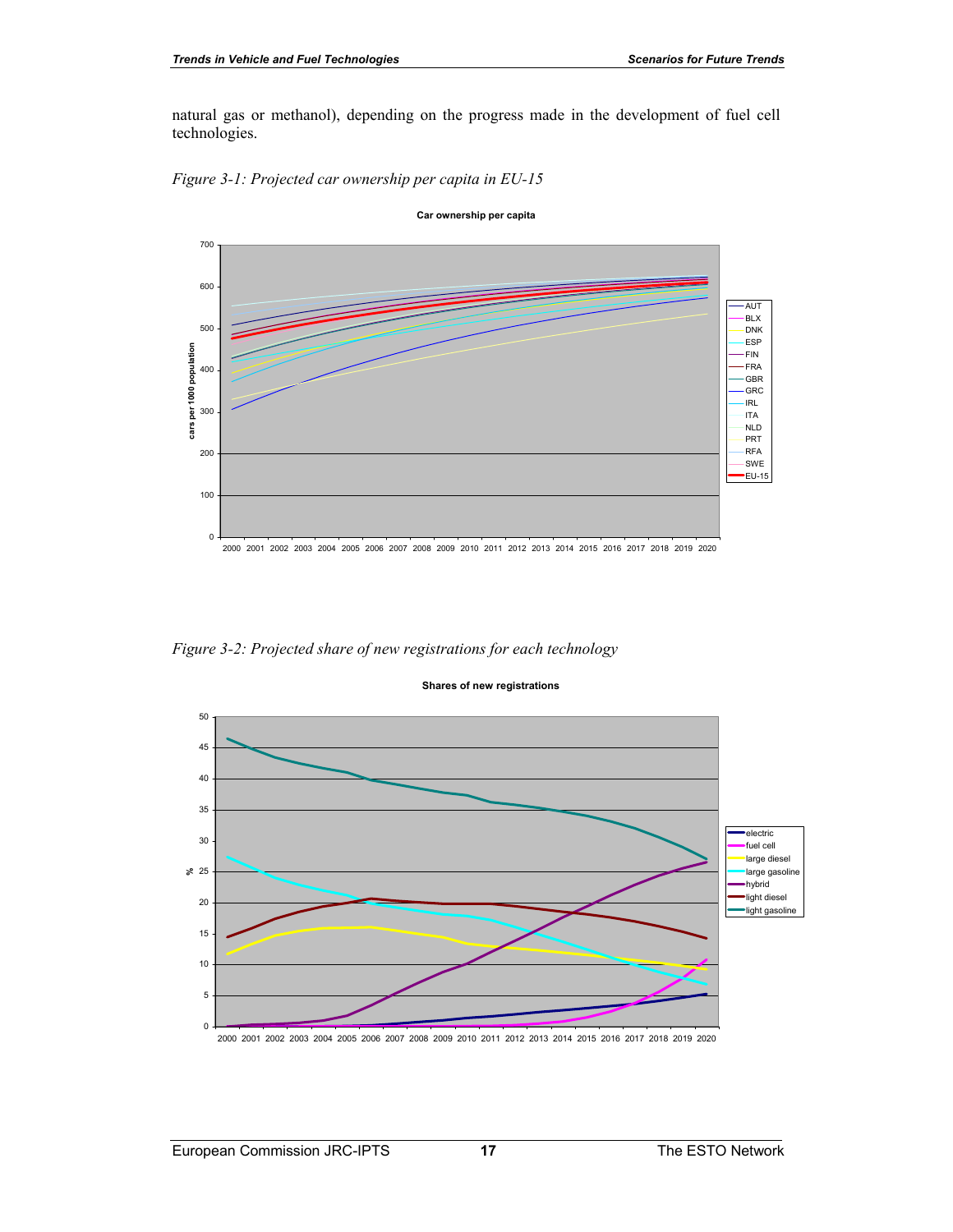The size of the potential market for each technology at EU level suggests that it may take some years before alternative technologies reach the critical mass that will make them attractive options for car manufacturers (Table 3-4). At country level, large differences can be observed as a result of the differences in fuel costs. Countries where electricity is cheap (mainly the ones with a significant share of nuclear power in electricity generation) demonstrate a high potential for electric vehicles. Of course, the picture is only partial, since the demand at the global market is the main decisive factor for the strategy of the car manufacturers. Nevertheless, the European market is still an important part of the world market and strong demand for one of the alternative technologies may persuade manufacturers to invest in it.

|                | 2000  | 2005    | 2010             | 2015             | 2020    |
|----------------|-------|---------|------------------|------------------|---------|
| Light gasoline | 7.1 M | 6.0 M   | 5.7 M            | 5.1 M            | 4.0 M   |
| Large gasoline | 4.2 M | 3.1 M   | 2.7 <sub>M</sub> | 1.9 <sub>M</sub> | 1.0 M   |
| Light diesel   | 2.2 M | 2.9 M   | 3.0 M            | 2.7 <sub>M</sub> | 2.1 M   |
| Large diesel   | 1.8 M | 2.3 M   | 2.0 M            | 1.7 <sub>M</sub> | 1.4 M   |
| Electric       | n/a   | 15,000  | 200,000          | 450,000          | 750,000 |
| Fuel cells     | n/a   | n/a     | 13,000           | 225,000          | 1.6 M   |
| Hybrid         | n/a   | 250,000 | 1.5 M            | 3 M              | 4 M     |

*Table 3-4: Potential market for each technology (projected number of new registrations)* 

| Table 3-5: Potential market and market share for alternative technologies in EU member |  |  |
|----------------------------------------------------------------------------------------|--|--|
| states in year 2020                                                                    |  |  |

|               | Electric |       | Fuel cells |       | Hybrid    |       |
|---------------|----------|-------|------------|-------|-----------|-------|
|               | number   | share | number     | share | number    | share |
| Austria       | < 1000   | $0\%$ | 53,000     | 16%   | 70,000    | 21%   |
| (AUT)         |          |       |            |       |           |       |
| Belgium and   | 40,000   | 8%    | 75,000     | 13%   | 140,000   | 26%   |
| Luxembourg    |          |       |            |       |           |       |
| (BLX)         |          |       |            |       |           |       |
| Denmark       | < 1000   | $1\%$ | 70,000     | 38%   | 50,000    | 28%   |
| (DNK)         |          |       |            |       |           |       |
| Finland (FIN) | 19,000   | 12%   | 25,000     | 16%   | 42,000    | 27%   |
| France (FRA)  | 100,000  | 4%    | 460,000    | 18%   | 600,000   | 24%   |
| Germany       | 100,000  | 3%    | 300,000    | 8%    | 800,000   | 23%   |
| (RFA)         |          |       |            |       |           |       |
| Greece        | 3,000    | $1\%$ | 12,500     | 5%    | 80,000    | 31%   |
| (GRC)         |          |       |            |       |           |       |
| Ireland (IRL) | 3,000    | $2\%$ | 30,000     | 22%   | 30,000    | 21%   |
| Italy (ITA)   | 60,000   | 3%    | 30,000     | $2\%$ | 550,000   | 31%   |
| Netherlands   | 73,000   | 10%   | 100,000    | 14%   | 200,000   | 27%   |
| (NLD)         |          |       |            |       |           |       |
| Portugal      | 1,500    | $0\%$ | 25,000     | $8\%$ | 100,000   | 32%   |
| (PRT)         |          |       |            |       |           |       |
| Spain (ESP)   | 10,000   | $1\%$ | 60,000     | 7%    | 240,000   | 26%   |
| Sweden        | 64,000   | 21%   | 43,000     | 14%   | 84,000    | 28%   |
| (SWE)         |          |       |            |       |           |       |
| United        | 300,000  | 10%   | 300,000    | 11%   | 1,000,000 | 30%   |
| Kingdom       |          |       |            |       |           |       |
| (GBR)         |          |       |            |       |           |       |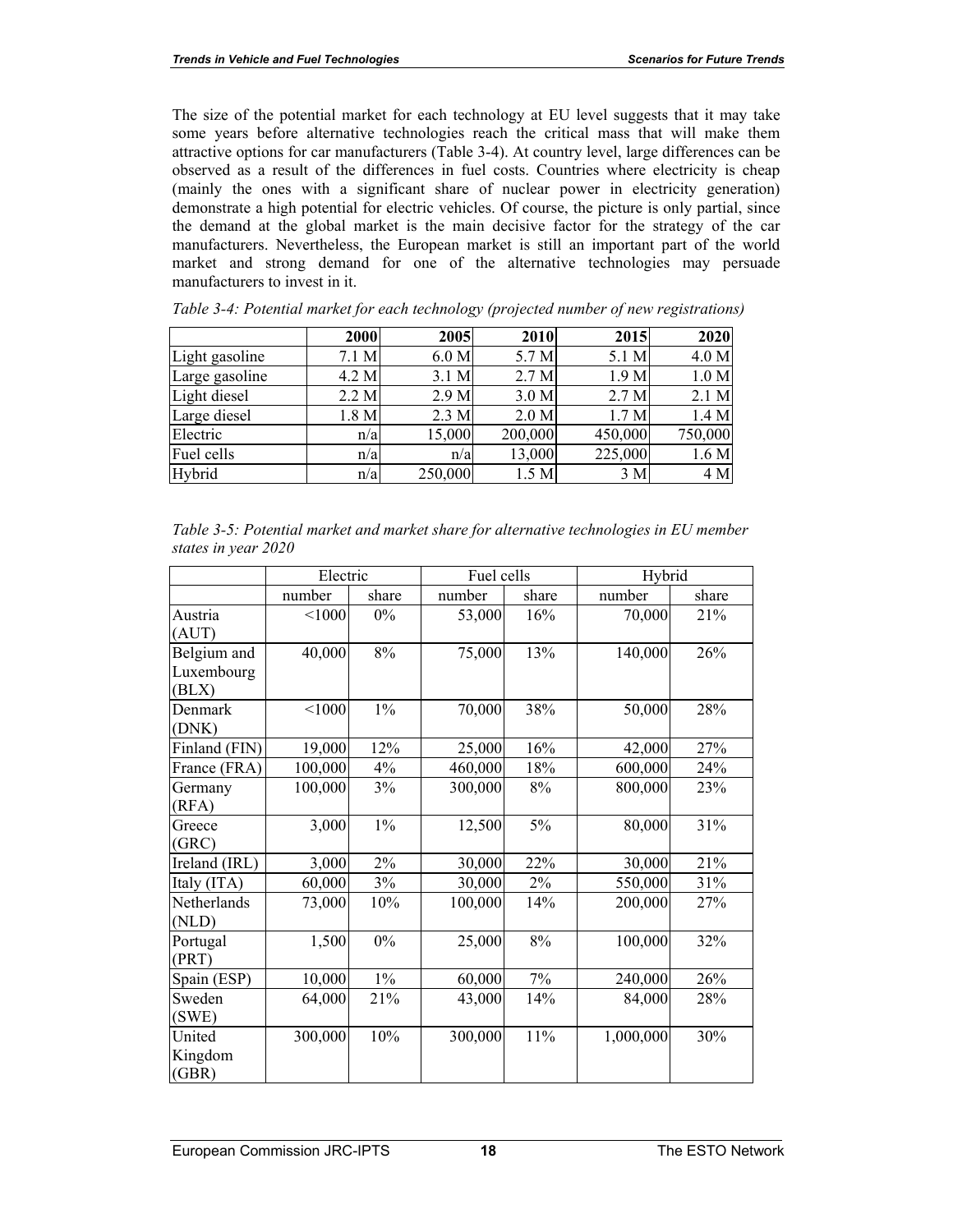Average car use is expected to stabilise around 14000 kms per car per year by 2020. However, notable differences among member states can be seen, due to the different lifestyles, geography, urbanisation and urban sprawl levels, and differences in statistics. Most of the expected changes in the driving factors can lead to increases in the average distance driven, but a certain saturation level for each country is expected to be reached in the next 15- 20 years. As regards the total number of kms driven in each country, both the number of cars and the average distance are expected to rise and, as a result, total car use may increase by about 33% between 2000 and 2020. This projection implies that the overall increase in passenger transport demand that is expected in the next 20 years is most probably going to be covered by other modes (notably air transport for long distances), since car passenger transport will have reached saturation levels. This is highlighted in the projections for transport intensity that corresponds to passenger car transport. The ratio of kms driven to GDP is expected to continue rising until around 2005, but will tend to fall afterwards, since the growth in GDP will not be accompanied by a comparable growth in car passenger transport (Figure 3-3).

Total fuel consumption and  $CO<sub>2</sub>$  emissions are expected to follow a similar trend, reaching a maximum around year 2005 and starting to fall afterwards. This is the result of the expected fuel economy of passenger cars improving faster than the rate of growth of total car use. An important part of the improvement of fuel economy is expected to come from the introduction of hybrids and, later on, fuel cells but -even without these alternatives- the evolution of gasoline and diesel ICEs according to the EURO standards and the ACEA agreement should be enough to prevent  $CO<sub>2</sub>$  emissions from rising further. Fuel economy in Europe is expected to improve, but differences will still exist between member states due to the differences in user choices. The improvement of the average fuel economy for the whole car stock is expected to be even larger, since the majority of the cars that entered into circulation in the 1980's and 1990's will have been replaced in the next 10 years by much more fuel efficient cars.

The average age of cars in circulation is expected to rise slightly in the next 20 years, from 7.4 to 8.3 years. This is mainly the result of demographics in Europe (age distribution of car owners) and the saturation in car ownership levels (total demand). The effects of improved car technology on the length of a car's life (either technical or economic) seem to become marginal, and the average age of car scrapping (or removal from circulation in general) is stable. However, in both average age indicators, significant differences exist among member states. These differences are mainly the result of the different socio-economic conditions, car costs, disposable income and (new and used) car market operation in each country.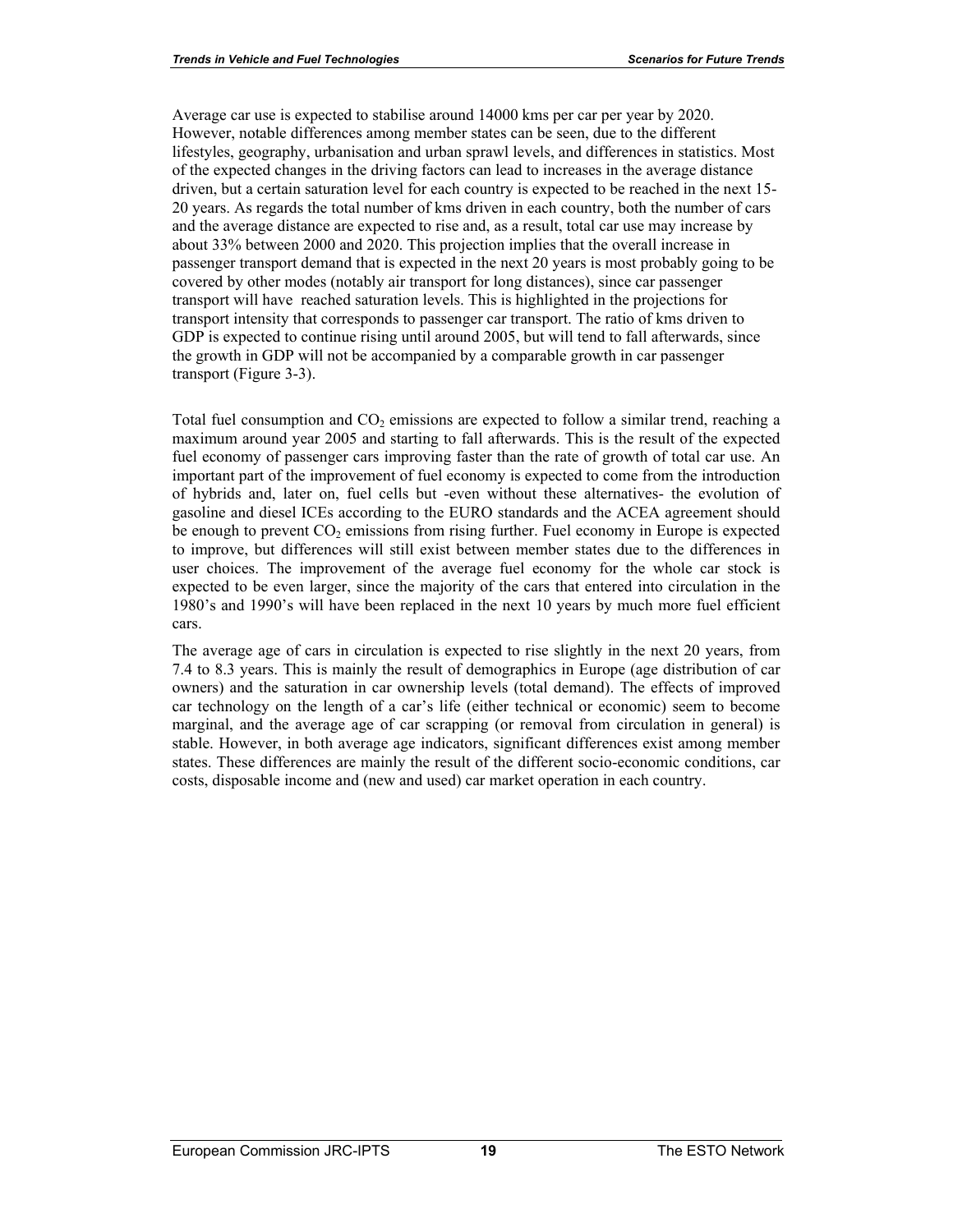



*Figure 3-4: Projected CO2 emissions from car passenger transport* 



#### **CO2 emissions from transport, EU-15**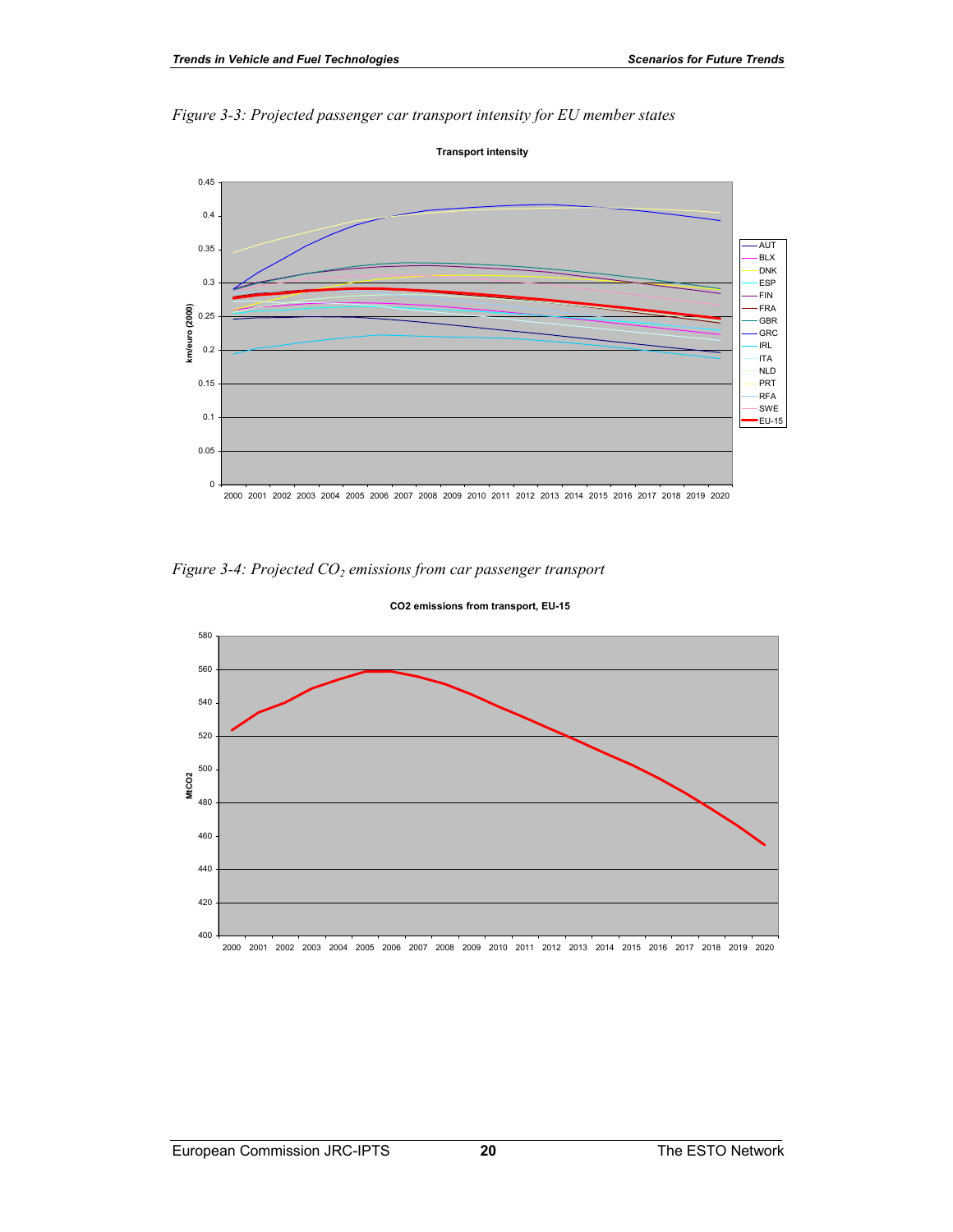## **4 Oil price and fuel tax scenarios**

Two scenarios corresponding to higher and lower oil prices were investigated. These scenarios describe a potential development in external conditions, but could also result in the case of changing the taxation levels of oil based products (gasoline and diesel).

The change of oil price levels is applied to the fuel prices predicted by the POLES model during the whole period of the simulation. As a reference, the change of price is assumed to be equal to 28%. For example, if the price predicted by POLES was 25 US\$ per barrel, in the high oil scenario it would be increased to 32 US\$ and in the low oil scenario it would be decreased to 18 US\$.

A change in oil prices would have a minimal impact in the medium term (up to 2010) as regards the introduction of alternative technologies. None of them would be mature enough (i.e. have competing costs) by then to benefit and increase their share (or to lose their share in the case of low oil prices).

|                |          | 2000    | 2005    | 2010  | 2015  | 2020  |
|----------------|----------|---------|---------|-------|-------|-------|
|                | low oil  | 46.5%   | 42.9%   | 41.2% | 39.6% | 36.9% |
| Light gasoline | high oil | 46.5%   | 40.1%   | 34.9% | 29.6% | 19.7% |
|                | baseline | 46.5%   | 41.0%   | 37.3% | 34.0% | 27.0% |
|                | low oil  | 27.4%   | 22.8%   | 21.0% | 17.1% | 12.1% |
| Large gasoline | high oil | 27.4%   | 20.4%   | 15.8% | 9.8%  | 4.2%  |
|                | baseline | 27.4%   | 21.2%   | 17.9% | 12.4% | 6.8%  |
|                | low oil  | 14.4%   | 18.5%   | 18.0% | 17.2% | 16.1% |
| Light diesel   | high oil | 14.4%   | 20.5%   | 20.3% | 17.2% | 11.9% |
|                | baseline | 14.4%   | 19.9%   | 19.8% | 18.1% | 14.2% |
|                | low oil  | 11.7%   | 14.3%   | 11.9% | 10.4% | 9.0%  |
| Large diesel   | high oil | 11.7%   | 16.8%   | 14.1% | 11.8% | 8.4%  |
|                | baseline | 11.7%   | 15.9%   | 13.4% | 11.6% | 9.2%  |
|                | low oil  | $0.0\%$ | 0.1%    | 0.5%  | 0.7%  | 0.8%  |
| Electric       | high oil | $0.0\%$ | 0.1%    | 2.9%  | 6.8%  | 10.6% |
|                | baseline | $0.0\%$ | 0.1%    | 1.4%  | 3.0%  | 5.3%  |
|                | low oil  | $0.0\%$ | $0.0\%$ | 0.1%  | 0.3%  | 1.6%  |
| Fuel cells     | high oil | $0.0\%$ | $0.0\%$ | 0.2%  | 3.8%  | 21.0% |
|                | baseline | $0.0\%$ | $0.0\%$ | 0.1%  | 1.5%  | 10.8% |
|                | low oil  | $0.0\%$ | 1.4%    | 7.3%  | 14.6% | 23.4% |
| Hybrid         | high oil | $0.0\%$ | 2.0%    | 11.7% | 21.0% | 24.2% |
|                | baseline | $0.0\%$ | 1.8%    | 10.1% | 19.4% | 26.5% |

*Table 4-1: Projected shares of new registrations for each technology in oil price scenarios, EU-15* 

In the longer term, an increase in the price of oil would benefit the alternative technologies, since their difference from the conventional technologies in terms of variable cost would become smaller. As regards the conventional technologies, higher oil prices would reinforce the shift from gasoline to diesel, as fuel economy becomes a decisive factor. A higher oil price would also slow down growth in transport demand. The slower growth in demand, combined with the shift towards alternatives and more efficient vehicles, would also lead to further reductions in  $CO<sub>2</sub>$  emissions.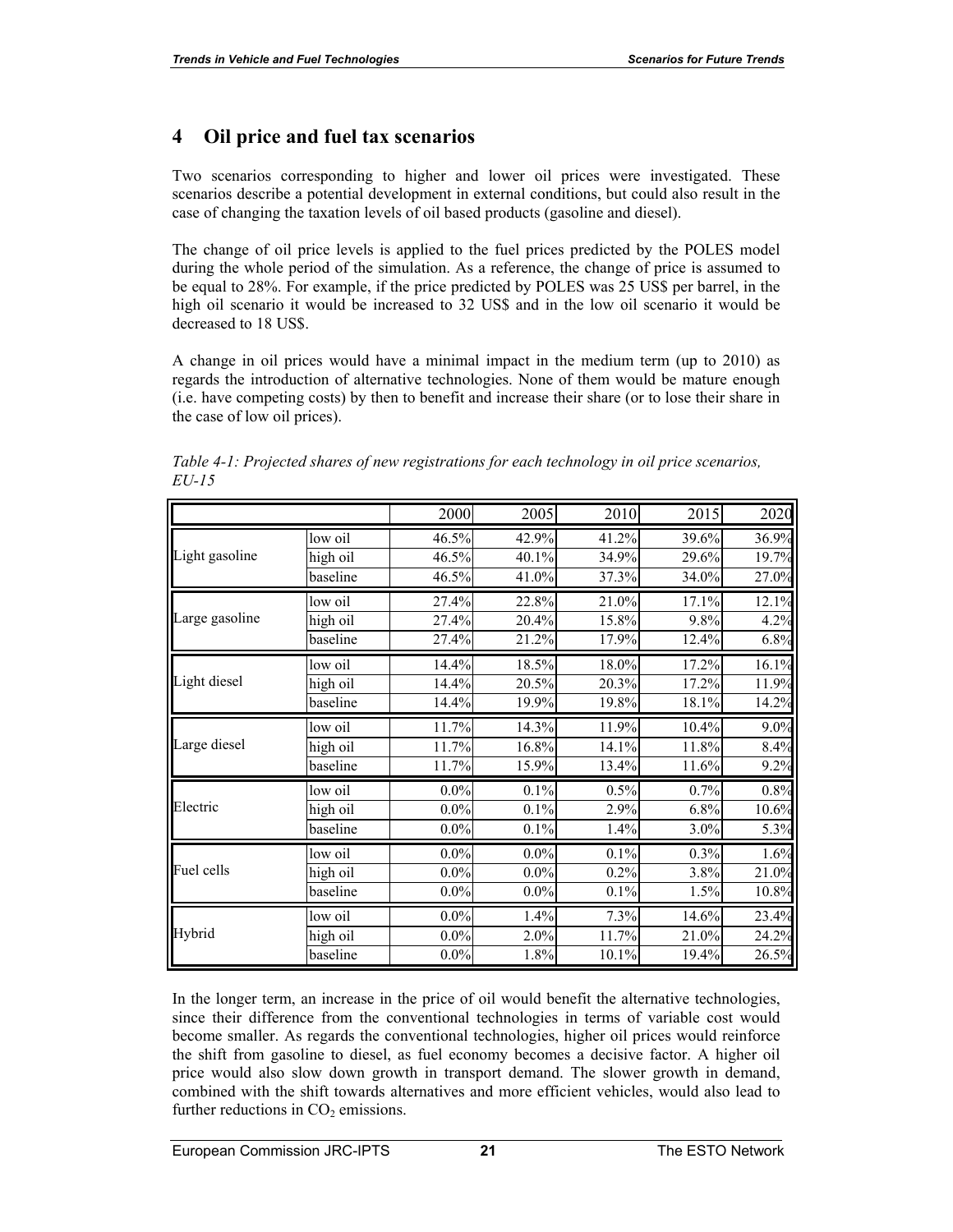The long tem impacts of low oil prices would, naturally, lead to the opposite direction in terms of the share of the market that alternative technologies can capture. The introduction of alternative technologies would be delayed and gasoline would remain the most attractive option. Transport demand would increase, though still slower than GDP growth (saturation levels of demand for passenger car transport will have probably been already reached).  $CO<sub>2</sub>$ emissions would increase significantly by 2010 and in the long term brought down to the levels of 2000 as a result of improved technology in gasoline cars.





The projected share of each technology and the impact that a change in fuel prices or taxes would have differ significantly among the EU member states (Figure 4-1). In all cases, however, the direction of the impacts would be the same for all countries. The average fuel economy and annual fuel consumption per car in the EU-15 are also expected to react to the change in fuel prices (Figure 4-2). High oil prices would lead consumers to chose more fuel efficient technologies (or smaller cars), while low prices would make fuel efficiency a less important parameter.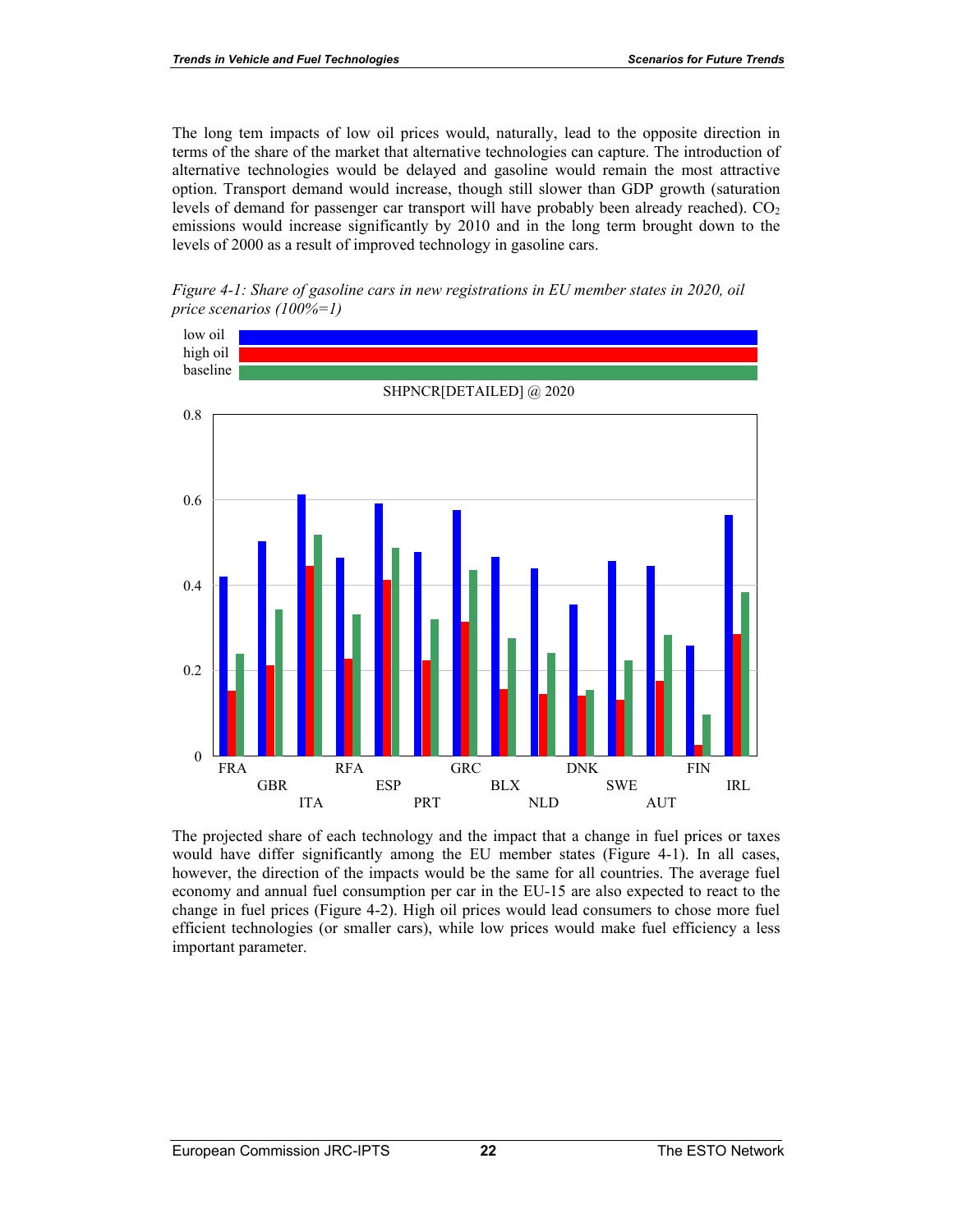*Figure 4-2: Annual fuel consumption per car in EU-15, oil price scenarios* 

**Annual fuel consumption per car (EU-15 average)**





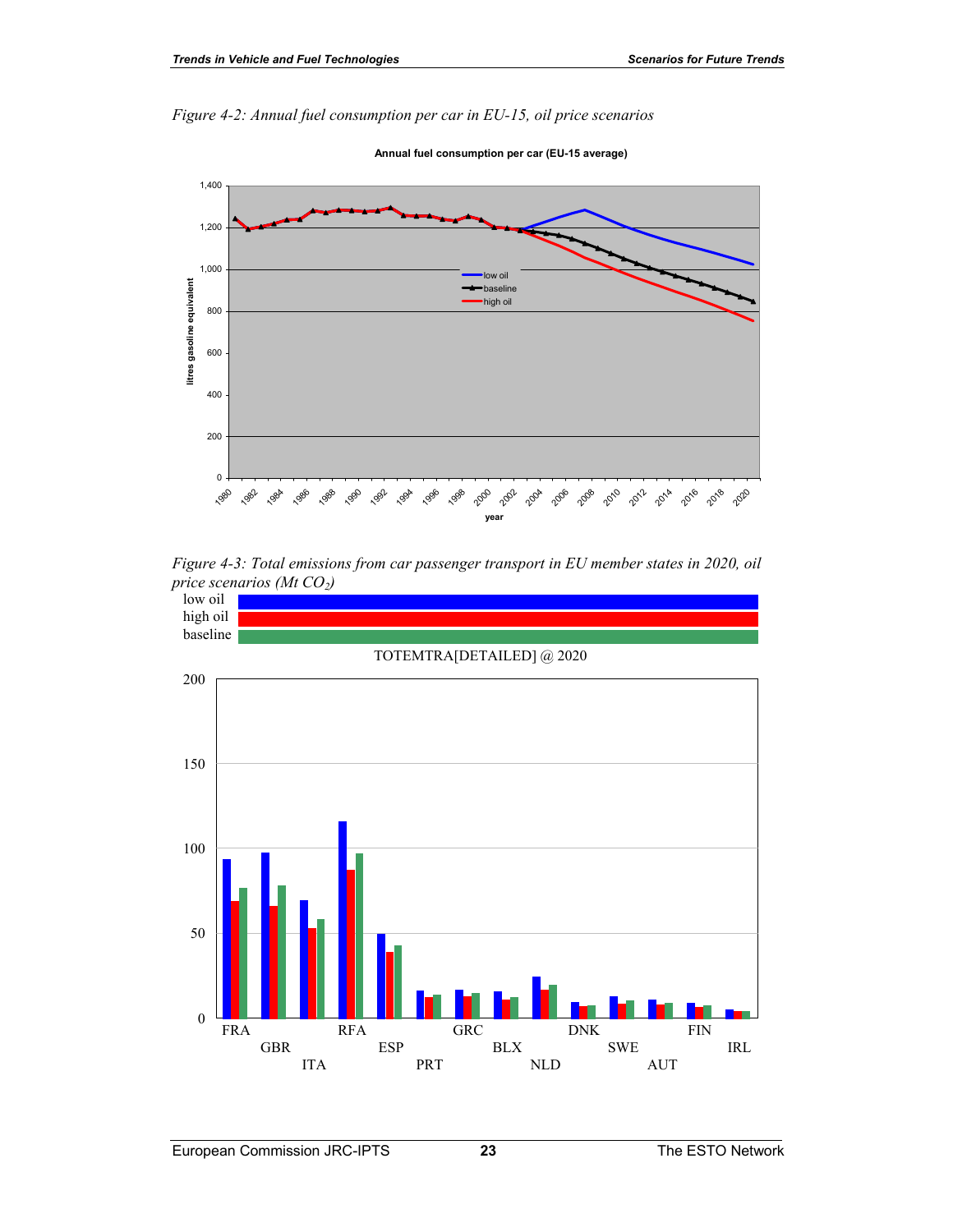|                                              |          | 2000             | 2005             | 2010             | 2015             | 2020             |
|----------------------------------------------|----------|------------------|------------------|------------------|------------------|------------------|
| Share of gasoline cars in                    | low oil  | 74               | 66               | 62               | $\overline{57}$  | 49               |
| new registrations, EU-15                     | high oil | 74               | 61               | 51               | 39               | 24               |
| (percent)                                    | baseline | $\overline{74}$  | $\overline{62}$  | $\overline{55}$  | $\overline{46}$  | 34               |
| Share of diesel cars in new                  | low oil  | 26               | 33               | 30               | 28               | 25               |
| registrations, EU-15                         | high oil | 26               | 37               | 34               | 29               | 20               |
| (percent)                                    | baseline | 26               | 36               | 33               | 30               | $\overline{23}$  |
| Average of km driven per                     | low oil  | 12,760           | 14,536           | 15,640           | 15,797           | 15,804           |
| car per year, EU-15                          | high oil | 12,760           | 12,964           | 12,887           | 12,925           | 12,807           |
|                                              | baseline | 12,760           | 13,549           | 13,719           | 13,802           | 13,713           |
| Total of km driven per                       | low oil  | 2.262 M          | 2.832 M          | 3.241 M          | 3.391 M          | 3.460 M          |
| year, EU-15                                  | high oil | 2.262 M          | 2.525 M          | 2.671 M          | 2.775 M          | 2.804 M          |
|                                              | baseline | 2.262 M          | 2.639 M          | 2.843 M          | 2.963 M          | 3.002 M          |
| Transport intensity of                       | low oil  | 0.28             | 0.31             | 0.32             | 0.31             | 0.28             |
| passenger cars (km driven                    | high oil | 0.28             | 0.28             | 0.27             | 0.25             | 0.23             |
| per $\epsilon$ of GDP), EU-15                | baseline | 0.28             | 0.29             | 0.28             | 0.27             | 0.25             |
| Average fuel economy of                      | low oil  | 8.2              | 7.7              | 7.2              | 6.9              | 6.6              |
| new gasoline cars, EU-15                     | high oil | 8.2              | 7.7              | 7.1              | 6.8              | 6.4              |
| (1/100km)                                    | baseline | 8.2              | 7.7              | $\overline{7.2}$ | 6.8              | $\overline{6.5}$ |
| Average CO2 emissions of                     | low oil  | 199              | 186              | 173              | 167              | 160              |
| new gasoline cars, EU-15                     | high oil | 199              | 185              | 172              | 164              | 155              |
| (gCO2/km)                                    | baseline | 199              | 185              | 173              | 165              | 15 <sub>1</sub>  |
| Total fossil fuel                            | low oil  | 177,713          | 203,113          | 208,800          | 199,159          | 186,974          |
| consumption for passenger                    | high oil | 177,713          | 180,921          | 169,833          | 156,280          | 137,452          |
| car transport, EU-15 (ktoe)                  | baseline | 177,713          | 189,173          | 181,798          | 170,258          | 154,511          |
| Total CO2 emissions of                       | low oil  | 523              | 600              | 617              | 588              | 552              |
| passenger car transport,                     | high oil | 523              | 534              | 503              | 463              | 406              |
| EU-15 (MtCO2)                                | baseline | 523              | 559              | 538              | $\overline{504}$ | 457              |
| Average fuel efficiency of                   | low oil  | 9.4              | 8.6              | 7.8              | 7.1              | 6.5              |
| passenger cars in                            | high oil | 9.4              | 8.6              | 7.7              | 6.8              | 5.9              |
| circulation (l/100km<br>gasoline equivalent) | baseline | 9.4              | 8.6              | 7.7              | 6.9              | 6.2              |
| Average annual fuel                          | low oil  | 1,202            | 1,250            | 1,208            | 1,112            | 1,024            |
| consumption of passenger                     | high oil | 1,202            | 1,114            | 983              | 873              | 753              |
| cars in circulation (l/car                   | baseline | 1,202            | 1,164            | 1,052            | 951              | 846              |
| gasoline equivalent)                         |          |                  |                  |                  |                  |                  |
| Average CO2 emissions of                     | low oil  | 231              | 212              | 190              | 173              | 160              |
| passenger cars in<br>circulation (gCO2/km)   | high oil | 231              | 212              | 188              | 167              | 145              |
|                                              | baseline | $\overline{231}$ | $\overline{212}$ | 189              | 170              | 152              |

| Table 4-2: Summary of main indicators for oil price scenarios (EU-15) |  |  |  |  |
|-----------------------------------------------------------------------|--|--|--|--|
|                                                                       |  |  |  |  |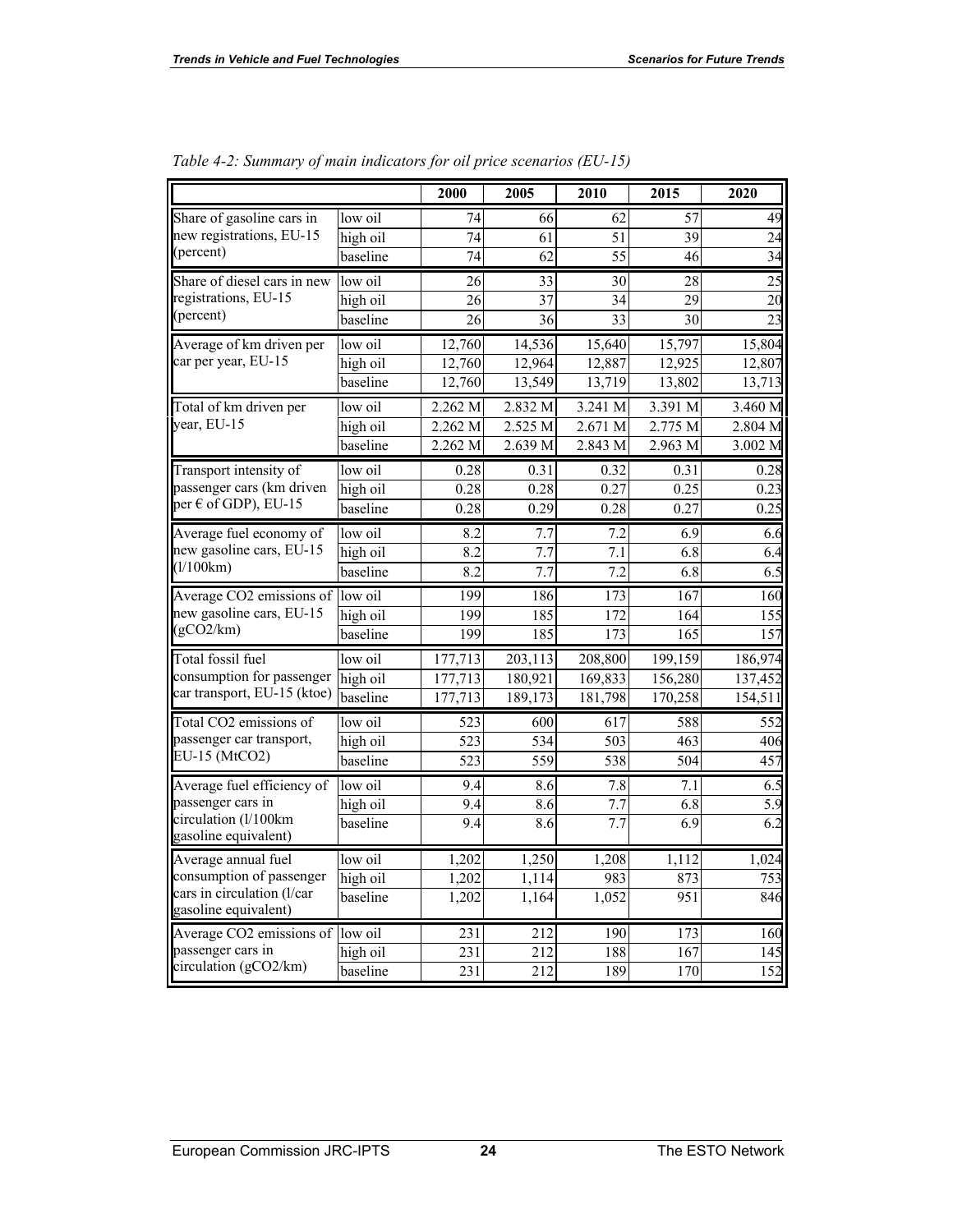## **5 Carbon tax scenarios**

The carbon tax scenarios are different from the oil price increase or fuel tax increase in the sense that a tax proportional to the carbon content of each fuel is applied. In the **carbon tax 50** scenario, the carbon content related tax that is imposed is the equivalent of 50 euros per ton of CO2, while in the **carbon tax 100** scenario it is the equivalent of 100 euros per ton of  $CO<sub>2</sub>$ .

The main difference from the high oil price scenario (that also corresponds to imposing a fuel tax) is that carbon tax affects gasoline and diesel in a different manner. Diesel has a higher carbon content and is cheaper than gasoline. So while this carbon tax would mean an increase of gasoline prices by 12%, it would mean double the increase for diesel prices. As a result, although the results have the same direction as the results in the high oil scenario as regards the penetration of alternative technologies, they strongly favour gasoline as compared to diesel.

At higher levels of carbon tax, electric and –mainly- hybrid cars would be especially favoured, since they would exploit their advantage in terms of  $CO<sub>2</sub>$  emissions (for electric, as a result of the change of the energy mix in electricity generation).

|                |                | 2000    | 2005    | 2010  | 2015    | 2020  |
|----------------|----------------|---------|---------|-------|---------|-------|
|                | carbon tax 100 | 46.5%   | 41.9%   | 38.6% | 34.5%   | 25.9% |
| Light gasoline | carbon tax 50  | 46.5%   | 41.5%   | 38.1% | 34.3%   | 26.6% |
|                | baseline       | 46.5%   | 41.0%   | 37.3% | 34.0%   | 27.0% |
|                | carbon tax 100 | 27.4%   | 22.6%   | 20.0% | 13.6%   | 7.9%  |
| Large gasoline | carbon tax 50  | 27.4%   | 22.0%   | 19.1% | 13.2%   | 7.4%  |
|                | baseline       | 27.4%   | 21.2%   | 17.9% | 12.4%   | 6.8%  |
|                | carbon tax 100 | 14.4%   | 17.3%   | 14.0% | 11.6%   | 8.4%  |
| Light diesel   | carbon tax 50  | 14.4%   | 18.5%   | 16.7% | 14.6%   | 10.8% |
|                | baseline       | 14.4%   | 19.9%   | 19.8% | 18.1%   | 14.2% |
|                | carbon tax 100 | 11.7%   | 15.7%   | 10.9% | 8.7%    | 6.8%  |
| Large diesel   | carbon tax 50  | 11.7%   | 15.8%   | 12.1% | 10.1%   | 7.9%  |
|                | baseline       | 11.7%   | 15.9%   | 13.4% | 11.6%   | 9.2%  |
|                | carbon tax 100 | $0.0\%$ | 0.1%    | 2.9%  | 6.6%    | 11.6% |
| Electric       | carbon tax 50  | $0.0\%$ | 0.1%    | 2.0%  | 4.5%    | 8.3%  |
|                | baseline       | $0.0\%$ | 0.1%    | 1.4%  | $3.0\%$ | 5.3%  |
|                | carbon tax 100 | $0.0\%$ | $0.0\%$ | 0.1%  | 1.3%    | 9.9%  |
| Fuel cells     | carbon tax 50  | $0.0\%$ | $0.0\%$ | 0.1%  | 1.4%    | 10.5% |
|                | baseline       | $0.0\%$ | $0.0\%$ | 0.1%  | 1.5%    | 10.8% |
|                | carbon tax 100 | $0.0\%$ | 2.4%    | 13.5% | 23.7%   | 29.5% |
| Hybrid         | carbon tax 50  | $0.0\%$ | 2.1%    | 11.9% | 21.8%   | 28.4% |
|                | baseline       | $0.0\%$ | 1.8%    | 10.1% | 19.4%   | 26.5% |

*Table 5-1: Projected shares of new registrations for each technology in carbon tax scenarios, EU-15*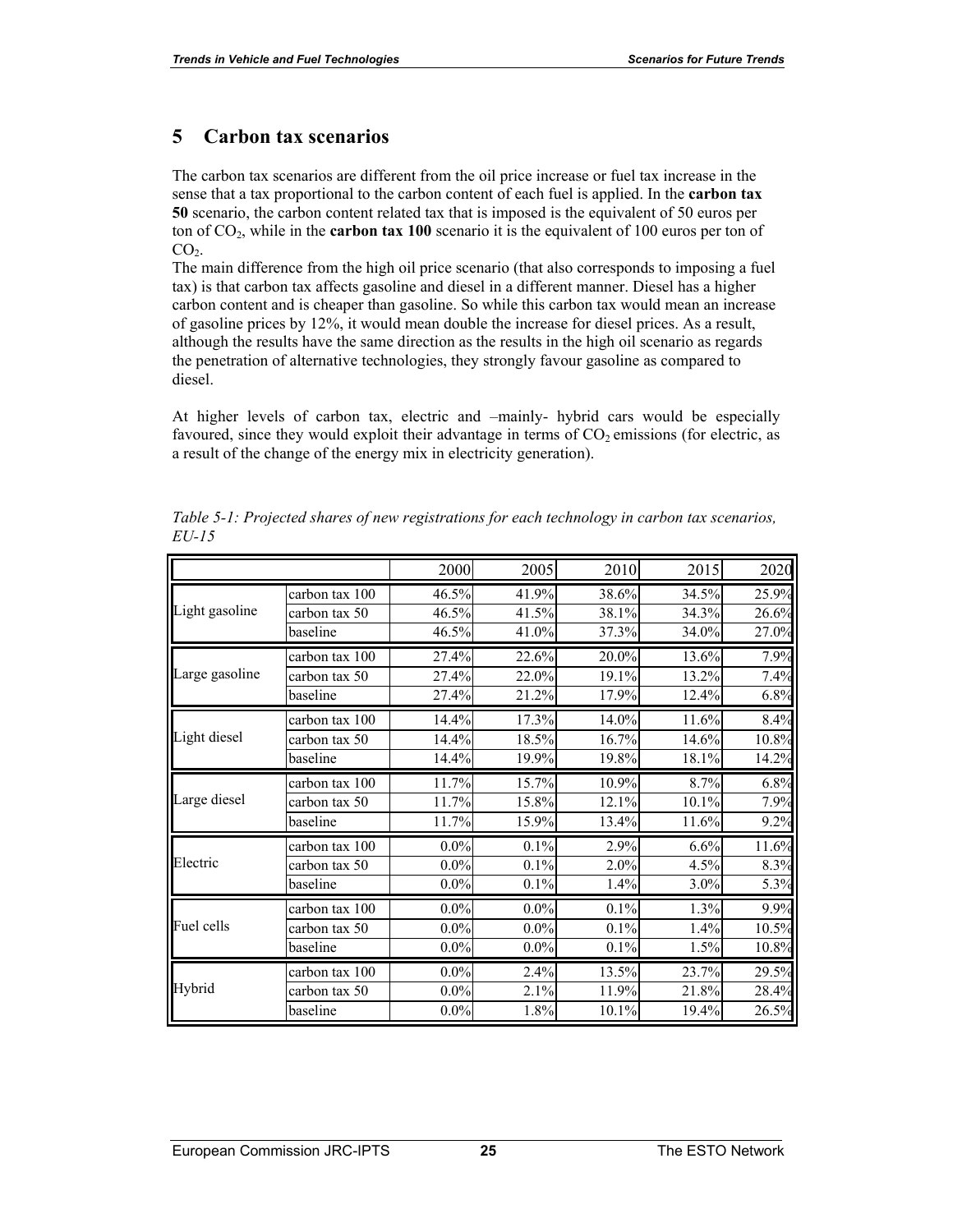*Figure 5-1: Share of diesel cars in new registrations in EU member states in 2020, carbon tax scenarios (100%=1)* 



*Figure 5-2: Influence of carbon tax on potential market share for each technology in year 2020* 

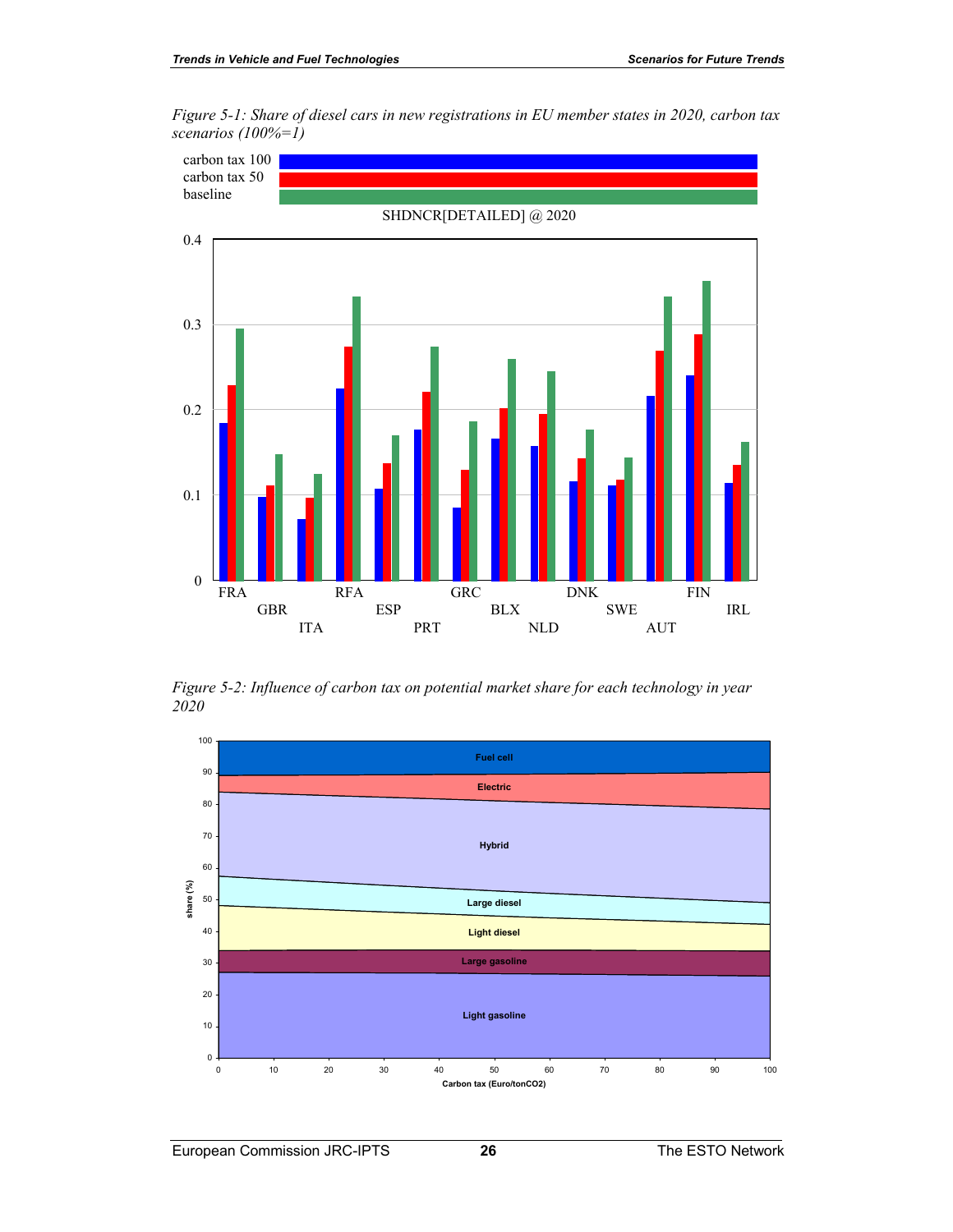*Figure 5-3: Annual fuel consumption per car in EU-15, carbon tax scenarios* 



**Annual fuel consumption per car (EU-15 average)**



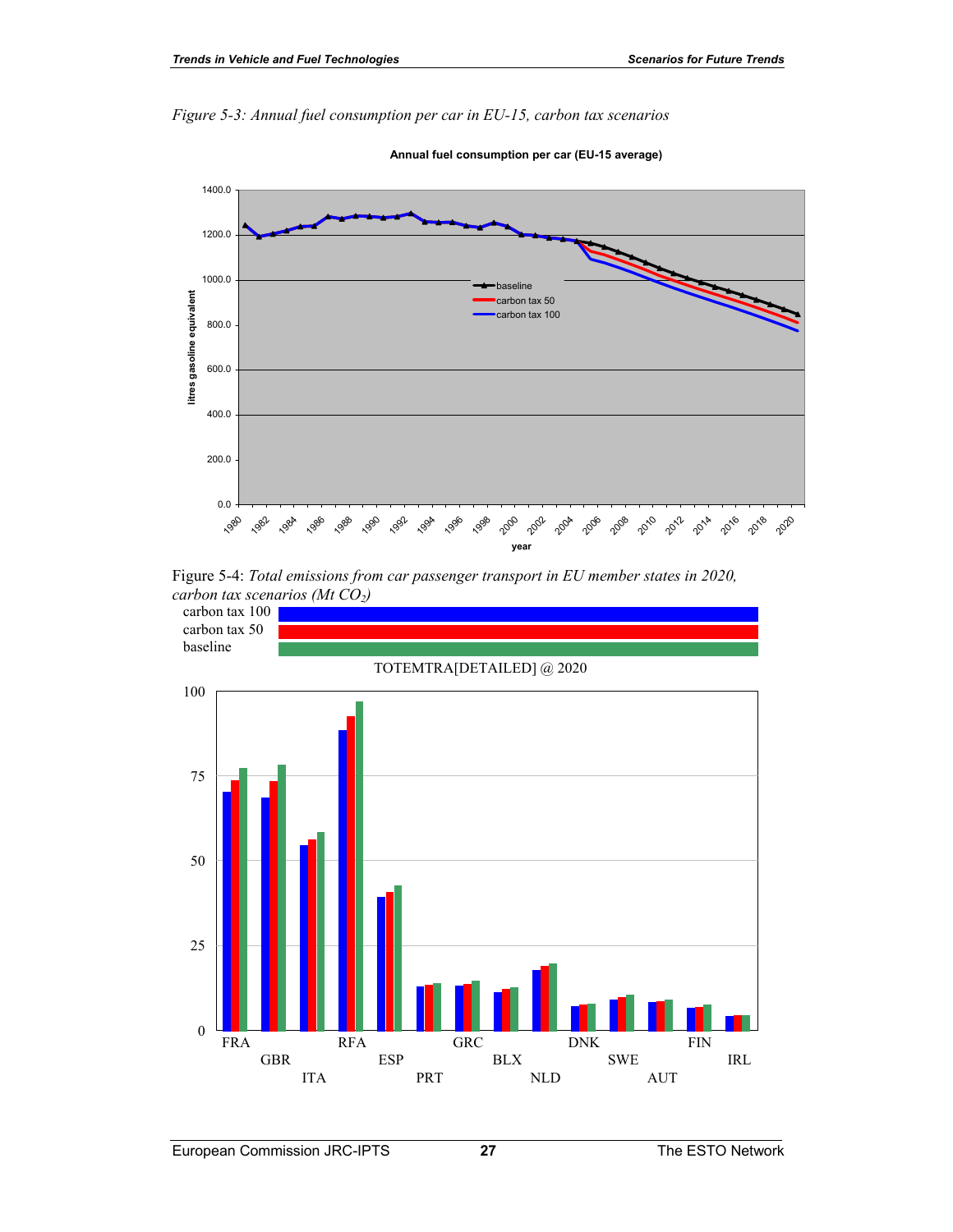г.

|                                                           |                | 2000    | 2005             | 2010    | 2015    | 2020    |
|-----------------------------------------------------------|----------------|---------|------------------|---------|---------|---------|
| Share of gasoline cars                                    | carbon tax 100 | 74      | 64               | 59      | 48      | 34      |
| in new registrations,                                     | carbon tax 50  | 74      | 63               | 57      | 48      | 34      |
| EU-15 (percent)                                           | baseline       | 74      | 62               | 55      | 46      | 34      |
| Share of diesel cars in                                   | carbon tax 100 | 26      | 33               | 25      | 20      | 15      |
| new registrations, EU-                                    | carbon tax 50  | 26      | 34               | 29      | 25      | 19      |
| 15 (percent)                                              | baseline       | 26      | 36               | 33      | 30      | 23      |
| Average of km driven                                      | carbon tax 100 | 12,760  | 12,705           | 12,861  | 12,920  | 12,805  |
| per car per year, EU-15                                   | carbon tax 50  | 12,760  | 13,127           | 13,288  | 13,357  | 13,250  |
|                                                           | baseline       | 12,760  | 13,549           | 13,719  | 13,802  | 13,713  |
| Total of km driven per                                    | carbon tax 100 | 2.262 M | 2.475 M          | 2.665 M | 2.774 M | 2.803 M |
| year, EU-15                                               | carbon tax 50  | 2.262 M | 2.557 M          | 2.754 M | 2.867 M | 2.901 M |
|                                                           | baseline       | 2.262 M | 2.639 M          | 2.843 M | 2.963 M | 3.002 M |
| Transport intensity of                                    | carbon tax 100 | 0.28    | 0.27             | 0.27    | 0.25    | 0.23    |
| passenger cars (km                                        | carbon tax 50  | 0.28    | 0.28             | 0.27    | 0.26    | 0.24    |
| driven per $\epsilon$ of GDP),<br>EU-15                   | baseline       | 0.28    | 0.29             | 0.28    | 0.27    | 0.25    |
| Average fuel economy                                      | carbon tax 100 | 8.2     | 7.7              | 7.2     | 6.8     | 6.6     |
| of new gasoline cars,<br>EU-15 (1/100km)                  | carbon tax 50  | 8.2     | 7.7              | 7.2     | 6.8     | 6.5     |
|                                                           | baseline       | 8.2     | 7.7              | 7.2     | 6.8     | 6.5     |
| Average CO2 emissions carbon tax 100                      |                | 199     | 186              | 174     | 165     | 159     |
| of new gasoline cars,                                     | carbon tax 50  | 199     | 186              | 173     | 165     | 158     |
| EU-15 ( $gCO2/km$ )                                       | baseline       | 199     | 185              | 173     | 165     | 157     |
| Total fossil fuel                                         | carbon tax 100 | 177,713 | 177,398          | 170,464 | 158,069 | 141,062 |
| consumption for                                           | carbon tax 50  | 177,713 | 183,287          | 176,175 | 164,269 | 147,808 |
| passenger car transport,<br>EU-15 (ktoe)                  | baseline       | 177,713 | 189,173          | 181,798 | 170,258 | 154,511 |
| Total CO2 emissions of                                    | carbon tax 100 | 523     | 524              | 503     | 466     | 415     |
| passenger car transport,                                  | carbon tax 50  | 523     | $\overline{541}$ | 521     | 485     | 436     |
| EU-15 (MtCO2)                                             | baseline       | 523     | 559              | 538     | 504     | 457     |
| Average fuel efficiency                                   | carbon tax 100 | 9.4     | 8.6              | 7.7     | 6.9     | 6.1     |
| of passenger cars in                                      | carbon tax 50  | 9.4     | 8.6              | 7.7     | 6.9     | 6.2     |
| circulation (l/100km<br>gasoline equivalent)              | baseline       | 9.4     | 8.6              | 7.7     | 6.9     | 6.2     |
| Average annual fuel                                       | carbon tax 100 | 1,202   | 1,092            | 987     | 883     | 773     |
| consumption of<br>passenger cars in<br>circulation (l/car | carbon tax 50  | 1,202   | 1,128            | 1,019   | 918     | 810     |
|                                                           | baseline       | 1,202   | 1,164            | 1,052   | 951     | 847     |
| gasoline equivalent)                                      |                |         |                  |         |         |         |
| Average CO2 emissions                                     | carbon tax 100 | 231     | 212              | 189     | 168     | 148     |
| of passenger cars in                                      | carbon tax 50  | 231     | 212              | 189     | 169     | 150     |
| circulation (gCO2/km)                                     | baseline       | 231     | 212              | 189     | 170     | 152     |

*Table 5-2: Summary of main indicators for carbon tax scenarios (EU-15)*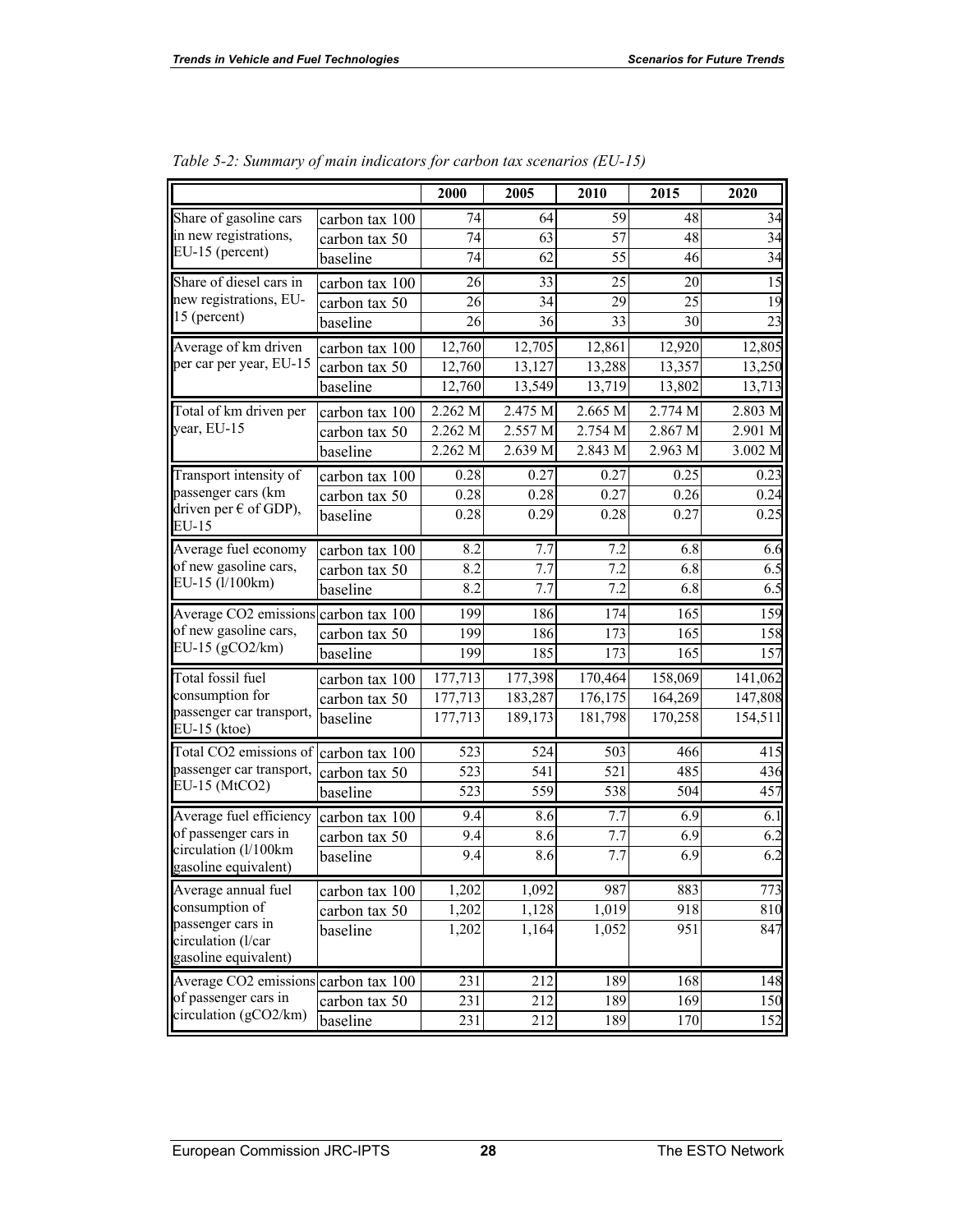#### **6 Subsidy scenarios**

The three scenarios on **subsidy** for **electric**, **hybrid** and **fuel cells** correspond to a decrease of the purchase cost of each alternative technology by 2000 euros. This would decrease the price differential of these technologies compared to conventional technologies and accelerate their introduction. For electric, although its share is increased, this is not enough for the difference in costs to be covered. For hybrid and fuel cells, penetration is accelerated and each of the two can become an important technology by 2020. The average cost per km would rise, but it would not have only a marginal impact on total transport demand. Emissions of  $CO<sub>2</sub>$  can be reduced in the long term, depending on the rate of replacement of older vehicles with alternative technologies and the carbon efficiency of each technology.

|                |                    | 2000    | 2005    | 2010     | 2015  | 2020  |
|----------------|--------------------|---------|---------|----------|-------|-------|
| Light gasoline | subsidy hybrid     | 46.5%   | 40.8%   | 36.0%    | 31.0% | 21.5% |
|                | subsidy fuel cells | 46.5%   | 41.0%   | 37.3%    | 33.8% | 25.4% |
|                | subsidy electric   | 46.5%   | 41.0%   | 37.2%    | 33.5% | 25.8% |
|                | baseline           | 46.5%   | 41.0%   | 37.3%    | 34.0% | 27.0% |
| Large gasoline | subsidy hybrid     | 27.4%   | 21.0%   | 16.6%    | 10.7% | 6.8%  |
|                | subsidy fuel cells | 27.4%   | 21.2%   | 17.9%    | 12.3% | 6.0%  |
|                | subsidy electric   | 27.4%   | 21.2%   | 17.7%    | 12.2% | 6.6%  |
|                | baseline           | 27.4%   | 21.2%   | 17.9%    | 12.4% | 6.8%  |
| Light diesel   | subsidy hybrid     | 14.4%   | 19.7%   | 18.5%    | 15.9% | 12.3% |
|                | subsidy fuel cells | 14.4%   | 19.9%   | 19.8%    | 17.9% | 13.0% |
|                | subsidy electric   | 14.4%   | 19.9%   | 19.7%    | 17.7% | 13.5% |
|                | baseline           | 14.4%   | 19.9%   | 19.8%    | 18.1% | 14.2% |
| Large diesel   | subsidy hybrid     | 11.7%   | 15.7%   | 12.3%    | 10.2% | 8.9%  |
|                | subsidy fuel cells | 11.7%   | 15.9%   | 13.4%    | 11.4% | 8.3%  |
|                | subsidy electric   | 11.7%   | 15.9%   | 13.3%    | 11.4% | 9.2%  |
|                | baseline           | 11.7%   | 15.9%   | 13.4%    | 11.6% | 9.2%  |
| Electric       | subsidy hybrid     | $0.0\%$ | 0.1%    | 1.2%     | 2.4%  | 5.0%  |
|                | subsidy fuel cells | $0.0\%$ | 0.1%    | 1.4%     | 2.8%  | 4.7%  |
|                | subsidy electric   | $0.0\%$ | 0.1%    | 2.0%     | 4.9%  | 9.4%  |
|                | baseline           | $0.0\%$ | 0.1%    | 1.4%     | 3.0%  | 5.3%  |
| Fuel cells     | subsidy hybrid     | $0.0\%$ | $0.0\%$ | $0.0\%$  | 1.1%  | 10.1% |
|                | subsidy fuel cells | $0.0\%$ | $0.0\%$ | 0.1%     | 2.6%  | 18.1% |
|                | subsidy electric   | $0.0\%$ | $0.0\%$ | 0.1%     | 1.3%  | 10.0% |
|                | baseline           | $0.0\%$ | $0.0\%$ | 0.1%     | 1.5%  | 10.8% |
| Hybrid         | subsidy hybrid     | $0.0\%$ | 2.6%    | 15.3%    | 28.7% | 35.3% |
|                | subsidy fuel cells | $0.0\%$ | 1.8%    | 10.1%    | 19.2% | 24.4% |
|                | subsidy electric   | $0.0\%$ | 1.7%    | $10.0\%$ | 19.0% | 25.5% |
|                | baseline           | $0.0\%$ | 1.8%    | 10.1%    | 19.4% | 26.5% |

*Table 6-1: Projected shares of new registrations for each technology in subsidy scenarios, EU-15*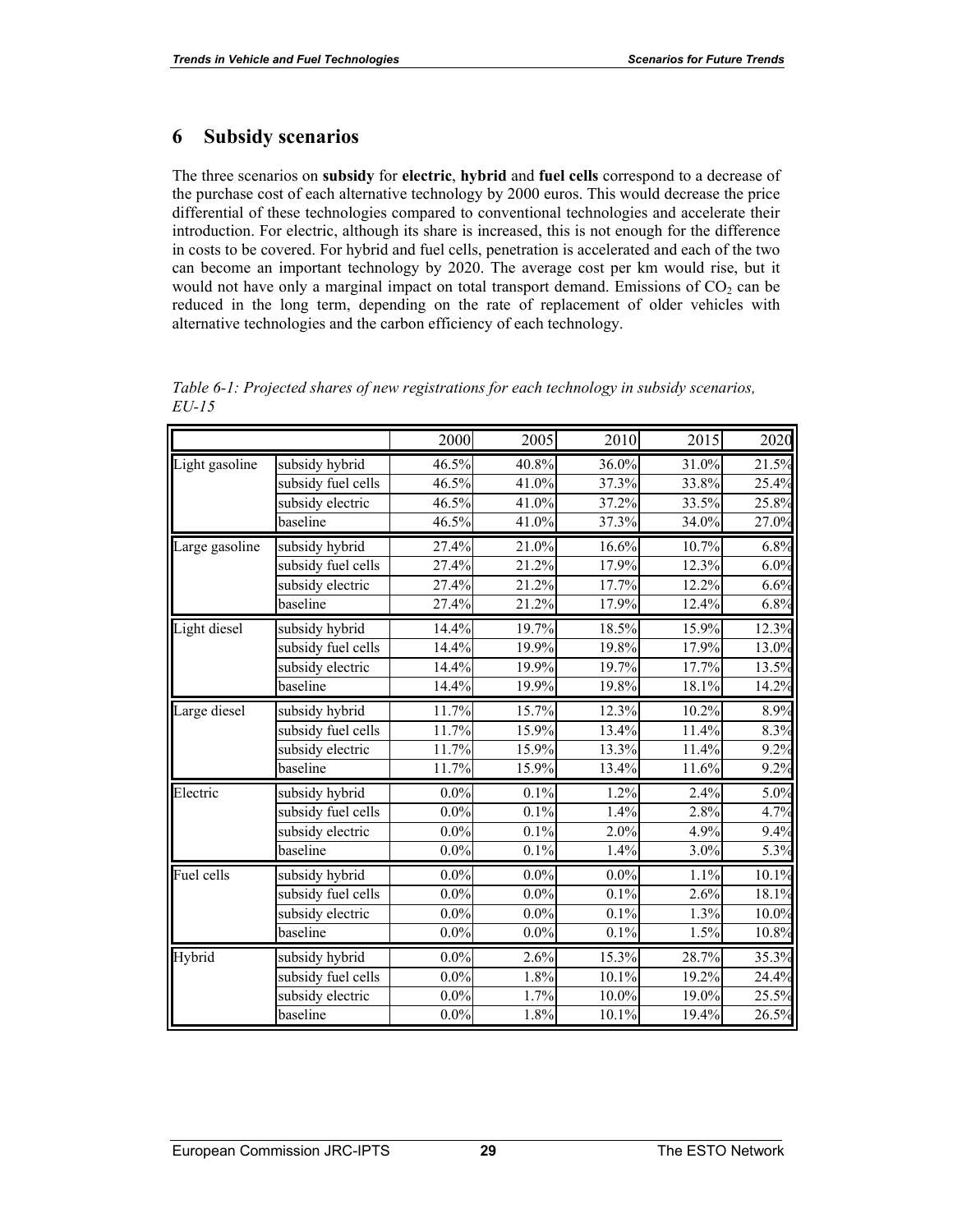|                       |                    | 2005             | 2010             | 2015            | 2020            |
|-----------------------|--------------------|------------------|------------------|-----------------|-----------------|
| France                | subsidy hybrid     | 117              | 789              | 1438            | 1709            |
|                       | subsidy fuel cells | $\theta$         | 4                | 254             | 1349            |
|                       | subsidy electric   | 4                | 96               | 232             | 371             |
| <b>United Kingdom</b> | subsidy hybrid     | 185              | 1163             | 2030            | 2360            |
|                       | subsidy fuel cells | 2                | 7                | 101             | 1202            |
|                       | subsidy electric   | 8                | 150              | 446             | 1065            |
| Italy                 | subsidy hybrid     | 102              | 586              | 1114            | 1424            |
|                       | subsidy fuel cells | 3                | 9                | 31              | 134             |
|                       | subsidy electric   |                  | 63               | 120             | 198             |
| Germany               | subsidy hybrid     | 139              | 840              | 1750            | 2266            |
|                       | subsidy fuel cells |                  | 6                | 162             | 1112            |
|                       | subsidy electric   | 6                | 98               | 243             | 425             |
| Spain                 | subsidy hybrid     | 41               | 257              | 487             | 661             |
|                       | subsidy fuel cells |                  | 5                | 36              | 228             |
|                       | subsidy electric   | 3                | 22               | $\overline{37}$ | 53              |
| Portugal              | subsidy hybrid     | 17               | 109              | 205             | 253             |
|                       | subsidy fuel cells | $\mathbf{0}$     | $\boldsymbol{0}$ | 8               | 98              |
|                       | subsidy electric   | $\mathbf{0}$     | $\mathfrak{D}$   | 3               |                 |
| Greece                | subsidy hybrid     | 15               | 90               | 179             | 192             |
|                       | subsidy fuel cells | $\theta$         | 0                |                 | 60              |
|                       | subsidy electric   | $\overline{0}$   | 4                | 9               | $\overline{21}$ |
| Belgium and           | subsidy hybrid     | 26               | 171              | 317             | 384             |
| Luxembourg            | subsidy fuel cells | 0                |                  | 32              | 256             |
|                       | subsidy electric   | $\overline{2}$   | 37               | 88              | 142             |
| Netherlands           | subsidy hybrid     | 40               | 269              | 450             | 519             |
|                       | subsidy fuel cells | $\boldsymbol{0}$ | $\theta$         | 47              | 309             |
|                       | subsidy electric   | $\mathfrak{D}$   | 50               | 110             | 235             |
| Denmark               | subsidy hybrid     | 17               | 104              | 134             | 136             |
|                       | subsidy fuel cells | $\mathbf{0}$     |                  | 52              | 160             |
|                       | subsidy electric   | $\overline{0}$   |                  | $\mathfrak{D}$  |                 |
| Sweden                | subsidy hybrid     | 20               | 131              | 196             | 207             |
|                       | subsidy fuel cells | $\Omega$         |                  | 18              | 139             |
|                       | subsidy electric   | $\overline{2}$   | 60               | 124             | 185             |
| Austria               | subsidy hybrid     | 13               | 80               | 164             | 204             |
|                       | subsidy fuel cells | $\boldsymbol{0}$ |                  | 28              | 166             |
|                       | subsidy electric   | $\mathbf{0}$     | 6                | 11              | 15              |
| Finland               | subsidy hybrid     | 11               | 67               | 106             | 108             |
|                       | subsidy fuel cells | $\boldsymbol{0}$ | $\mathbf{0}$     | 12              | 82              |
|                       | subsidy electric   | $\boldsymbol{0}$ | 14               | 37              | 61              |
| Ireland               | subsidy hybrid     | $\mathfrak s$    | 39               | 71              | 89              |
|                       | subsidy fuel cells | $\boldsymbol{0}$ | 1                | 15              | 89              |
|                       | subsidy electric   | $\boldsymbol{0}$ | 3                | 6               | 9               |

| Table 6-2: Total annual cost of subsidies per country (million $\epsilon$ ) |
|-----------------------------------------------------------------------------|
|-----------------------------------------------------------------------------|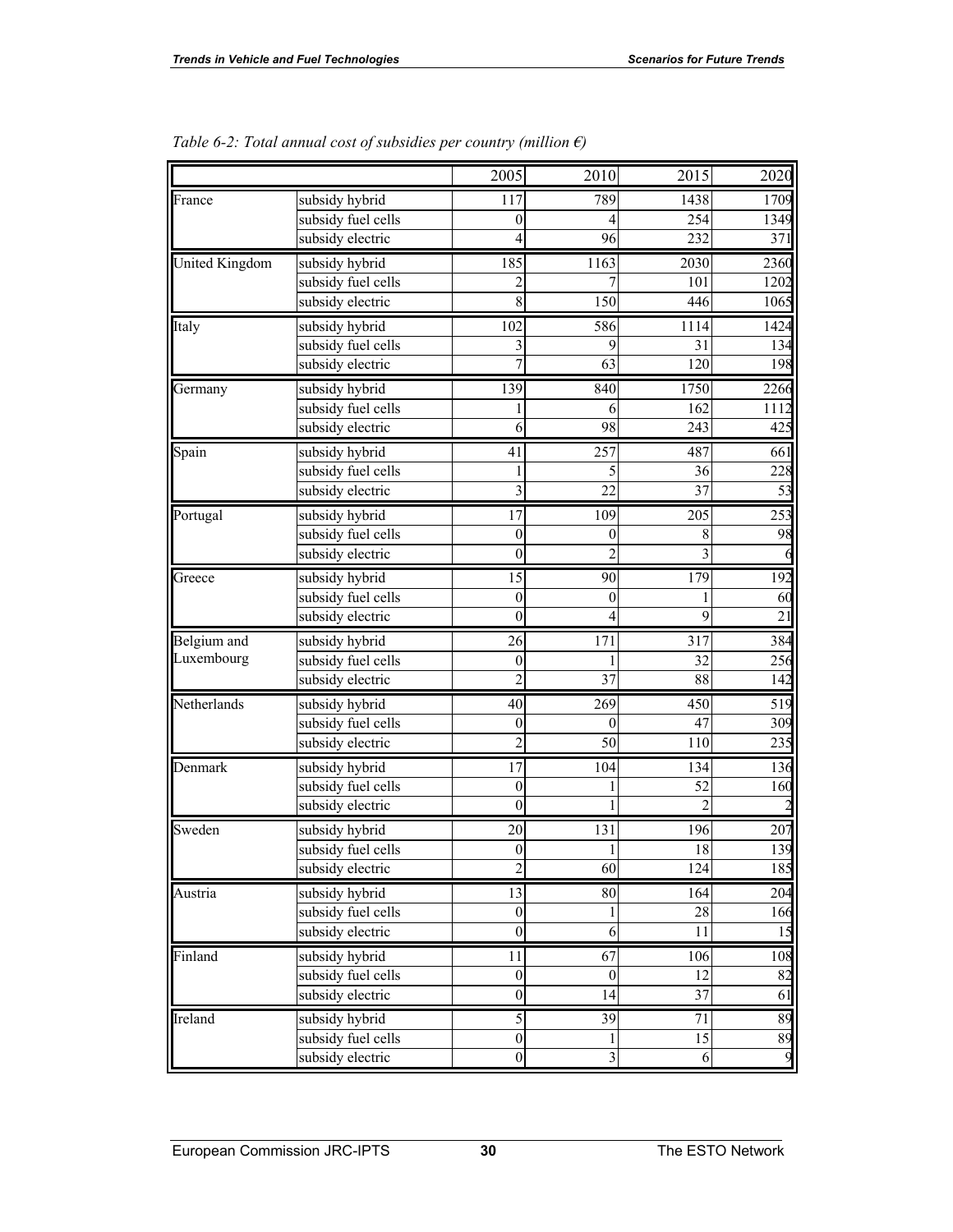*Figure 6-1: Share of electric cars in new registrations in EU member states in 2020, subsidy scenarios (100%=1)* 



*Figure 6-2: Share of fuel cells in new registrations in EU member states in 2020, subsidy scenarios (100%=1)* 

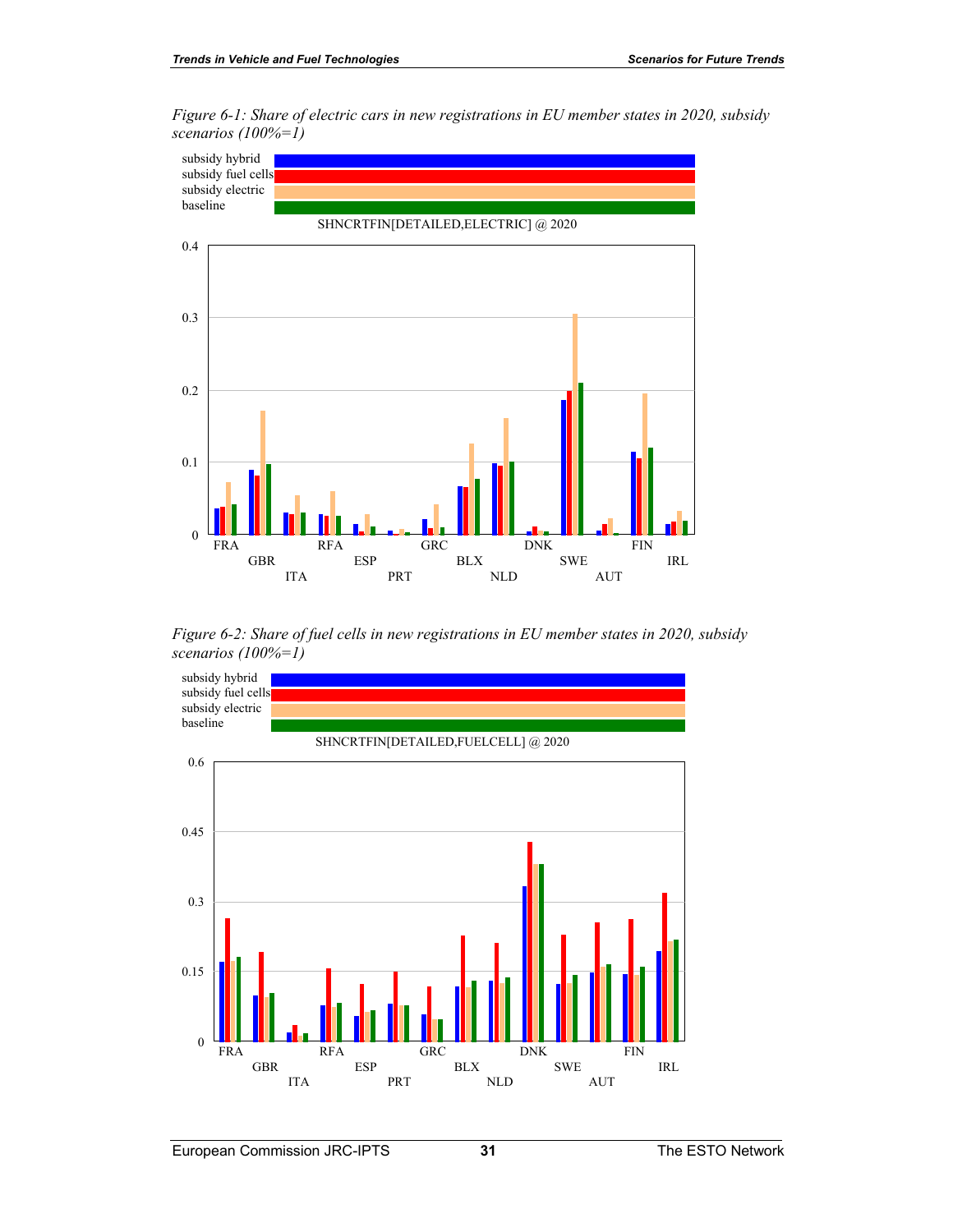



*Figure 6-4:* Total emissions from car passenger transport in EU member states in 2020, subsidy scenarios (Mt CO<sub>2</sub>)

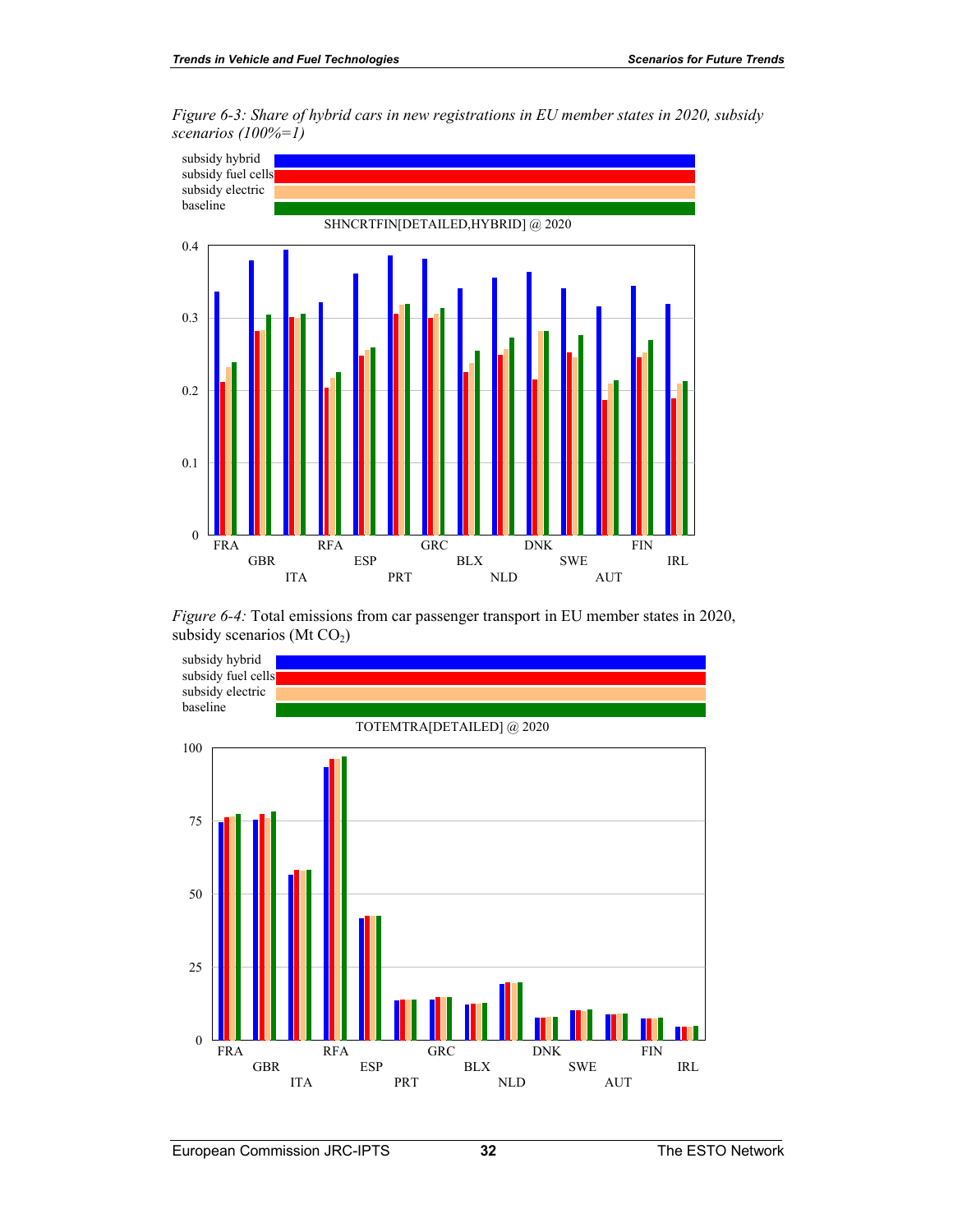|                                                  |                    | 2000            | 2005    | 2010             | 2015               | 2020            |
|--------------------------------------------------|--------------------|-----------------|---------|------------------|--------------------|-----------------|
| Share of gasoline cars in new                    | subsidy hybrid     | 74              | 62      | 53               | 42                 | 28              |
| registrations, EU-15 (percent)                   | subsidy fuel cells | 74              | 62      | 55               | 46                 | $\overline{31}$ |
|                                                  | subsidy electric   | 74              | 62      | 55               | 46                 | 32              |
|                                                  | baseline           | 74              | 62      | 55               | 46                 | 34              |
| Share of diesel cars in new                      | subsidy hybrid     | 26              | 35      | 31               | 26                 | 21              |
| registrations, EU-15 (percent)                   | subsidy fuel cells | $\overline{26}$ | 36      | $\overline{33}$  | 29                 | 21              |
|                                                  | subsidy electric   | 26              | 36      | 33               | 29                 | 23              |
|                                                  | baseline           | 26              | 36      | 33               | 30                 | $\overline{23}$ |
| Average of km driven per car                     | subsidy hybrid     | 12,760          | 13,548  | 13,691           | 13,722             | 13,600          |
| per year, EU-15                                  | subsidy fuel cells | 12,760          | 13,549  | 13,719           | 13,799             | 13,688          |
|                                                  | subsidy electric   | 12,760          | 13,549  | 13,715           | 13,783             | 13,668          |
|                                                  | baseline           | 12,760          | 13,549  | 13,719           | 13,802             | 13,713          |
| Total of km driven per year, EU-                 | subsidy hybrid     | 2.262 M         | 2.639 M | 2.837 M          | 2.946 M            | 2.977 M         |
| 15                                               | subsidy fuel cells | 2.262 M         | 2.639 M | 2.843 M          | 2.962 M            | 2.996 M         |
|                                                  | subsidy electric   | 2.262 M         | 2.639 M | 2.842 M          | 2.959 <sub>M</sub> | 2.992 M         |
|                                                  | baseline           | 2.262 M         | 2.639 M | 2.843 M          | 2.963 M            | 3.002 M         |
| Transport intensity of passenger                 | subsidy hybrid     | 0.28            | 0.29    | 0.28             | 0.27               | 0.24            |
| cars (km driven per $\epsilon$ of GDP),          | subsidy fuel cells | 0.28            | 0.29    | 0.28             | 0.27               | 0.25            |
| EU-15                                            | subsidy electric   | 0.28            | 0.29    | 0.28             | 0.27               | 0.25            |
|                                                  | baseline           | 0.28            | 0.29    | 0.28             | 0.27               | 0.25            |
| Average fuel economy of new                      | subsidy hybrid     | 8.2             | 7.7     | 7.1              | 6.8                | 6.6             |
| gasoline cars, EU-15 (1/100km)                   | subsidy fuel cells | 8.2             | 7.7     | 7.2              | 6.8                | 6.5             |
|                                                  | subsidy electric   | 8.2             | 7.7     | 7.2              | 6.8                | 6.5             |
|                                                  | baseline           | 8.2             | 7.7     | $\overline{7.2}$ | 6.8                | 6.5             |
| Average CO2 emissions of new                     | subsidy hybrid     | 199             | 185     | 173              | 164                | 159             |
| gasoline cars, EU-15 (gCO2/km)                   | subsidy fuel cells | 199             | 185     | 173              | 165                | 156             |
|                                                  | subsidy electric   | 199             | 185     | 173              | 165                | 157             |
|                                                  | baseline           | 199             | 185     | 173              | 165                | 157             |
| Total fossil fuel consumption for subsidy hybrid |                    | 177,713         | 189,114 | 180,521          | 166,653            | 149,677         |
| passenger car transport, EU-15                   | subsidy fuel cells | 177,713         | 189,173 | 181,796          | 170,103            | 153,189         |
| (ktoe)                                           | subsidy electric   | 177,713         | 189,171 | 181,651          | 169,527            | 152,653         |
|                                                  | baseline           | 177,713         | 189,173 | 181,798          | 170,258            | 154,511         |
| Total CO2 emissions of                           | subsidy hybrid     | 523             | 559     | 534              | 493                | 442             |
| passenger car transport, EU-15                   | subsidy fuel cells | 523             | 559     | 538              | 504                | 453             |
| (MtCO2)                                          | subsidy electric   | 523             | 559     | 538              | 502                | 451             |
|                                                  | baseline           | 523             | 559     | 538              | 504                | 457             |
| Average fuel efficiency of                       | subsidy hybrid     | 9.4             | 8.6     | 7.7              | 6.8                | 6.1             |
| passenger cars in circulation                    | subsidy fuel cells | 9.4             | 8.6     | 7.7              | 6.9                | 6.2             |
| (1/100km gasoline equivalent)                    | subsidy electric   | 9.4             | 8.6     | 7.7              | 6.9                | 6.2             |
|                                                  | baseline           | 9.4             | 8.6     | 7.7              | 6.9                | 6.2             |
| Average annual fuel                              | subsidy hybrid     | 1,202           | 1,164   | 1,044            | 931                | 820             |
| consumption of passenger cars                    | subsidy fuel cells | 1,202           | 1,164   | 1,052            | 950                | 839             |
| in circulation (l/car gasoline                   | subsidy electric   | 1,202           | 1,164   | 1,051            | 947                | 836             |
| equivalent)                                      | baseline           | 1,202           | 1,164   | 1,052            | 951                | 847             |
| Average CO2 emissions of                         | subsidy hybrid     | 231             | 212     | 188              | 167                | 148             |
| passenger cars in circulation                    | subsidy fuel cells | 231             | 212     | 189              | 170                | 151             |
| (gCO2/km)                                        | subsidy electric   | 231             | 212     | 189              | 170                | 151             |
|                                                  | baseline           | 231             | 212     | 189              | 170                | 152             |

|  | Table 6-3: Summary of main indicators for subsidy scenarios (EU-15) |  |  |  |  |  |  |  |
|--|---------------------------------------------------------------------|--|--|--|--|--|--|--|
|--|---------------------------------------------------------------------|--|--|--|--|--|--|--|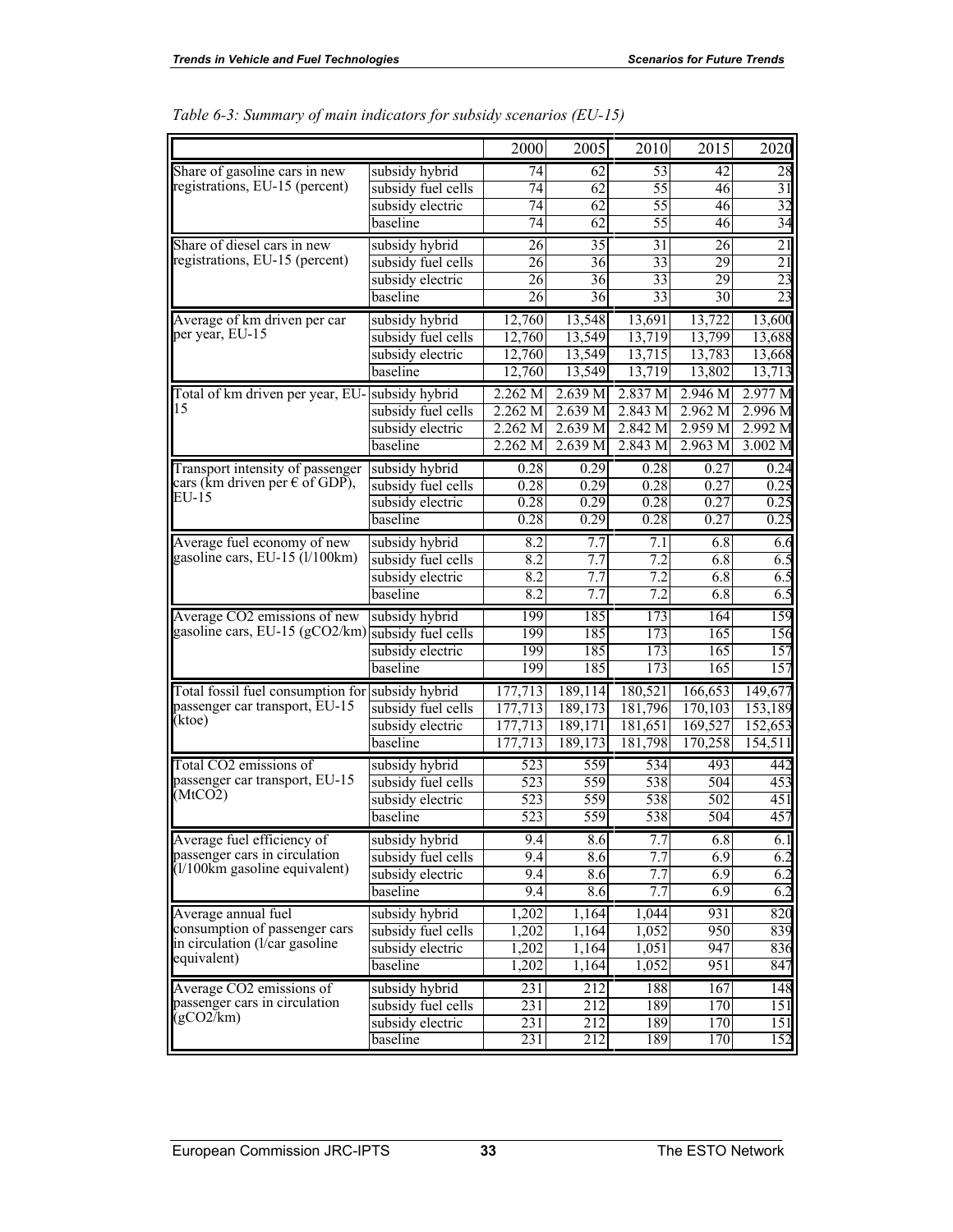## **7 Emission limits scenario**

The **zero emissions** scenario assumes the prohibition of conventional technologies in urban areas. This would favour hybrid vehicles in the medium term and all alternative technologies, in a proportional way, in the longer term. The main losers would be the light gasoline (and in the longer term, the light diesel) cars, since their predominantly urban role would be played by alternative technologies. This scenario also leads to a reduction in  $CO<sub>2</sub>$  emissions, though lower than in the case of *high oil* or *carbon tax 100*, where restrictions are applied to the whole fleet.

*Figure 7-1:* Total emissions from car passenger transport in EU member states in 2020, emission limits scenario (Mt CO<sub>2</sub>)



*Table 7-1: Projected shares of new registrations for each technology in zero emissions scenario, EU-15* 

|                |                | 2000    | 2005    | 2010    | 2015  | 2020  |
|----------------|----------------|---------|---------|---------|-------|-------|
| Light gasoline | zero emissions | 46.5%   | 32.3%   | 26.0%   | 22.0% | 16.8% |
|                | baseline       | 46.5%   | 41.0%   | 37.3%   | 34.0% | 27.0% |
| Large gasoline | zero emissions | 27.4%   | 23.7%   | 18.4%   | 13.0% | 7.0%  |
|                | baseline       | 27.4%   | 21.2%   | 17.9%   | 12.4% | 6.8%  |
| Light diesel   | zero emissions | 14.4%   | 19.1%   | 16.0%   | 13.6% | 10.9% |
|                | baseline       | 14.4%   | 19.9%   | 19.8%   | 18.1% | 14.2% |
| Large diesel   | zero emissions | 11.7%   | 20.6%   | 16.0%   | 13.1% | 9.7%  |
|                | baseline       | 11.7%   | 15.9%   | 13.4%   | 11.6% | 9.2%  |
| Electric       | zero emissions | $0.0\%$ | 0.5%    | 4.8%    | 7.3%  | 9.3%  |
|                | baseline       | $0.0\%$ | 0.1%    | 1.4%    | 3.0%  | 5.3%  |
| Fuel cells     | zero emissions | $0.0\%$ | $0.2\%$ | $0.9\%$ | 4.6%  | 15.1% |
|                | baseline       | $0.0\%$ | $0.0\%$ | 0.1%    | 1.5%  | 10.8% |
| Hybrid         | zero emissions | $0.0\%$ | 3.6%    | 17.9%   | 26.4% | 31.1% |
|                | baseline       | $0.0\%$ | 1.8%    | 10.1%   | 19.4% | 26.5% |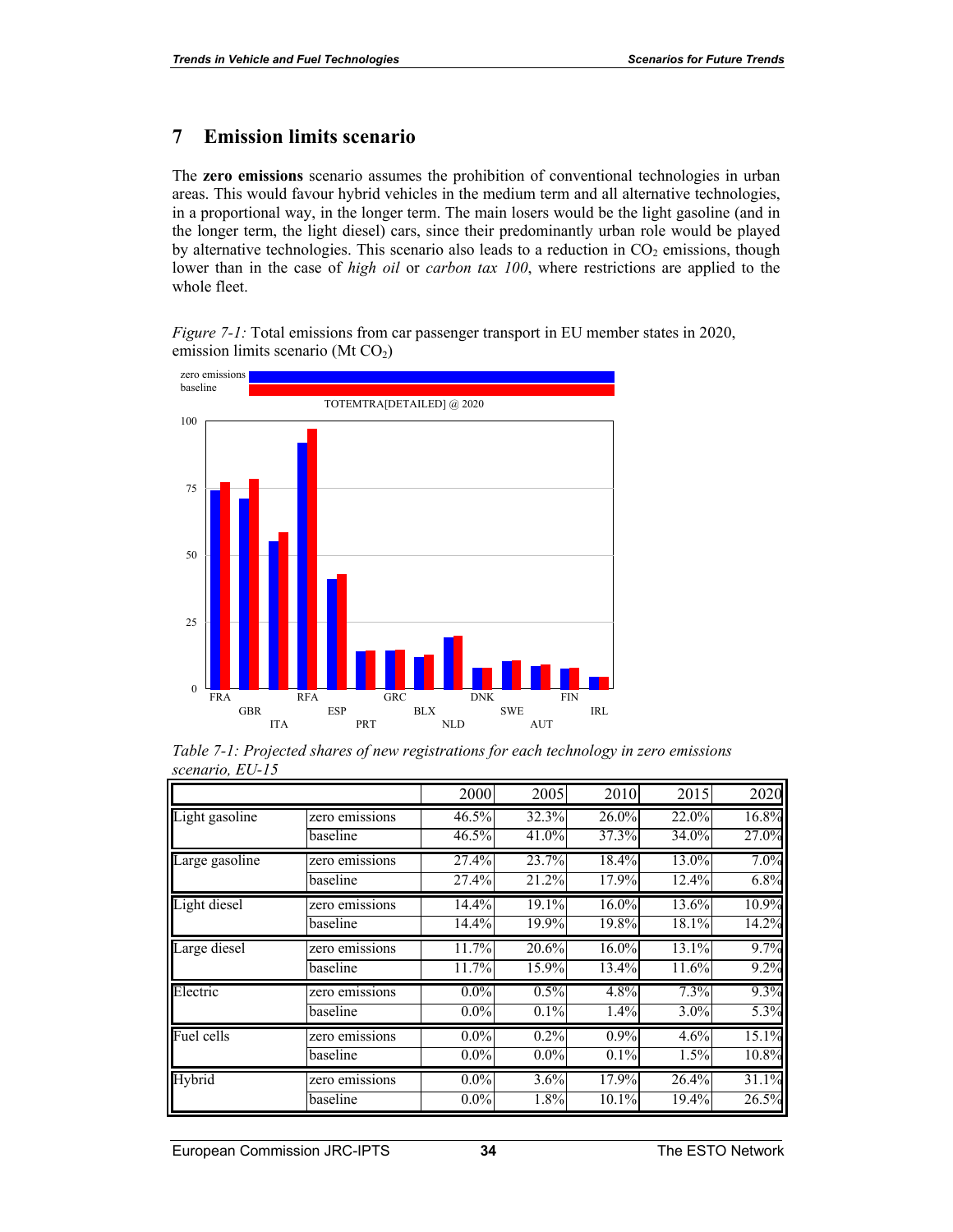|                                                                                |                | 2000    | 2005    | 2010             | 2015                | 2020            |
|--------------------------------------------------------------------------------|----------------|---------|---------|------------------|---------------------|-----------------|
| Share of gasoline cars in new                                                  | zero emissions | 74      | 56      | 44               | 35                  | 24              |
| registrations, EU-15 (percent)                                                 | baseline       | 74      | 62      | 55               | 46                  | $\overline{34}$ |
| Share of diesel cars in new                                                    | zero emissions | 26      | 40      | 32               | 27                  | 21              |
| registrations, EU-15 (percent)                                                 | baseline       | 26      | 36      | 33               | 30                  | $\overline{23}$ |
| Average of km driven per car                                                   | zero emissions | 12,760  | 13,559  | 13,709           | 13,711              | 13,541          |
| per year, EU-15                                                                | baseline       | 12,760  | 13,549  | 13,719           | $\overline{13,802}$ | 13,713          |
| Total of km driven per year,                                                   | zero emissions | 2.262 M | 2.641 M | 2.841 M          | 2.943 M             | 2.964 M         |
| EU-15                                                                          | baseline       | 2.262 M | 2.639 M | 2.843 M          | 2.963 M             | 3.002 M         |
| Transport intensity of                                                         | zero emissions | 0.28    | 0.29    | 0.28             | 0.27                | 0.24            |
| passenger cars (km driven per<br>$\epsilon$ of GDP), EU-15                     | baseline       | 0.28    | 0.29    | 0.28             | 0.27                | 0.25            |
| Average fuel economy of new                                                    | zero emissions | 8.2     | 7.8     | 7.2              | 6.9                 | 6.6             |
| gasoline cars, EU-15 (l/100km) baseline                                        |                | 8.2     | 7.7     | 7.2              | 6.8                 | 6.5             |
| Average CO2 emissions of                                                       | zero emissions | 199     | 189     | $\overline{175}$ | $\overline{167}$    | 159             |
| new gasoline cars, EU-15<br>(gCO2/km)                                          | baseline       | 199     | 185     | 173              | 165                 | 157             |
| Total fossil fuel consumption                                                  | zero emissions | 177,713 | 189,426 | 180,620          | 165,386             | 146,692         |
| for passenger car transport,<br>EU-15 (ktoe)                                   | baseline       | 177,713 | 189,173 | 181,798          | 170,258             | 154,511         |
| Total CO2 emissions of                                                         | zero emissions | 523     | 560     | 535              | 490                 | 434             |
| passenger car transport, EU-15<br>(MtCO2)                                      | baseline       | 523     | 559     | 538              | 504                 | 457             |
| Average fuel efficiency of                                                     | zero emissions | 9.4     | 8.6     | 7.7              | 6.8                 | 6.0             |
| passenger cars in circulation<br>(1/100km gasoline equivalent)                 | baseline       | 9.4     | 8.6     | 7.7              | 6.9                 | 6.2             |
| Average annual fuel                                                            | zero emissions | 1,202   | 1,166   | 1,045            | 924                 | 804             |
| consumption of passenger cars<br>in circulation (l/car gasoline<br>equivalent) | baseline       | 1,202   | 1,164   | 1,052            | 951                 | 847             |
| Average CO2 emissions of                                                       | zero emissions | 231     | 212     | 188              | 166                 | 146             |
| passenger cars in circulation<br>(gCO2/km)                                     | baseline       | 231     | 212     | 189              | 170                 | 152             |

| Table 7-2: Summary of main indicators for emission limits scenario (EU-15) |  |  |
|----------------------------------------------------------------------------|--|--|
|                                                                            |  |  |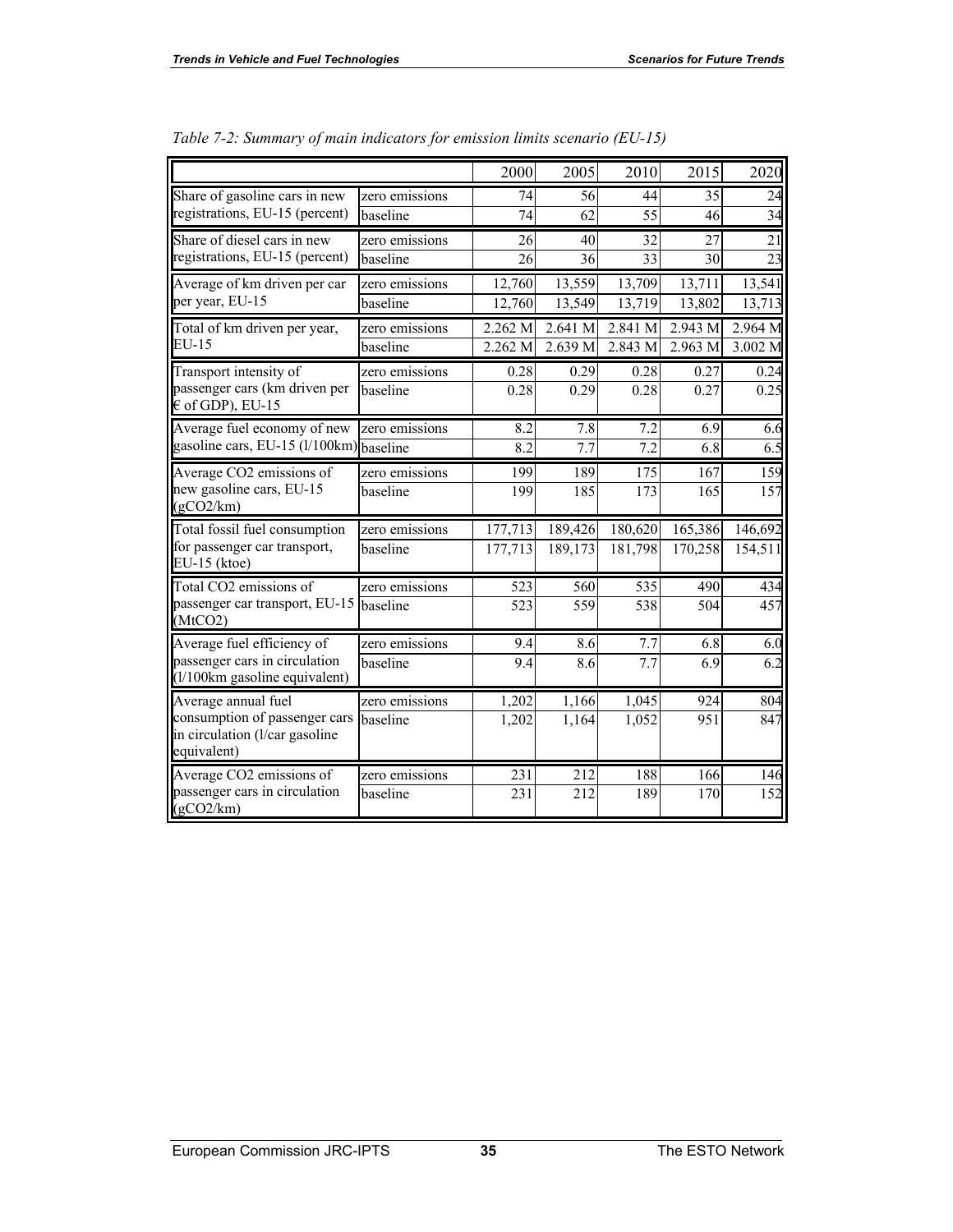## **8 Technology focus scenarios**

The results of the baseline and the alternative scenarios suggest that the situation concerning the potential of the alternative technologies in the long term depends on many parameters and entails a high degree of uncertainty. An important question that the scenario analysis raises is whether, given this uncertainty, car manufacturers will be willing to assume the risks and make the investments necessary in order to develop and market the alternative technologies. A hypothesis that should be investigated is the case of the industry not willing to disperse its research and marketing activities and, instead, concentrating on the technologies that have a high market potential. The rationale behind this hypothesis is that the car market is currently dominated by one technology (internal combustion engine) with two variants (diesel and gasoline) and that increasing the spectrum of technologies that a manufacturer should be able to offer would not be a feasible option. Under this hypothesis, car manufacturers would decide to invest in a technology only if the potential market for it would be large enough to justify the additional investment needed, i.e. manufacturers would select the winning technologies and would abandon the laggards.

In order to test the case of industry selecting winning technologies and concentrating solely on them, a number of scenarios where one or more of the alternative technologies is abandoned were investigated. In the first stage, the scenarios that were tested assumed that the market would be willing to invest in 4 technologies at the same time, thus having room for the 2 conventional ICE technologies and two promising alternative technologies. According to the model results, in all cases of concentrating in only 4 paths, the projected share of the technology that is abandoned is expected to be divided proportionally between the 4 paths. That is to say, none of the alternatives is in fact blocking the development of the other alternatives or the demand for them, although abandoning one of them could help establish the critical mass for either or both of them.

In the **no electric** scenario, it is assumed that since the projected market share of electric vehicles is small, manufacturers will decide that it is not worth investing in the technology. The advances predicted for this technology would not be realised, and electric cars with competing price and performance would not become available. In that case, electric cars would not be an option and its projected market share would be captured by the remaining competing technologies. However, since the projected share of electric was too small to make a difference, no significant impacts on the penetration of the other alternatives would be observed.

In **no hybrid**, conventional technologies would still monopolise the market in 2010, since no alternative options would be sufficiently attractive. By 2020, the lost projected share of hybrid would again be divided proportionally among the remaining options. From the car manufacturer point of view, not developing hybrid vehicles would mean that their market would remain, at least for the medium term, the same as their current market. The question that arises is whether car manufacturers, given such a situation, would be willing to take the risks involved in developing hybrids (or evolving ICEs into hybrids). A similar question is raised in the **no fuel cells** scenario. Not investing in fuel cells would have no impact until the end of the 2010's. The potential of fuel cells afterwards depends on the (highly uncertain) advances in fuel cell technology in the long term. In the optimistic case, fuel cell cars are the best long-term option, but the question is whether the industry is willing to start investing in a technology today.

If fuel cells are the only alternative technology to be developed (**no el or hyb**), the market will again be monopolised by conventional technologies until fuel cells improve significantly. But fuel cells will have then an important share of new registrations, higher than in baseline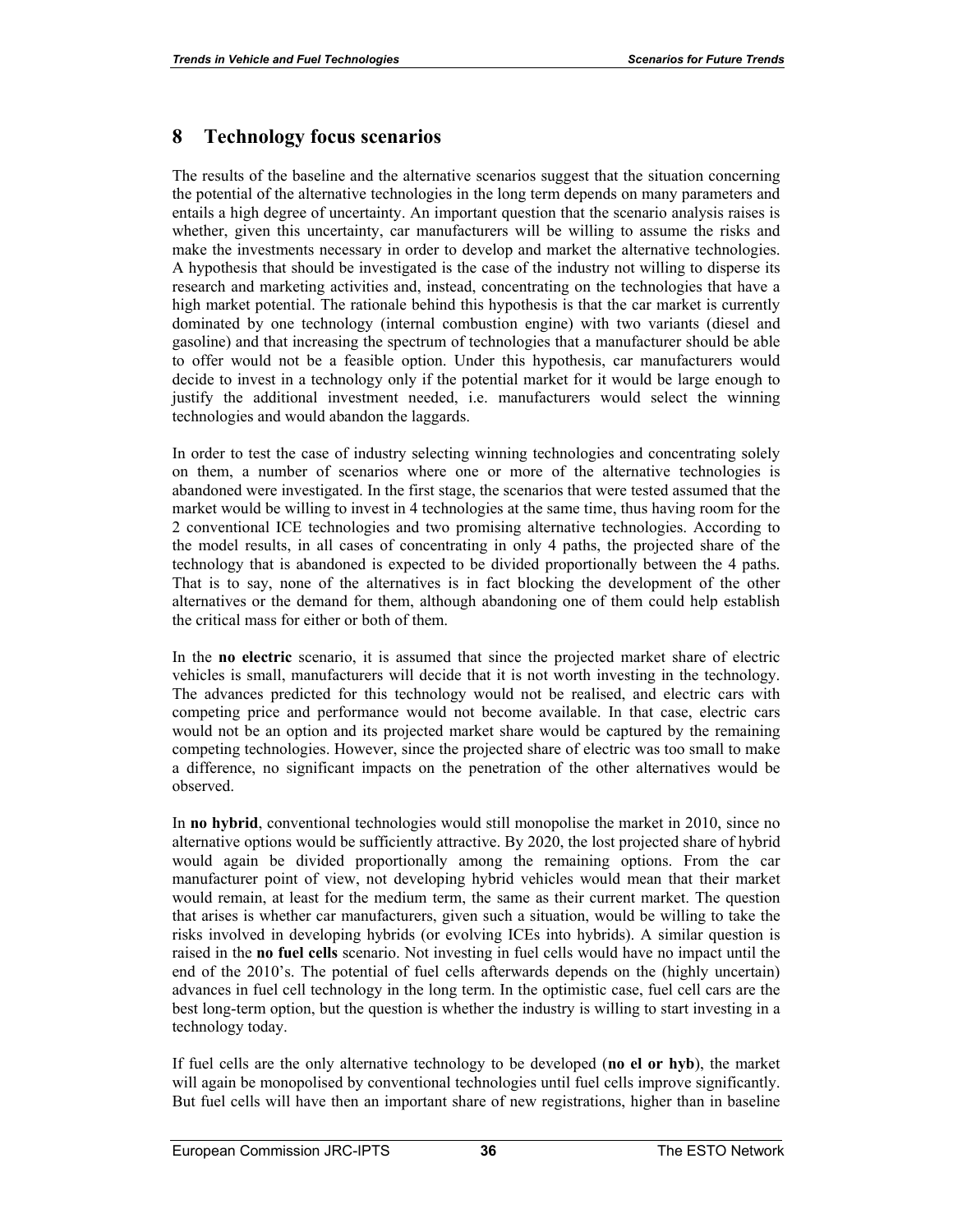but still lower than in the *high oil* or *subsidy fuel cells* scenarios. But the situation in terms of  $CO<sub>2</sub>$  emissions would be worse, since the hybrids that they would replace would emit less.

|                |               | 2000    | 2005    | 2010    | 2015     | 2020    |
|----------------|---------------|---------|---------|---------|----------|---------|
| Light gasoline | no new        | 46.5%   | 41.5%   | 40.3%   | 40.4%    | 39.3%   |
|                | no el or hyb  | 46.5%   | 41.5%   | 40.2%   | 39.5%    | 34.8%   |
|                | no fuel cells | 46.5%   | 41.0%   | 37.3%   | 34.4%    | 29.5%   |
|                | no hybrid     | 46.5%   | 41.5%   | 39.7%   | 38.4%    | 32.7%   |
|                | no electric   | 46.5%   | 41.1%   | 37.6%   | 34.7%    | 28.3%   |
|                | baseline      | 46.5%   | 41.0%   | 37.3%   | 34.0%    | 27.0%   |
| arge gasoline  | no new        | 27.4%   | 21.7%   | 20.8%   | 18.6%    | 16.7%   |
|                | no el or hyb  | 27.4%   | 21.7%   | 20.7%   | 17.7%    | 12.3%   |
|                | no fuel cells | 27.4%   | 21.2%   | 17.9%   | 12.7%    | 8.0%    |
|                | no hybrid     | 27.4%   | 21.6%   | 20.2%   | 16.6%    | 10.9%   |
|                | no electric   | 27.4%   | 21.2%   | 18.2%   | 13.0%    | 7.2%    |
|                | baseline      | 27.4%   | 21.2%   | 17.9%   | 12.4%    | 6.8%    |
| Light diesel   | no new        | 14.4%   | 20.4%   | 22.8%   | 24.5%    | 26.5%   |
|                | no el or hyb  | 14.4%   | 20.4%   | 22.7%   | 23.6%    | 22.0%   |
|                | no fuel cells | 14.4%   | 20.0%   | 19.8%   | 18.5%    | 16.7%   |
|                | no hybrid     | 14.4%   | 20.4%   | 22.2%   | $22.5\%$ | 19.9%   |
|                | no electric   | 14.4%   | 20.0%   | 20.1%   | 18.8%    | 15.5%   |
|                | baseline      | 14.4%   | 19.9%   | 19.8%   | 18.1%    | 14.2%   |
| Large diesel   | no new        | 11.7%   | 16.4%   | 16.2%   | 16.6%    | 17.6%   |
|                | no el or hyb  | 11.7%   | 16.4%   | 16.1%   | 15.7%    | 13.6%   |
|                | no fuel cells | 11.7%   | 15.9%   | 13.4%   | 11.7%    | 10.3%   |
|                | no hybrid     | 11.7%   | 16.4%   | 15.6%   | 14.8%    | 12.9%   |
|                | no electric   | 11.7%   | 16.0%   | 13.6%   | 11.7%    | 9.5%    |
|                | baseline      | 11.7%   | 15.9%   | 13.4%   | 11.6%    | 9.2%    |
| Electric       | no new        | $0.0\%$ | $0.0\%$ | $0.0\%$ | $0.0\%$  | $0.0\%$ |
|                | no el or hyb  | $0.0\%$ | $0.0\%$ | $0.0\%$ | $0.0\%$  | $0.0\%$ |
|                | no fuel cells | $0.0\%$ | 0.1%    | 1.4%    | 3.1%     | 6.9%    |
|                | no hybrid     | $0.0\%$ | 0.1%    | 2.0%    | 4.6%     | 8.1%    |
|                | no electric   | $0.0\%$ | $0.0\%$ | 0.0%    | $0.0\%$  | $0.0\%$ |
|                | baseline      | 0.0%    | 0.1%    | 1.4%    | 3.0%     | 5.3%    |
| Fuel cells     | no new        | $0.0\%$ | $0.0\%$ | $0.0\%$ | $0.0\%$  | $0.0\%$ |
|                | no el or hyb  | $0.0\%$ | $0.0\%$ | 0.3%    | 3.6%     | 17.3%   |
|                | no fuel cells | $0.0\%$ | $0.0\%$ | $0.0\%$ | $0.0\%$  | 0.0%    |
|                | no hybrid     | $0.0\%$ | $0.0\%$ | 0.2%    | 2.9%     | 15.5%   |
|                | no electric   | $0.0\%$ | $0.0\%$ | 0.1%    | 1.9%     | 12.0%   |
|                | baseline      | $0.0\%$ | $0.0\%$ | 0.1%    | 1.5%     | 10.8%   |
| Hybrid         | no new        | $0.0\%$ | $0.0\%$ | $0.0\%$ | $0.0\%$  | 0.0%    |
|                | no el or hyb  | $0.0\%$ | $0.0\%$ | $0.0\%$ | $0.0\%$  | $0.0\%$ |
|                | no fuel cells | $0.0\%$ | 1.8%    | 10.1%   | 19.7%    | 28.7%   |
|                | no hybrid     | $0.0\%$ | $0.0\%$ | $0.0\%$ | $0.0\%$  | 0.0%    |
|                | no electric   | $0.0\%$ | 1.8%    | 10.3%   | 20.0%    | 27.6%   |
|                | baseline      | $0.0\%$ | 1.8%    | 10.1%   | 19.4%    | 26.5%   |

*Table 8-1: Projected shares of new registrations for each technology in technology focus scenarios, EU-15*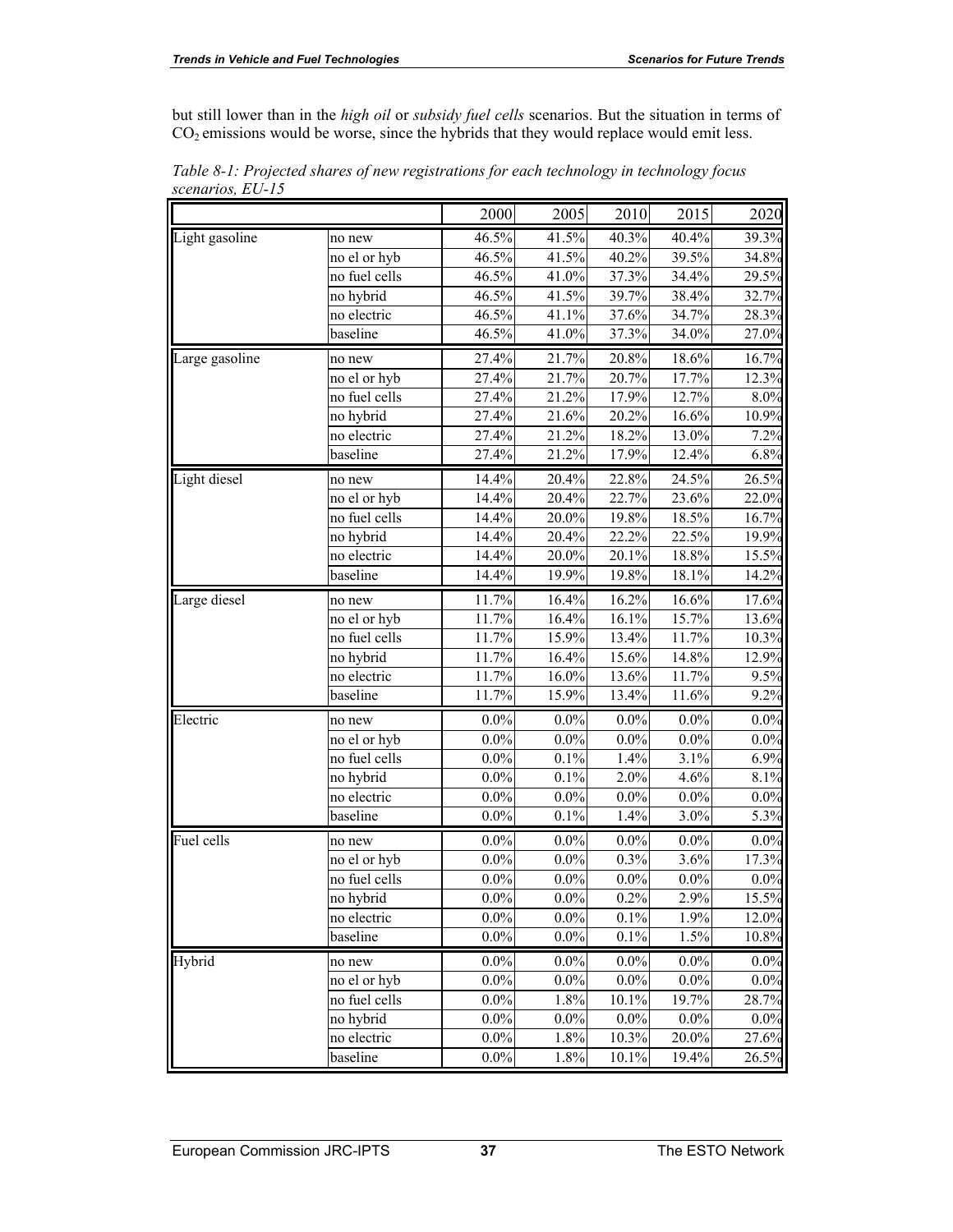*Figure 8-1: Projected sales of alternative technologies in EU-15, year 2020, technology focus scenarios (cars)* 



| 2005<br>2010<br>2015<br>2000<br>Share of gasoline cars in new<br>59<br>74<br>61<br>63<br>no new<br>registrations, EU-15 (percent)<br>57<br>74<br>63<br>61<br>no el or hyb<br>no fuel cells<br>55<br>47<br>74<br>62<br>no hybrid<br>63<br>55<br>74<br>60<br>56<br>62<br>48<br>no electric<br>74<br>baseline<br>55<br>74<br>62<br>46<br>Share of diesel cars in new<br>26<br>37<br>39<br>41<br>no new<br>registrations, EU-15 (percent)<br>37<br>26<br>39<br>39<br>no el or hyb<br>no fuel cells<br>36<br>33<br>30<br>26<br>37<br>37<br>26<br>38<br>no hybrid<br>no electric<br>26<br>36<br>34<br>31<br>33<br>baseline<br>26<br>36<br>30<br>13,557<br>13,792<br>14,029<br>Average of km driven per car per<br>12,760<br>no new<br>year, EU-15<br>13,557<br>13,790<br>no el or hyb<br>12,760<br>14,011<br>no fuel cells<br>13,719<br>12,760<br>13,550<br>13,805<br>no hybrid<br>13,556<br>13,773<br>13,945<br>12,760<br>no electric<br>13,731<br>12,760<br>13,550<br>13,839<br>baseline<br>13,549<br>13,719<br>12,760<br>13,802<br>3.012 M<br>2.262 M<br>2.641 M<br>2.858 M<br>Total of km driven per year, EU-<br>no new<br><b>115</b><br>2.858 M<br>3.008 M<br>2.262 M<br>2.641 M<br>no el or hyb<br>no fuel cells<br>2.262 M<br>2.640 M<br>2.843 M<br>2.964 M<br>2.641 M<br>no hybrid<br>2.262 M<br>2.854 M<br>2.994 M<br>2.640 M<br>2.846 M<br>2.971 M<br>no electric<br>2.262 M |  |  |  |         |
|-----------------------------------------------------------------------------------------------------------------------------------------------------------------------------------------------------------------------------------------------------------------------------------------------------------------------------------------------------------------------------------------------------------------------------------------------------------------------------------------------------------------------------------------------------------------------------------------------------------------------------------------------------------------------------------------------------------------------------------------------------------------------------------------------------------------------------------------------------------------------------------------------------------------------------------------------------------------------------------------------------------------------------------------------------------------------------------------------------------------------------------------------------------------------------------------------------------------------------------------------------------------------------------------------------------------------------------------------------------------------------------|--|--|--|---------|
|                                                                                                                                                                                                                                                                                                                                                                                                                                                                                                                                                                                                                                                                                                                                                                                                                                                                                                                                                                                                                                                                                                                                                                                                                                                                                                                                                                                   |  |  |  | 2020    |
|                                                                                                                                                                                                                                                                                                                                                                                                                                                                                                                                                                                                                                                                                                                                                                                                                                                                                                                                                                                                                                                                                                                                                                                                                                                                                                                                                                                   |  |  |  | 56      |
|                                                                                                                                                                                                                                                                                                                                                                                                                                                                                                                                                                                                                                                                                                                                                                                                                                                                                                                                                                                                                                                                                                                                                                                                                                                                                                                                                                                   |  |  |  | 47      |
|                                                                                                                                                                                                                                                                                                                                                                                                                                                                                                                                                                                                                                                                                                                                                                                                                                                                                                                                                                                                                                                                                                                                                                                                                                                                                                                                                                                   |  |  |  | 38      |
|                                                                                                                                                                                                                                                                                                                                                                                                                                                                                                                                                                                                                                                                                                                                                                                                                                                                                                                                                                                                                                                                                                                                                                                                                                                                                                                                                                                   |  |  |  | 44      |
|                                                                                                                                                                                                                                                                                                                                                                                                                                                                                                                                                                                                                                                                                                                                                                                                                                                                                                                                                                                                                                                                                                                                                                                                                                                                                                                                                                                   |  |  |  | 35      |
|                                                                                                                                                                                                                                                                                                                                                                                                                                                                                                                                                                                                                                                                                                                                                                                                                                                                                                                                                                                                                                                                                                                                                                                                                                                                                                                                                                                   |  |  |  | 34      |
|                                                                                                                                                                                                                                                                                                                                                                                                                                                                                                                                                                                                                                                                                                                                                                                                                                                                                                                                                                                                                                                                                                                                                                                                                                                                                                                                                                                   |  |  |  | 44      |
|                                                                                                                                                                                                                                                                                                                                                                                                                                                                                                                                                                                                                                                                                                                                                                                                                                                                                                                                                                                                                                                                                                                                                                                                                                                                                                                                                                                   |  |  |  | 36      |
|                                                                                                                                                                                                                                                                                                                                                                                                                                                                                                                                                                                                                                                                                                                                                                                                                                                                                                                                                                                                                                                                                                                                                                                                                                                                                                                                                                                   |  |  |  | 27      |
|                                                                                                                                                                                                                                                                                                                                                                                                                                                                                                                                                                                                                                                                                                                                                                                                                                                                                                                                                                                                                                                                                                                                                                                                                                                                                                                                                                                   |  |  |  | 33      |
|                                                                                                                                                                                                                                                                                                                                                                                                                                                                                                                                                                                                                                                                                                                                                                                                                                                                                                                                                                                                                                                                                                                                                                                                                                                                                                                                                                                   |  |  |  | 25      |
|                                                                                                                                                                                                                                                                                                                                                                                                                                                                                                                                                                                                                                                                                                                                                                                                                                                                                                                                                                                                                                                                                                                                                                                                                                                                                                                                                                                   |  |  |  | 23      |
|                                                                                                                                                                                                                                                                                                                                                                                                                                                                                                                                                                                                                                                                                                                                                                                                                                                                                                                                                                                                                                                                                                                                                                                                                                                                                                                                                                                   |  |  |  | 14,180  |
|                                                                                                                                                                                                                                                                                                                                                                                                                                                                                                                                                                                                                                                                                                                                                                                                                                                                                                                                                                                                                                                                                                                                                                                                                                                                                                                                                                                   |  |  |  | 14,063  |
|                                                                                                                                                                                                                                                                                                                                                                                                                                                                                                                                                                                                                                                                                                                                                                                                                                                                                                                                                                                                                                                                                                                                                                                                                                                                                                                                                                                   |  |  |  | 13,741  |
|                                                                                                                                                                                                                                                                                                                                                                                                                                                                                                                                                                                                                                                                                                                                                                                                                                                                                                                                                                                                                                                                                                                                                                                                                                                                                                                                                                                   |  |  |  | 13,938  |
|                                                                                                                                                                                                                                                                                                                                                                                                                                                                                                                                                                                                                                                                                                                                                                                                                                                                                                                                                                                                                                                                                                                                                                                                                                                                                                                                                                                   |  |  |  | 13,778  |
|                                                                                                                                                                                                                                                                                                                                                                                                                                                                                                                                                                                                                                                                                                                                                                                                                                                                                                                                                                                                                                                                                                                                                                                                                                                                                                                                                                                   |  |  |  | 13,713  |
|                                                                                                                                                                                                                                                                                                                                                                                                                                                                                                                                                                                                                                                                                                                                                                                                                                                                                                                                                                                                                                                                                                                                                                                                                                                                                                                                                                                   |  |  |  | 3.104 M |
|                                                                                                                                                                                                                                                                                                                                                                                                                                                                                                                                                                                                                                                                                                                                                                                                                                                                                                                                                                                                                                                                                                                                                                                                                                                                                                                                                                                   |  |  |  | 3.079 M |
|                                                                                                                                                                                                                                                                                                                                                                                                                                                                                                                                                                                                                                                                                                                                                                                                                                                                                                                                                                                                                                                                                                                                                                                                                                                                                                                                                                                   |  |  |  | 3.008 M |
|                                                                                                                                                                                                                                                                                                                                                                                                                                                                                                                                                                                                                                                                                                                                                                                                                                                                                                                                                                                                                                                                                                                                                                                                                                                                                                                                                                                   |  |  |  | 3.051 M |
|                                                                                                                                                                                                                                                                                                                                                                                                                                                                                                                                                                                                                                                                                                                                                                                                                                                                                                                                                                                                                                                                                                                                                                                                                                                                                                                                                                                   |  |  |  | 3.016 M |
| 2.963 M<br>2.262 M<br>2.639 M<br>2.843 M<br>baseline                                                                                                                                                                                                                                                                                                                                                                                                                                                                                                                                                                                                                                                                                                                                                                                                                                                                                                                                                                                                                                                                                                                                                                                                                                                                                                                              |  |  |  | 3.002 M |

*Table 8-2: Summary of main indicators for technology focus scenarios (EU-15)*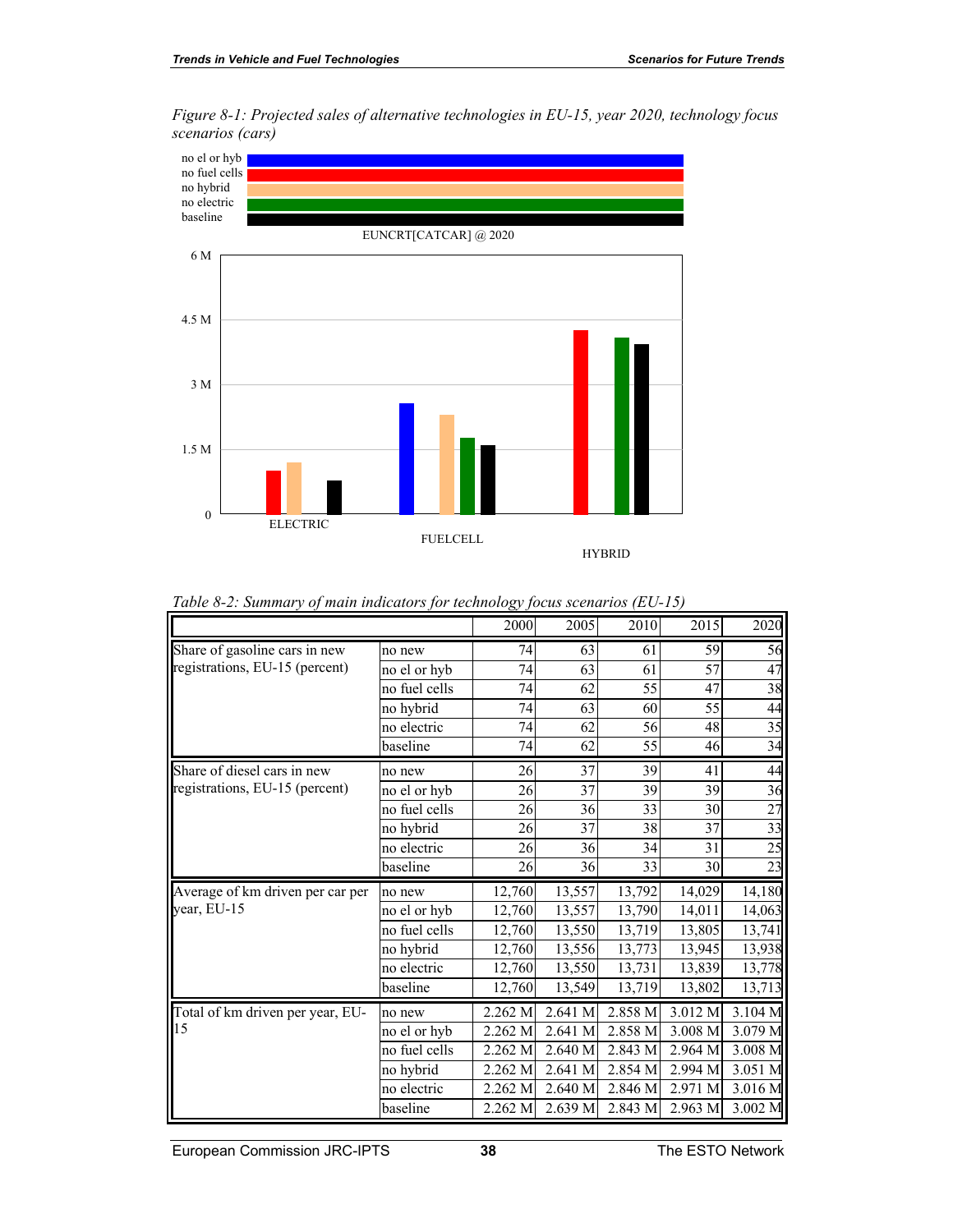|                                         |               | 2000    | 2005    | 2010    | 2015    | 2020    |
|-----------------------------------------|---------------|---------|---------|---------|---------|---------|
| Transport intensity of passenger        | no new        | 0.28    | 0.29    | 0.28    | 0.27    | 0.26    |
| cars (km driven per $\epsilon$ of GDP), | no el or hyb  | 0.28    | 0.29    | 0.28    | 0.27    | 0.25    |
| EU-15                                   | no fuel cells | 0.28    | 0.29    | 0.28    | 0.27    | 0.25    |
|                                         | no hybrid     | 0.28    | 0.29    | 0.28    | 0.27    | 0.25    |
|                                         | no electric   | 0.28    | 0.29    | 0.28    | 0.27    | 0.25    |
|                                         | baseline      | 0.28    | 0.29    | 0.28    | 0.27    | 0.25    |
| Average fuel economy of new             | no new        | 8.2     | 7.7     | 7.2     | 7.0     | 6.8     |
| gasoline cars, EU-15 (l/100km)          | no el or hyb  | 8.2     | 7.7     | 7.2     | 6.9     | 6.7     |
|                                         | no fuel cells | 8.2     | 7.7     | 7.2     | 6.8     | 6.5     |
|                                         | no hybrid     | 8.2     | 7.7     | 7.2     | 6.9     | 6.6     |
|                                         | no electric   | 8.2     | 7.7     | 7.2     | 6.8     | 6.5     |
|                                         | baseline      | 8.2     | 7.7     | 7.2     | 6.8     | 6.5     |
| Average CO2 emissions of new            | no new        | 199     | 186     | 174     | 168     | 164     |
| gasoline cars, EU-15 (gCO2/km)          | no el or hyb  | 199     | 186     | 174     | 168     | 161     |
|                                         | no fuel cells | 199     | 185     | 173     | 165     | 158     |
|                                         | no hybrid     | 199     | 186     | 174     | 167     | 160     |
|                                         | no electric   | 199     | 185     | 173     | 165     | 158     |
|                                         | baseline      | 199     | 185     | 173     | 165     | 157     |
| Total fossil fuel consumption for       | no new        | 177,713 | 189,481 | 185,054 | 180,431 | 175,463 |
| passenger car transport, EU-15          | no el or hyb  | 177,713 | 189,504 | 185,052 | 179,621 | 169,935 |
| (ktoe)                                  | no fuel cells | 177,713 | 189,152 | 181,780 | 170,442 | 156,258 |
|                                         | no hybrid     | 177,713 | 189,472 | 184,415 | 177,128 | 164,833 |
|                                         | no electric   | 177,713 | 189,203 | 182,240 | 171,741 | 157,260 |
|                                         | baseline      | 177,713 | 189,173 | 181,798 | 170,258 | 154,511 |
| Total CO2 emissions of passenger        | no new        | 523     | 560     | 548     | 535     | 521     |
| car transport, EU-15 (MtCO2)            | no el or hyb  | 523     | 560     | 548     | 533     | 504     |
|                                         | no fuel cells | 523     | 559     | 538     | 505     | 462     |
|                                         | no hybrid     | 523     | 560     | 546     | 525     | 489     |
|                                         | no electric   | 523     | 559     | 539     | 509     | 465     |
|                                         | baseline      | 523     | 559     | 538     | 504     | 457     |
| Average fuel efficiency of              | no new        | 9.4     | 8.6     | 7.8     | 7.2     | 6.8     |
| passenger cars in circulation           | no el or hyb  | 9.4     | 8.6     | 7.8     | 7.2     | 6.7     |
| (1/100km gasoline equivalent)           | no fuel cells | 9.4     | 8.6     | 7.7     | 6.9     | 6.3     |
|                                         | no hybrid     | 9.4     | 8.6     | 7.8     | 7.1     | 6.5     |
|                                         | no electric   | 9.4     | 8.6     | 7.7     | 7.0     | 6.3     |
|                                         | baseline      | 9.4     | 8.6     | 7.7     | 6.9     | 6.2     |
| Average annual fuel consumption         | no new        | 1,202   | 1,166   | 1,071   | 1,008   | 961     |
| of passenger cars in circulation        | no el or hyb  | 1,202   | 1,166   | 1,071   | 1,003   | 931     |
| (l/car gasoline equivalent)             | no fuel cells | 1,202   | 1,164   | 1,052   | 952     | 856     |
|                                         | no hybrid     | 1,202   | 1,166   | 1,067   | 990     | 903     |
|                                         | no electric   | 1,202   | 1,165   | 1,054   | 960     | 862     |
|                                         | baseline      | 1,202   | 1,164   | 1,052   | 951     | 847     |
| Average CO2 emissions of                | no new        | 231     | 212     | 192     | 178     | 168     |
| passenger cars in circulation           | no el or hyb  | 231     | 212     | 192     | 177     | 164     |
| (gCO2/km)                               | no fuel cells | 231     | 212     | 189     | 170     | 154     |
|                                         | no hybrid     | 231     | 212     | 191     | 175     | 160     |
|                                         | no electric   | 231     | 212     | 190     | 171     | 154     |
|                                         | baseline      | 231     | 212     | 189     | 170     | 152     |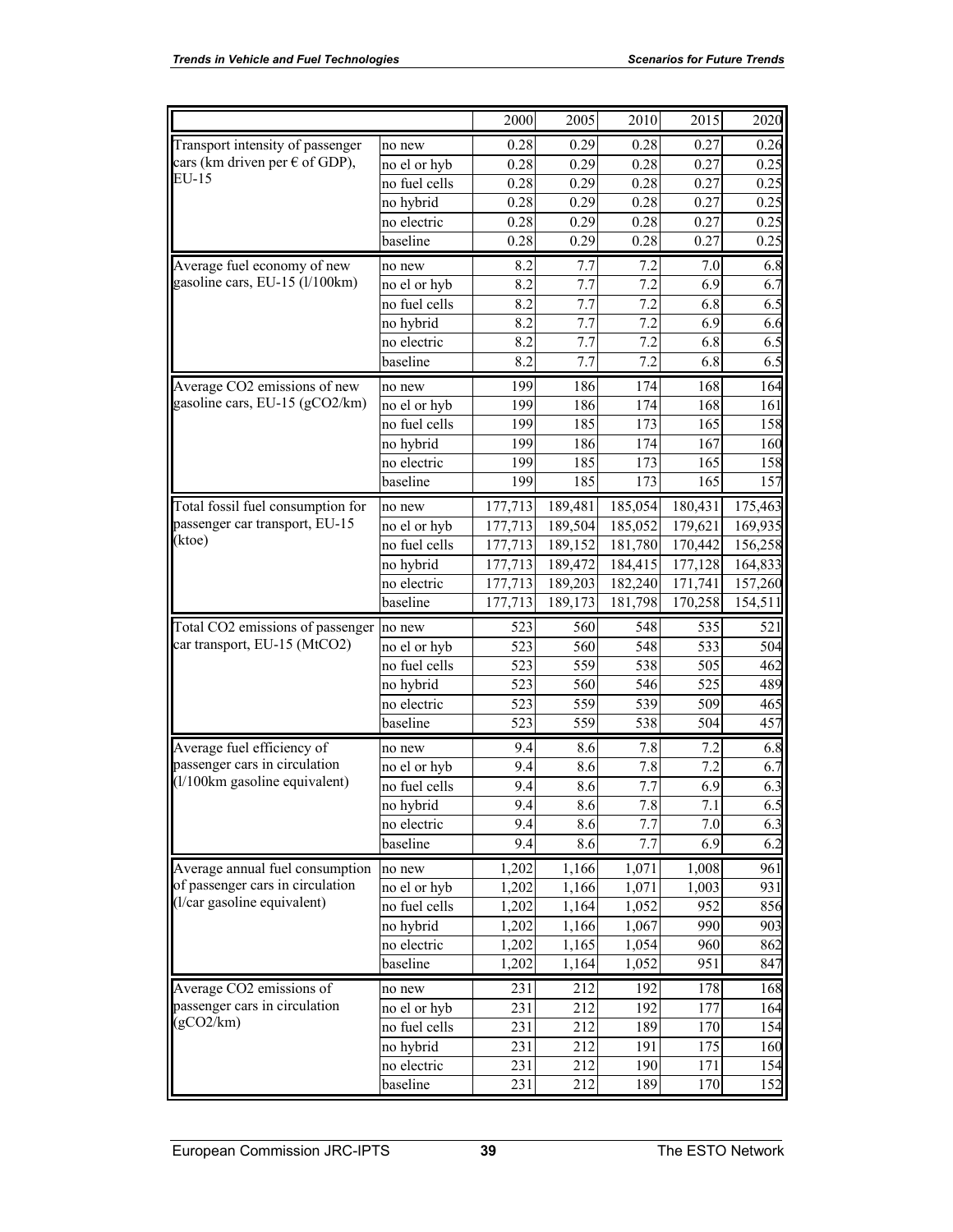The case of none of the alternative technologies being attractive enough (or manufacturers deciding to abandon all of them and concentrate on conventional technologies) is tested in **no new** scenario. Gasoline and diesel would share the market between them, and the main impact would be the worsening of the  $CO<sub>2</sub>$  emissions outlook. Instead of being significantly reduced, emission levels would remain at year 2000 levels. The 2 variants of *no new*, are a combination with the oil price scenarios. If oil prices are high (**no new, high oil**), demand slows down and emissions demonstrate a small improvement. But in the case of low oil prices (**no new, low oil**), both transport demand and  $CO<sub>2</sub>$  emissions increase dramatically.

*Figure 8-2: Total CO<sub>2</sub> emissions from car passenger transport in EU-15, impact of oil prices without alternative technologies* 



#### **Total CO2 emissions from light passenger vehicles**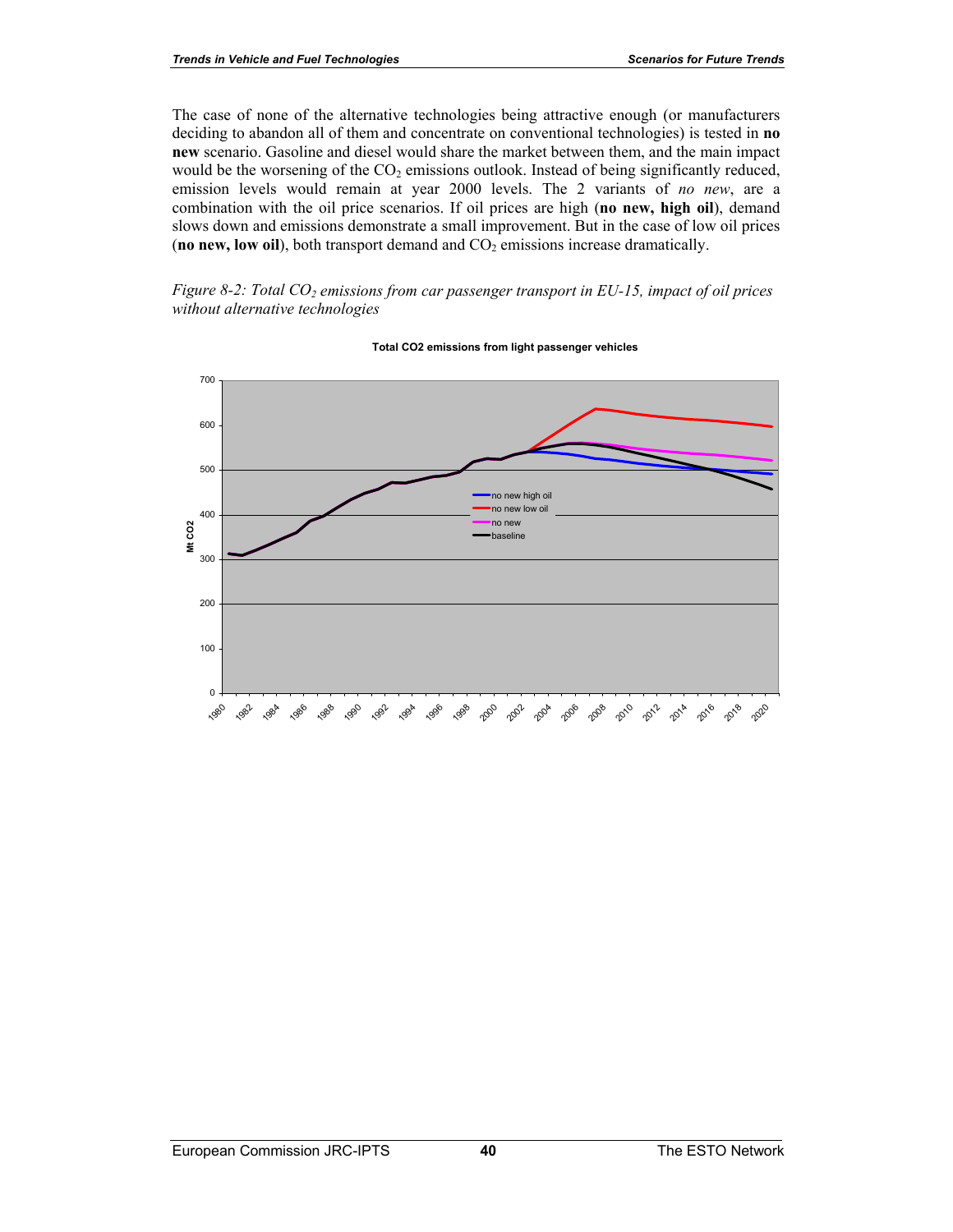## **9 Sensitivity analysis**

The sensitivity analysis of the results of the model confirms the suggestion that the variables that influences the potential of alternative technologies the most are the ones related to their cost. In the baseline scenario, the purchase costs and the fuel economy of each type of vehicle were assumed to have the values predicted by experts in the sector. These values, however, probably correspond to a rather optimistic case, since they reflect the technical potential of each technology, assuming that this will be realised independently of external conditions. These predictions have obviously a very high degree of uncertainty, especially as far as the emerging alternative technologies are concerned.

In order to investigate the influence of higher or lower values than the ones predicted by the experts, the sensitivity tests included the case of both car purchase costs and fuel efficiency values varying within a margin of  $+10\%$  to  $-10\%$  for all 7 groups of technologies covered by the model. The changes in prices and efficiency values can be changed simultaneously during the sensitivity analysis, and the relative change of the cost of one technology can therefore be higher than 20% compared to one or more of the other technologies (e.g. the cost of fuel cell car is increased by 10%, its fuel efficiency is decreased by 10%, while the respective values for the other technologies go into the opposite direction).

According to the results of the sensitivity analysis, gasoline and –in most case- diesel, will probably remain the mainstream technologies for passenger cars at least until year 2020. Even if their future technological advances have been overestimated by 20% compared to the advance in alternative technologies, conventional ICEs will continue to control around 60% of the market (Figure 9-1-Figure 9-4).

The situation for the alternative technologies is entirely different. In the case of the future costs being 20% higher (in relative terms) than the ones used as input for the model, the share of none of the three alternative technologies can be expected to become important.

In the opposite case, if their future technological advance has been underestimated, alternative technologies can evidently capture a larger market share. However, given the fact that the prices used in the model are already optimistic, this is probably not the case. An exception would be a subsidy for a specific technology, in which case its relative cost compared to the other technologies would fall (e.g. as in the case of the subsidy scenarios).

The results of the sensitivity analysis also highlight the uncertainty as regards the potential of each technology and reinforce the argument that car manufacturers might not be willing to commit themselves in long-term investments in alternative technologies given this picture. If the risk associated with each technology is taken into account, the potential for hybrid cars in the medium term makes investing in hybrid cars a viable option for car manufacturers (Figure 9-5). In addition, hybrid cars entail a much lower technical risk, at least if it is assumed that they will be an evolution of gasoline ICE cars. On the other hand, electric cars show a high degree of uncertainty and a very small potential market share (Figure 9-6). It is doubtful, therefore, whether car manufacturers will be willing to invest in this technology if no additional stimuli are given. The case for fuel cells is even more uncertain (Figure 9-7). Depending on the technology advances, they may become a mainstream technology or they may remain completely outside the market.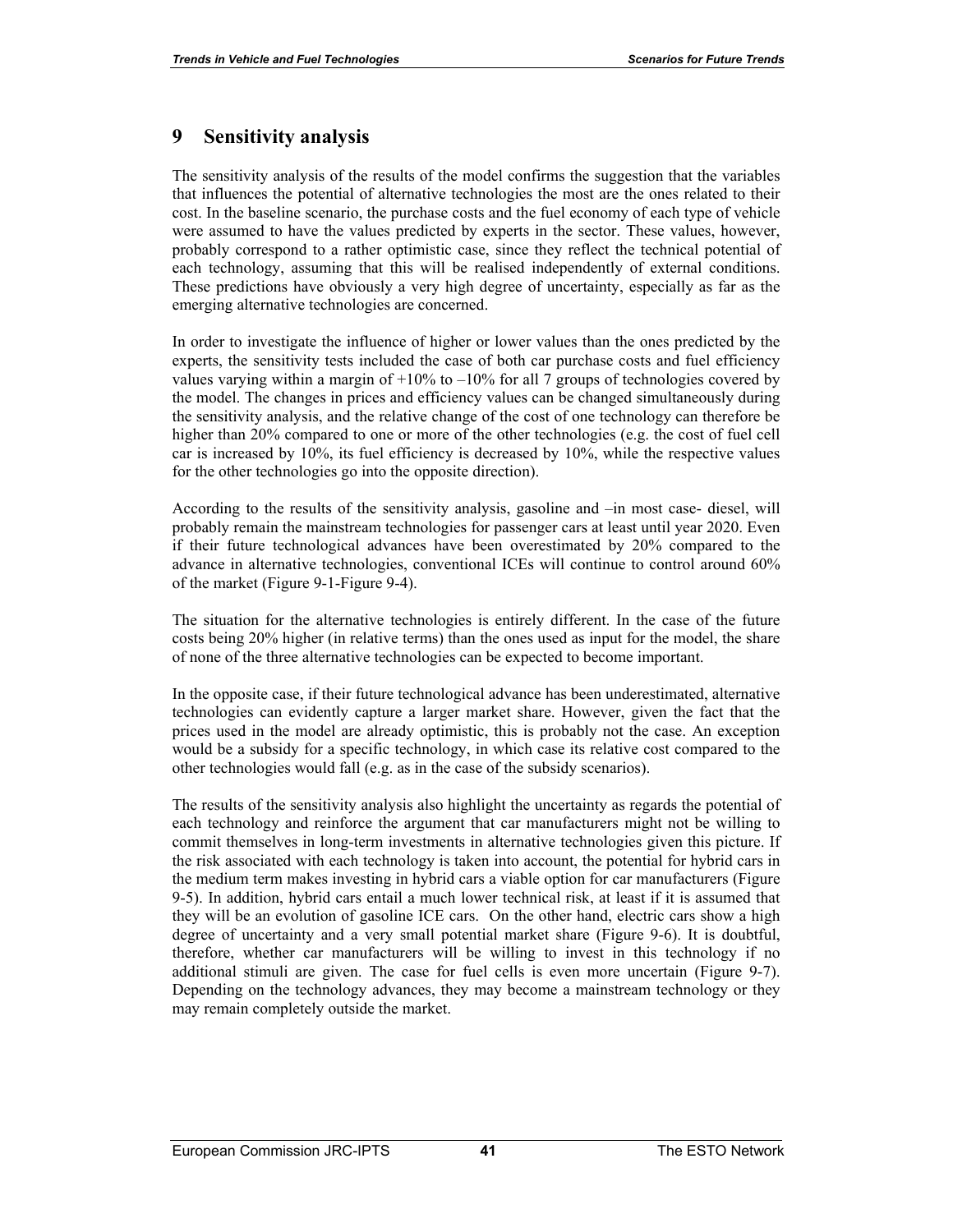*Figure 9-1: Sensitivity analysis of the impact of costs on the share of light gasoline cars in the EU-15* 



*Figure 9-2: Sensitivity analysis of the impact of costs on the share of large gasoline cars in the EU-15* 

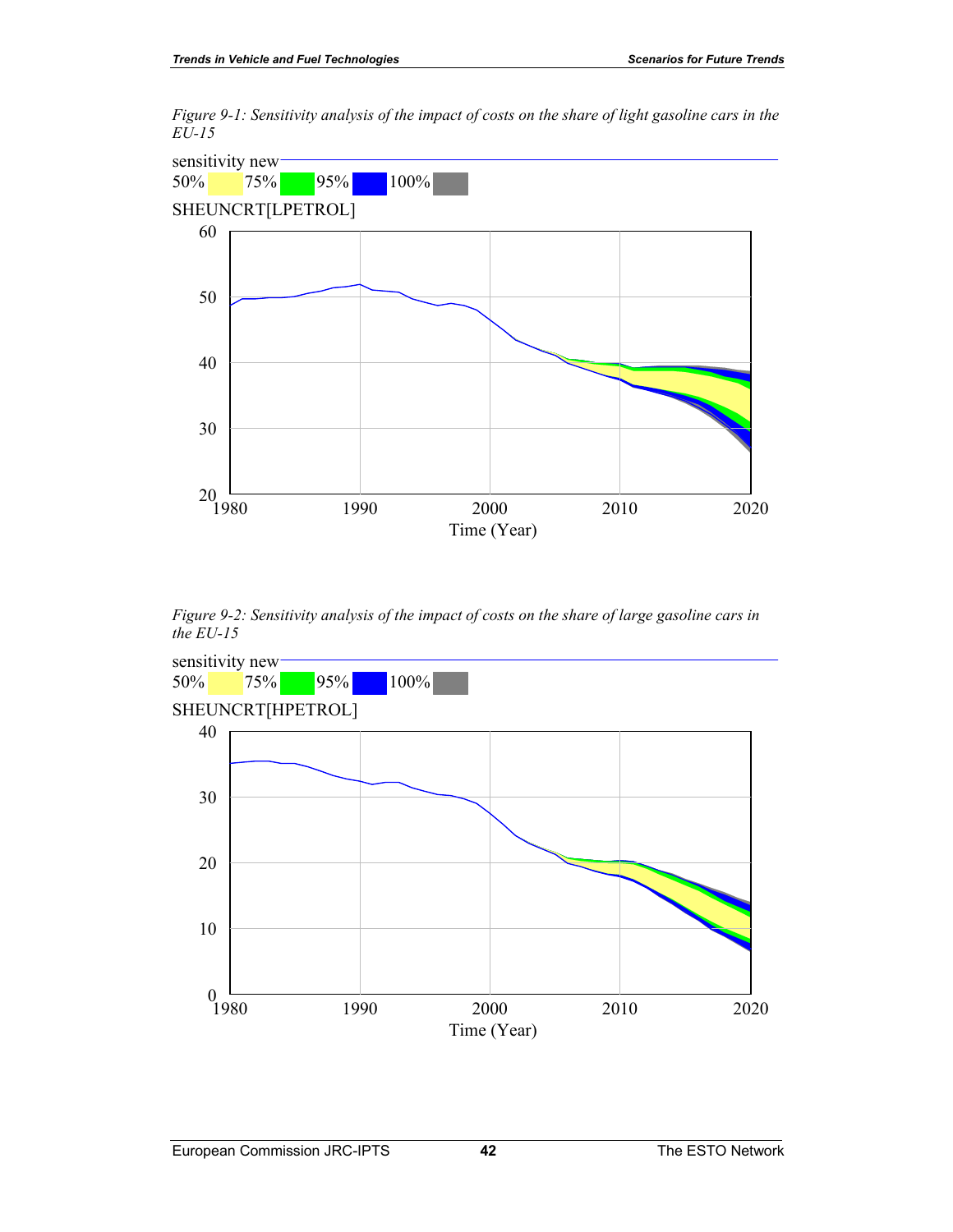*Figure 9-3: Sensitivity analysis of the impact of costs on the share of light diesel cars in the EU-15* 



*Figure 9-4: Sensitivity analysis of the impact of costs on the share of large diesel cars in the EU-15* 

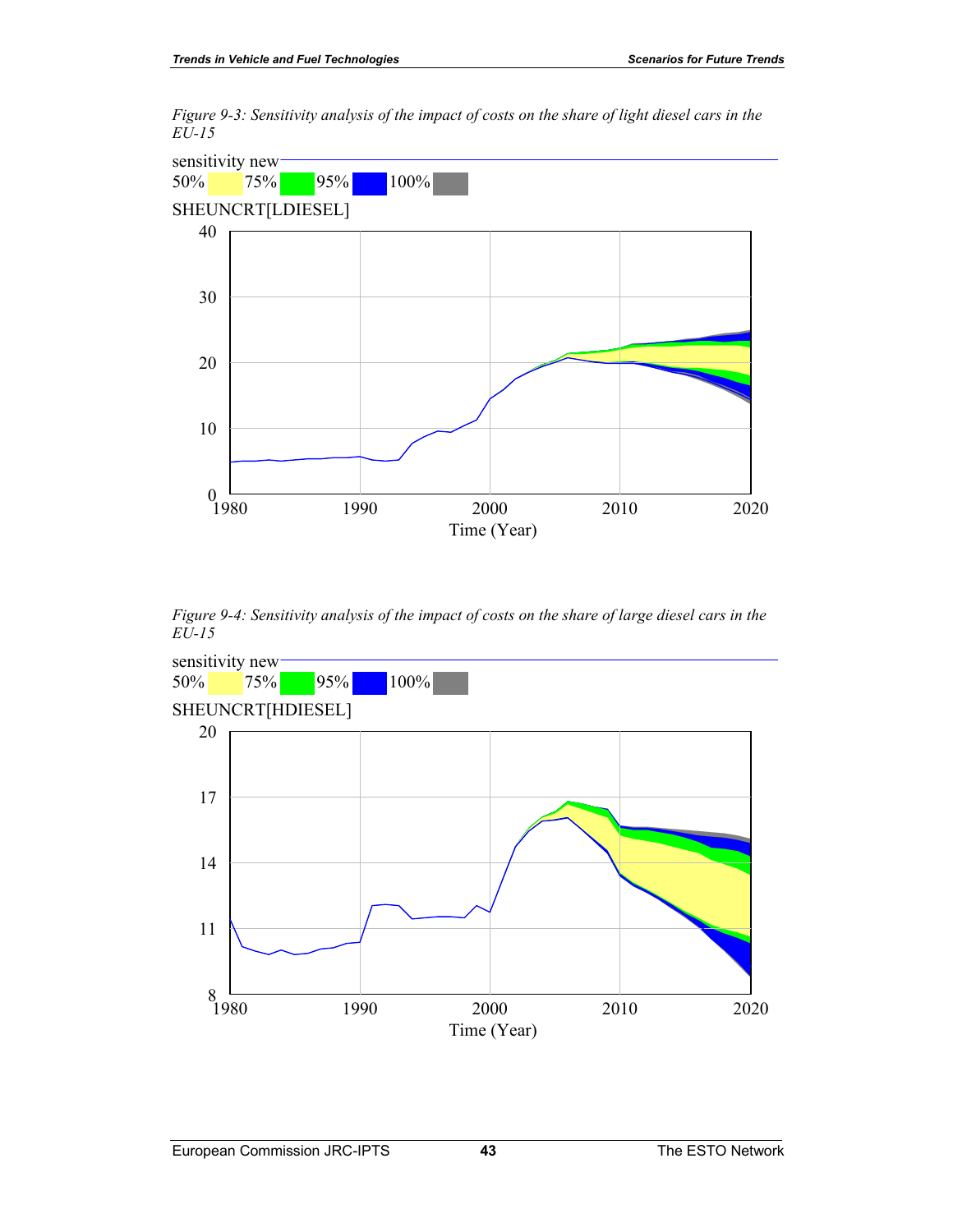

*Figure 9-5: Sensitivity analysis of the impact of costs on the share of hybrid cars in the EU-15* 

*Figure 9-6: Sensitivity analysis of the impact of costs on the share of electric cars in the EU-15* 

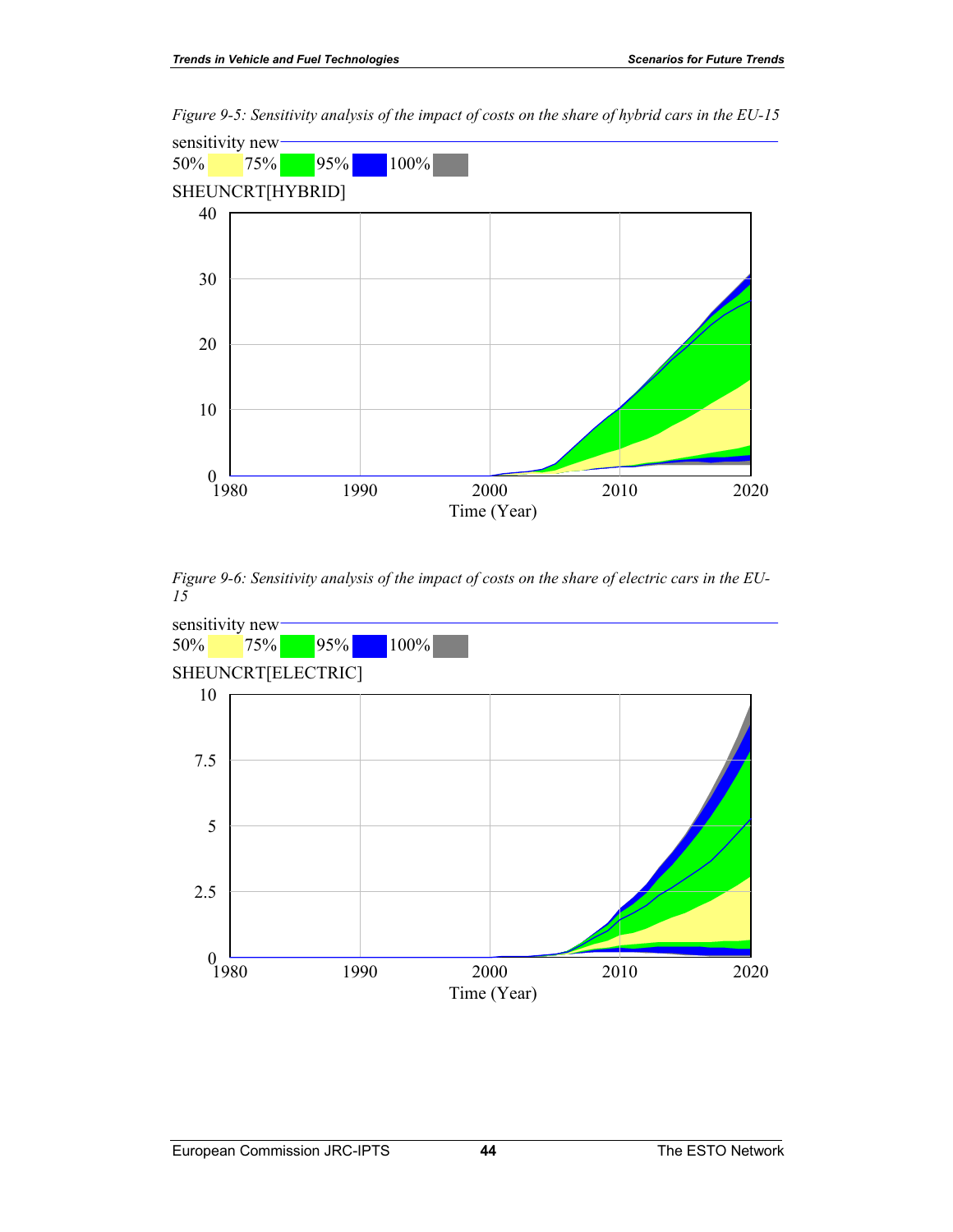*Figure 9-7: Sensitivity analysis of the impact of costs on the share of fuel cell cars in the EU-15* 

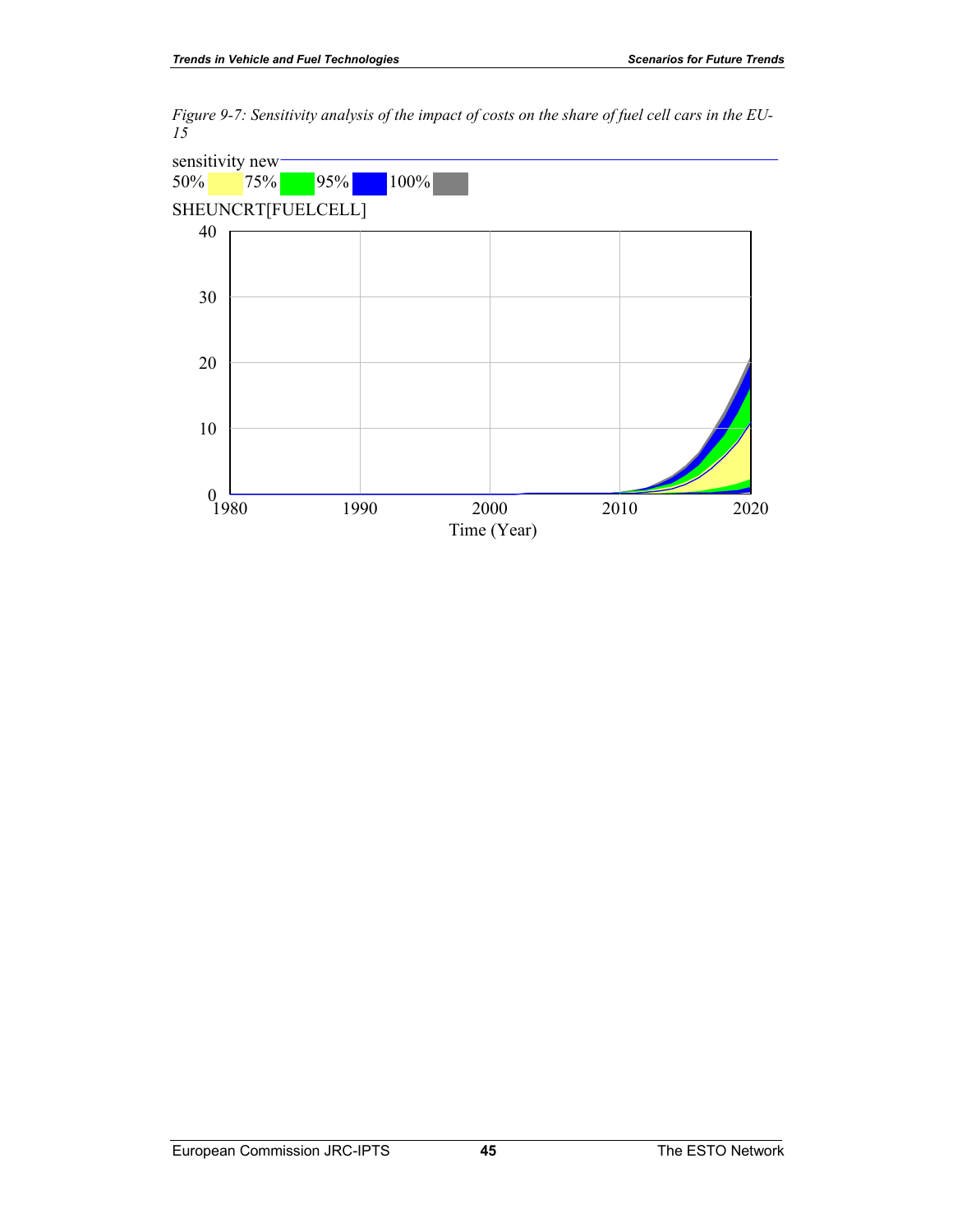#### **10 Conclusions**

The scenarios described in this report investigated some issues of policy relevance concerning the introduction of alternative technologies in passenger cars. The analysis that was carried out identified a number of uncertainty factors that influence the potential of the various technologies in the sector and quantified their impact in the year 2020 horizon. Apart from the outlook of each technology in terms of market share, the scenarios also provided estimates concerning the development of certain policy relevant indicators, such as fuel consumption and  $CO<sub>2</sub>$  emissions in the EU and each member state.

The main conclusion from the scenario analysis is that although alternative technologies are promising from the technical point of view, their market potential is questionable if no measures to support them are taken. Most scenarios describe a situation of the market being dominated by conventional internal combustion engines at least until 2010. The gradual shift from gasoline to diesel is expected to continue in the meanwhile and, under certain conditions, an evolution from conventional ICEs to hybrid vehicles (probably ICE- electric) can be expected afterwards. Electric vehicles can be expected to capture a limited market only, while the share of fuel cells can become significant in the longer term.

It is rather questionable, however, whether the optimistic path of technological development can be followed for each alternative. The high degree of uncertainty concerning their future costs, the intense competition with conventional technologies, and the large long-term investments normally necessary in order to realise the technological breakthroughs needed may prevent car manufacturers from committing themselves into bringing the alternative technologies to the market. On the other hand, the potential benefits in terms of fuel consumption and emissions may make it worthwhile for policy makers to provide stimuli for technological development or to implement suitable measures that would reduce the degree of uncertainty.

The scenarios analysed in this report can give some indication of the elements of a suitable policy mix that would support the introduction of alternative technologies in the passenger car sector. There are numerous financial or regulatory measures that could accelerate the introduction of alternative technologies, but the co-operation of car manufacturers is necessary in all cases. The main question, therefore, is to identify the policy measures that would decrease the uncertainty that car manufacturers face concerning the long term prospects of alternative vehicle technologies.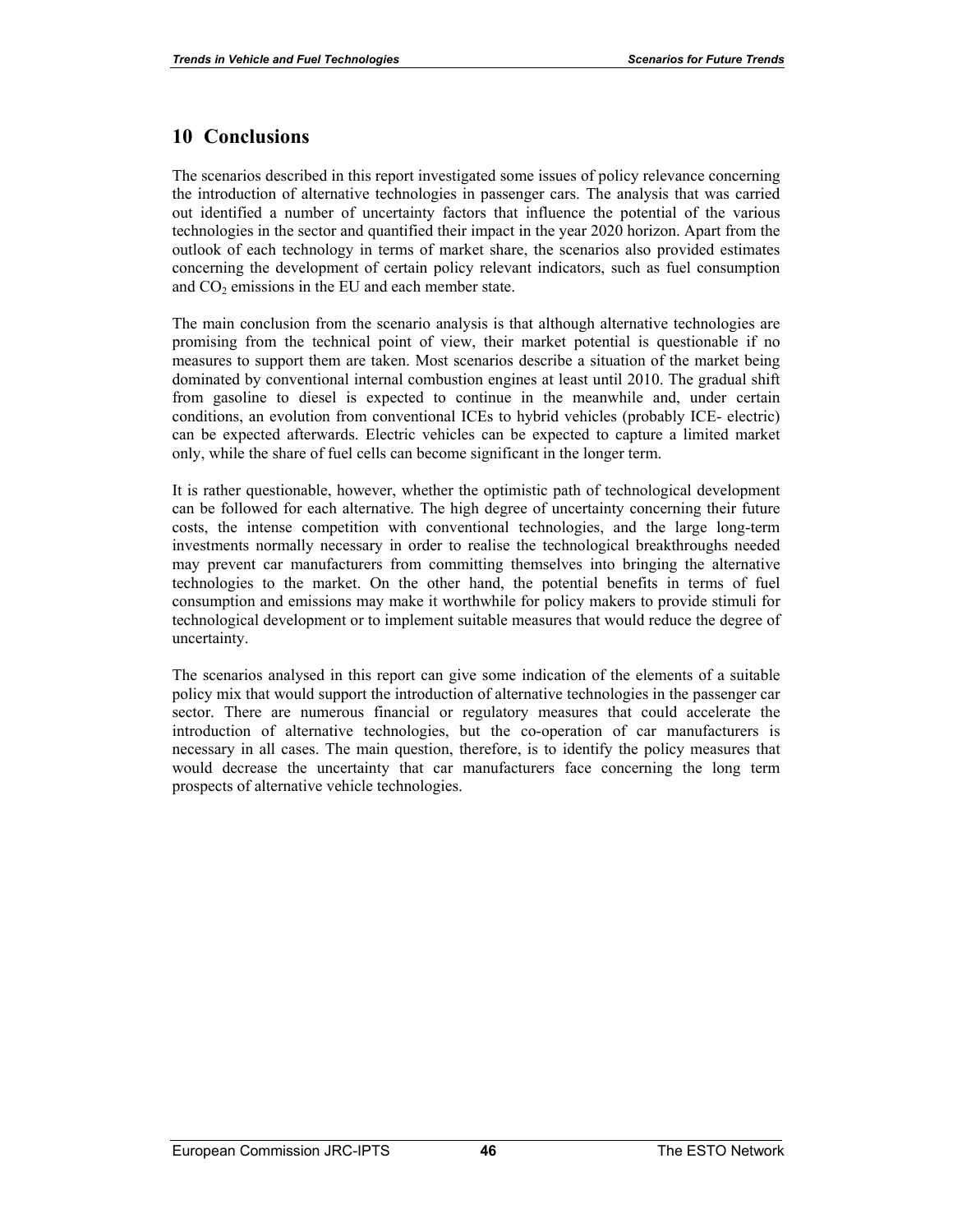## **Annex: Willingness to pay for new technologies**

Input received from VITO in the context of the ESTO Project 'TRENDS in Vehicle and Fuel Technologies', WP3: Scenarios for future trends.

#### **Introduction**

The economic and social acceptation of new technologies within road transport as reported in the following, is based on a three steps process:

- Literature review and individual expertise;
- Vito working group;
- Workshop with external experts.

First a questionnaire on the willingness to pay for new technologies was filled in by some individual scientists at Vito based on their expertise and literature review. An internal Vito working group was established to achieve a Vito compromise. Finally, a workshop was organized bringing together Vito and external experts. The experts involved scientific and academic people, people from administrations and the automotive world.

The following policy options could give important information for the ESTO study:

- Advanced introduction of environmentally friendly conventional vehicles
- Advanced introduction of environmentally friendly alternative vehicles
- Conversion of vehicles to more environmentally friendly alternatives
- Introduction of electric passenger cars.

The results for these four options are discussed below.

#### **I. Environmentally friendly conventional vehicles**

This policy option has to result in an enhanced market share of new petrol- and diesel-fuelled vehicles fulfilling more stringent emission values than the prevailing regulation.

Table 1 shows the willingness to buy a more environmentally friendly petrol- or diesel-fuelled vehicle when buying a new vehicle. The willingness is related to the additional costs one has to pay for the new conventional technology.

| Additional costs | Willingness to buy a more        |  |  |  |
|------------------|----------------------------------|--|--|--|
| Purchase and use | environmentally friendly vehicle |  |  |  |
|                  | $[\%$ of users]                  |  |  |  |
| $-5\%$           | $95 - 98$                        |  |  |  |
| $0\%$            | $70 - 85$                        |  |  |  |
| $2,5\%$          | $12 - 22$                        |  |  |  |
| $5\%$            | $3 - 6$                          |  |  |  |
| 10 to 20 $\%$    | $\sim$ (                         |  |  |  |

*Table 1: Willingness to pay for a more environmentally friendly conventional vehicle.* 

Assumptions related to above percentages of willingness to pay are:

A new generation of technologies is available on the market and they are similar with regard to safety, space and exterior;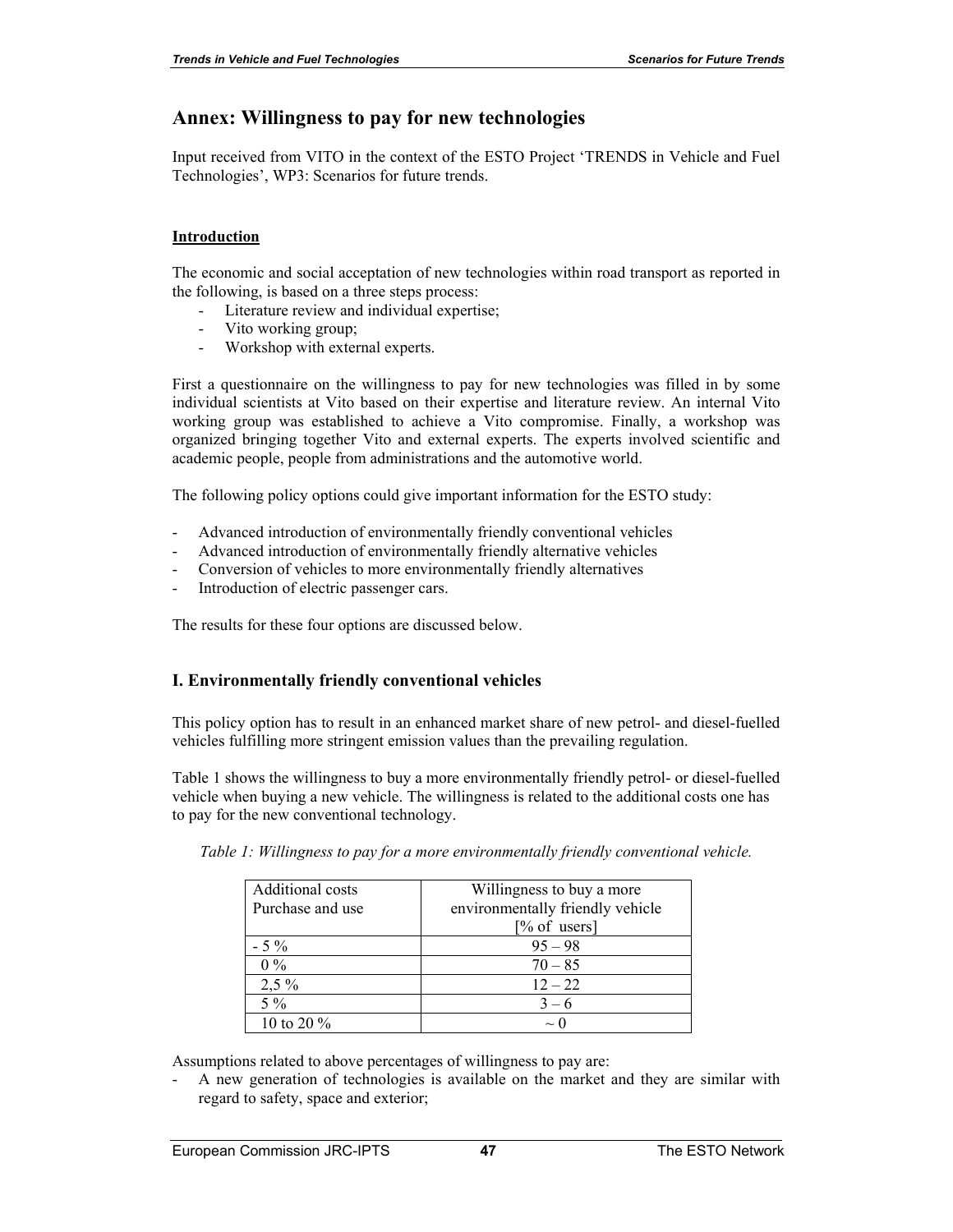- Dissemination of information has to be effected, so drivers will know about the existence of these more environmentally friendly vehicles;
- In reality the additional costs could be higher than mentioned in Table 1. Higher willingness to pay values could then be achieved through compensation measures (financial).

Once a new technology leading to more environmentally friendly conventional vehicles than prescribed in applied emission legislation is available; it was assumed that 75% of the users opt for this new technology when they buy a new vehicle. A transition-period of two years was taken into account. Furthermore, it was presupposed that no surplus costs are involved with the new technology. Therefore, government has to draw up supporting measures (e.g. fiscal advantages).

Table 2 gives an overview of the percentages of new vehicles having new conventional technologies under a realistic implementation level.

|      | <b>Realistic</b> implementation |               |  |  |  |
|------|---------------------------------|---------------|--|--|--|
| Year | Euro 3 (2000)                   | Euro 4 (2005) |  |  |  |
| 2000 | 99                              |               |  |  |  |
| 2001 | 95                              | 5             |  |  |  |
| 2002 | 87,5                            | 12,5          |  |  |  |
| 2003 | 65                              | 35            |  |  |  |
| 2004 | 25                              | 75            |  |  |  |
| 2005 | 0                               | 100           |  |  |  |
| 2006 | 0                               | 100           |  |  |  |
| 2007 |                                 | 100           |  |  |  |
| 2008 |                                 | 100           |  |  |  |
| 2009 |                                 | 100           |  |  |  |
| 2010 |                                 | 100           |  |  |  |
| 2011 |                                 | 100           |  |  |  |
| 2012 |                                 | 100           |  |  |  |

*Table 2: Percentage of new conventional vehicles fulfilling more stringent future emission regulation values.* 

#### **II. Environmentally friendly alternative vehicles**

This policy option has to result in an enhanced market share of new alternative vehicles, fulfilling more stringent emission values than the prevailing regulation. Alternatives been taken into account are:

- Hybrid vehicles having two drivelines: a combination of electric power and a conventional combustion engine;
- Vehicles driven on LPG and CNG (installation by the manufactures);
- Vehicles on bio-diesel.

Willingness to buy a more environmentally-friendly alternative vehicle when buying a new vehicle now (2000-2002) and in 2010-2012 is given in Table 3.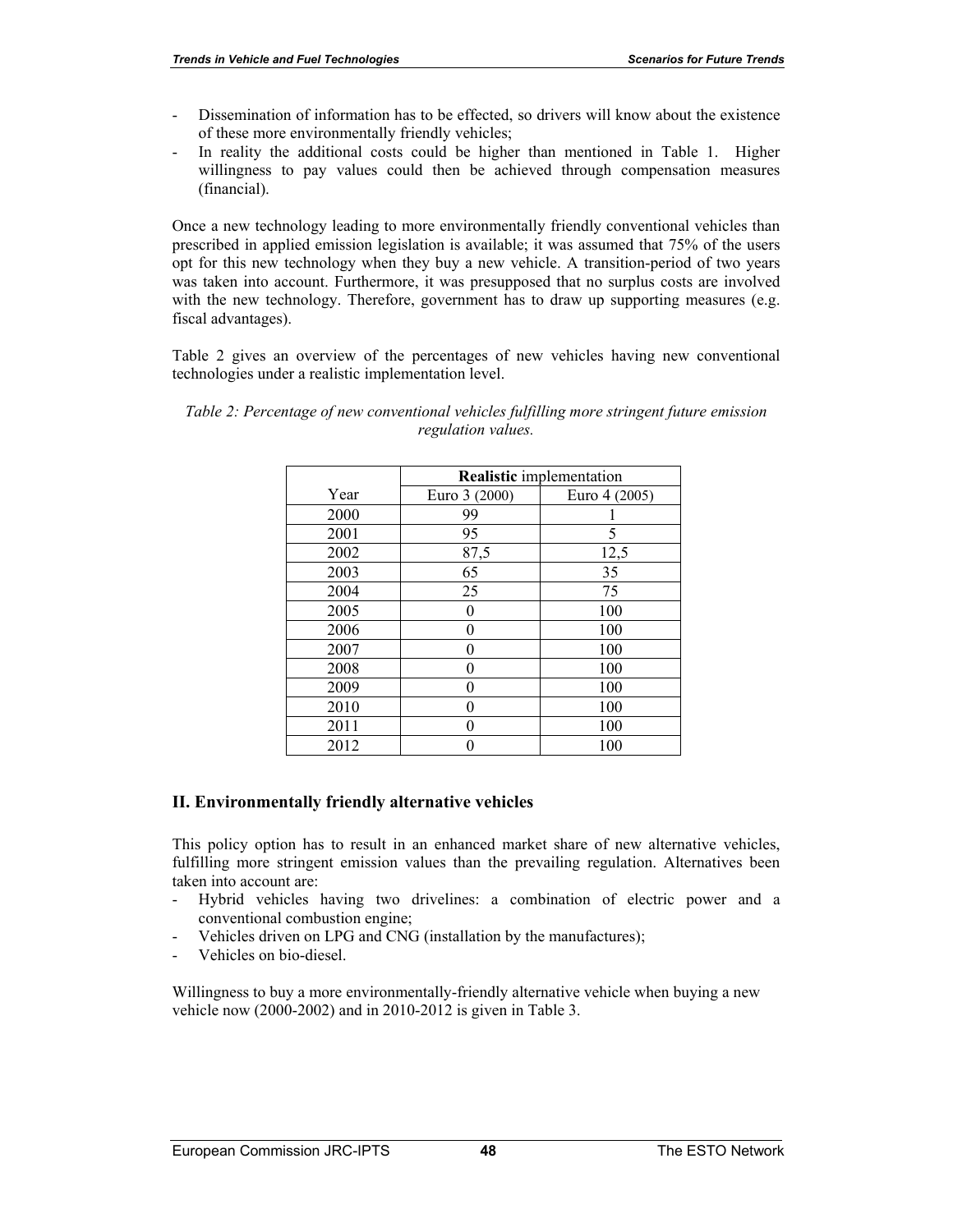| Additional costs | Willingness to buy an alternative<br>vehicle |           |  |  |  |
|------------------|----------------------------------------------|-----------|--|--|--|
| Purchase and use | $[\%$ of users]                              |           |  |  |  |
|                  | 2000-2002                                    | 2010-2012 |  |  |  |
| $-5\%$           | $60 - 70$                                    | $65 - 75$ |  |  |  |
| $0\%$            | $45 - 55$                                    | $50 - 60$ |  |  |  |
| $2,5\%$          | $5 - 15$                                     | $10 - 20$ |  |  |  |
| $5\%$            | $1 - 3$                                      | $2 - 5$   |  |  |  |
| 10 to 20 $\%$    | $\sim$ 0                                     | $\sim$ C  |  |  |  |

|  |  |  |  |  | Table 3: Willingness to pay for a more environmentally friendly alternative vehicle. |
|--|--|--|--|--|--------------------------------------------------------------------------------------|
|--|--|--|--|--|--------------------------------------------------------------------------------------|

Assumptions related to above percentages of willingness to pay are:

- The availability of alternative vehicles in 2010/2012 will be considerably higher than in 2000/2002. Moreover these vehicles will have more or less similar properties as conventional vehicles with regard to safety, space and exterior;
- Within the period 2000-2012 people are more suspicious at alternative vehicles compared to conventional fuels. Willingness to pay is therefore 25 to 30 % lower than for conventional vehicles;
- Dissemination of information has to be effected, so drivers will know about the existence of these more environmentally-friendly alternative vehicles;
- In reality the additional costs could be higher than mentioned in Table 3. Higher willingness to pay values could then be achieved by government through compensation measures.

In the short term not all brands will have alternative vehicles in their spectrum. Furthermore, the willingness to opt for alternative vehicles is smaller than for conventional. Once alternative technologies are available without a additional cost, it was expected that about 55% of the users choose an alternative technology. This has to be seen within a time frame of 5 to 10 years.

#### **III. Conversion of vehicles to more environmentally friendly alternatives**

This policy option has to result in the conversion of petrol- and diesel-fuelled vehicles into alternative vehicles or be equipped with exhaust gas after treatment devices:

- Convert petrol-fuelled cars into gas vehicles (LPG or CNG);
- Equip petrol-fuelled cars with three-way catalyst or replace older types of catalysts;
- Convert diesel-fuelled cars with e.g. an oxidation catalyst or CRT trap (Continuous Regeneration Trap).

| Financial support | Willingness for conversion<br>$\lceil\% \text{ of users}\rceil$ |
|-------------------|-----------------------------------------------------------------|
| None              |                                                                 |
| Y es              | $20 - 30$                                                       |

*Table 4: Willingness to convert petrol- or diesel-fuelled vehicles to more environmental friendly vehicles.* 

Assumptions related to above percentages of willingness to pay are:

- Dissemination of information has to be effected, so drivers will know about the possibilities for conversion and the financial incentives;
- The pay back time for conversion has to be at the most two years.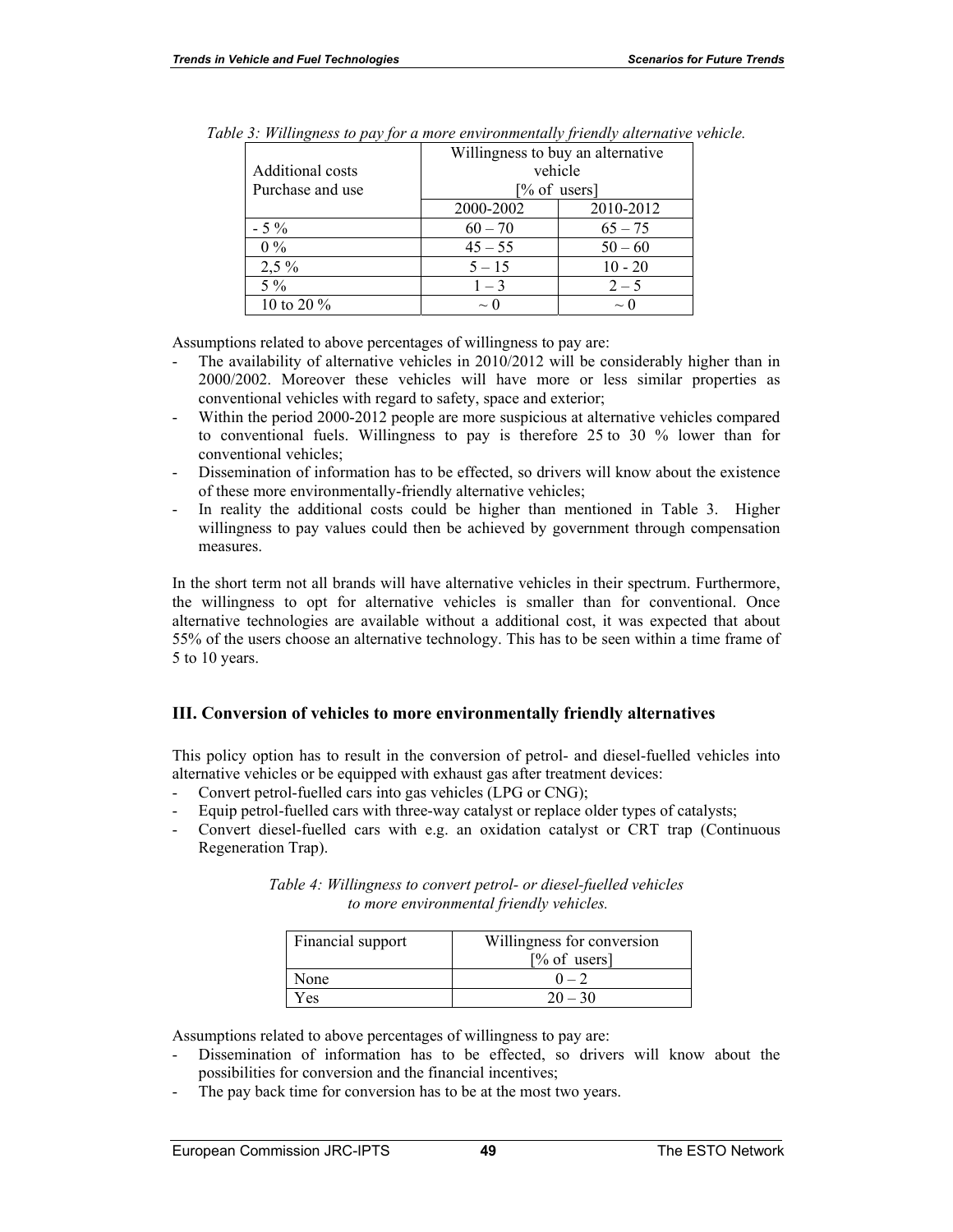For passenger cars it was assumed that retrofit equipment is installed during the first two years after more stringent emission regulation (Euro 3 and Euro 4) come into force for new vehicles. It was expected that about 20% of cars eligible for conversion to more environmentally friendly vehicles would be converted. Furthermore, vehicles were believed to be converted only once in a lifetime and to be driven at least three years after conversion. Types of conversion related to emission directives are given in Table 5.

*Table 5: Overview of implementation period and types of conversion expressed according to the European emission directives for new vehicles.* 

| Emission directive | Phase 1 (2001-2002) | Phase 2 (2005-2006) |
|--------------------|---------------------|---------------------|
| Euro 0             |                     |                     |
| Diesel             | Euro 1              |                     |
| Petrol & LPG       | Open-loop catalyst  |                     |
| Euro 1             | Euro 3              | Euro 4              |
| Euro 2             | Euro 3              | Euro 4              |
| Euro 3             |                     | Euro 4              |
| Euro 4             |                     |                     |

#### **IV. Electric passenger cars**

This policy option has to result in an enhanced market share of electric passenger cars. As the radius of action of electric vehicles is rather limited compared to conventional vehicles, the field of application will be generally within the urban area. The radius of action could be increased by the lithium battery and fuel cell vehicles. These developments could play an important role after the year 2010.

| Table 6: Willingness to buy an electric vehicle when buying a new vehicle. |  |  |  |
|----------------------------------------------------------------------------|--|--|--|
|                                                                            |  |  |  |

|                  | Willingness to buy an electric vehicle |                |                 |
|------------------|----------------------------------------|----------------|-----------------|
| Additional costs | $[\%$ of users]                        |                |                 |
| Purchase and use | Nowadays                               | Within 5 years | Within 10 years |
| $0\%$            | $\sim$ 5                               | $5 - 10$       | $10 - 15$       |
| About $5\%$      | $0 - 5$                                | $4 - 8$        | $5 - 10$        |
| 10 to 20 $\%$    | $\sim$ ()                              |                | $3 - 5$         |

Assumptions related to above percentages of willingness to pay are:

- There will be more electric vehicles available on the market in 2010/2012 compared to 2000/2002 and their radius of action will have increased;
- Dissemination of information has to be effected, so drivers will know about the availability of electric vehicles. Moreover, necessary infrastructure has to be provided for;
- In reality the additional costs could be higher than mentioned in Table 6. Higher willingness to pay values could then be achieved by government through compensation measures.

Within a timeframe until 2010 it was expected that only small petrol-fuelled passenger cars (city traffic) would be replaced by electric cars. The willingness to buy an electric car will rise in the coming 10 years from about none nowadays to about 5%, taking into account the hypothesis that the surplus cost will be 5 to 10%.